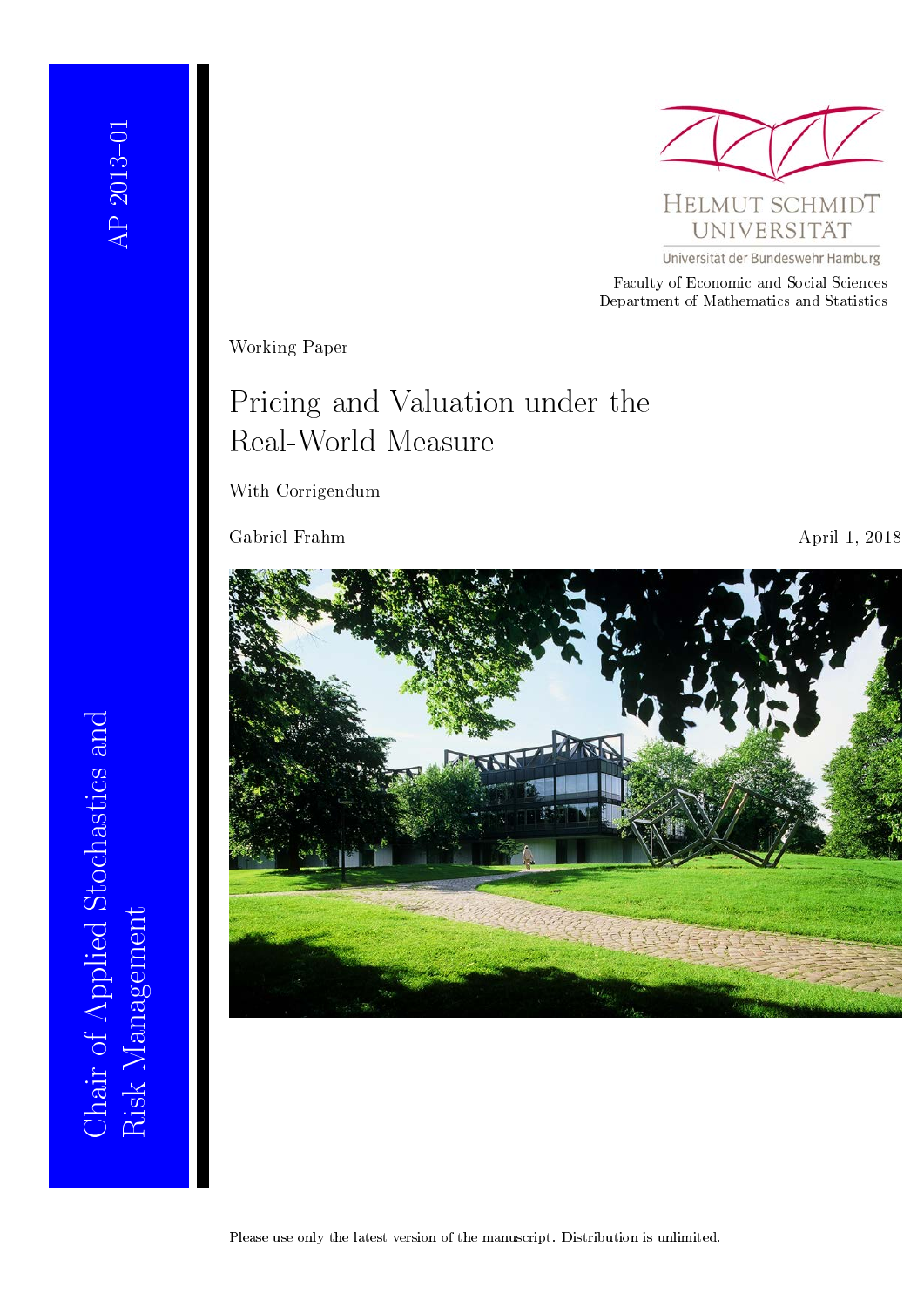# Pricing and Valuation under the Real-World Measure

With Corrigendum

Gabriel Frahm

Helmut Schmidt University Faculty of Economic and Social Sciences Department of Mathematics and Statistics Chair of Applied Stochastics and Risk Management Holstenhofweg 85, D-22043 Hamburg, Germany

URL: www.hsu-hh.de/stochastik Phone: +49 (0)40 6541-2791 E-mail: frahm@hsu-hh.de

Working Paper Please use only the latest version of the manuscript. Distribution is unlimited.

Supervised by: Prof. Dr. Gabriel Frahm Chair of Applied Stochastics and Risk Management

URL: www.hsu-hh.de/stochastik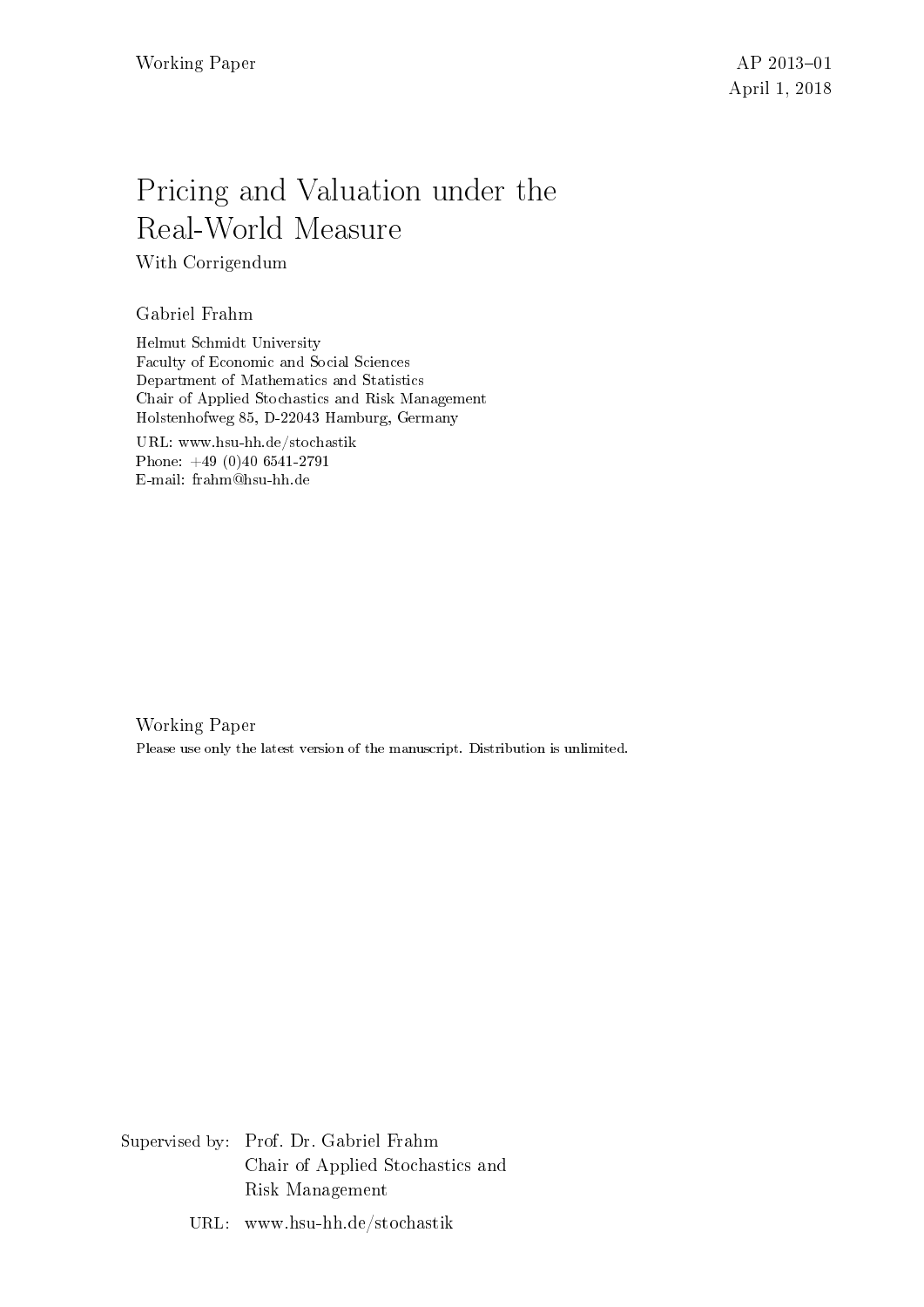# **Corrigendum to Pricing and Valuation under the Real-World Measure**

Gabriel Frahm<sup>∗</sup> Helmut Schmidt University Department of Mathematics and Statistics Chair of Applied Stochastics and Risk Management

April 1, 2018

#### **Abstract**

*In order to prove the 3rd Fundamental Theorem of Asset Pricing for financial markets with infinite lifetime (Frahm, 2016) we shall assume that the discounted price process is locally bounded. Otherwise, some principal results developed by Delbaen and Schachermayer (1997) cannot be applied.*

**Keywords:** 3rd Fundamental Theorem of Asset Pricing.

**JEL Subject Classification:** G12, G14.

THIS is a corrigendum to my article "Pricing and valuation under the real-world measure,"<br>which appeared 2016 in the International Journal of Theoretical and Applied Finance<br>(Frahm, 2016). A main pillar of that article is HIS is a corrigendum to my article "Pricing and valuation under the real-world measure," which appeared 2016 in the International Journal of Theoretical and Applied Finance (Frahm, 2016). A main pillar of that article is the 3rd Fundamental Theorem of Asset assumptions are given in Chapter 2. In Footnote f, I mention that the nominal price process  $\{S_t\}$ need not be bounded or locally bounded. Then I focus on the discounted price process {*Pt*}. In Footnote t, I write that "the requirement that  ${P_t}$  is locally bounded, which is given by Delbaen and Schachermayer (1997), in fact is superfluous."

Unfortunately, the requirement that  ${P_t}$  is locally bounded *might not* be superfluous. More precisely, ignoring this requirement could lead to situations in which the 3rd FTAP is violated. Although I cannot find any example that demonstrates a violation if  ${P_t}$  is not locally bounded, this issue seems worth emphasizing, at least, for purely scientific reasons.

<sup>∗</sup>Phone: +49 40 6541-2791, e-mail: frahm@hsu-hh.de.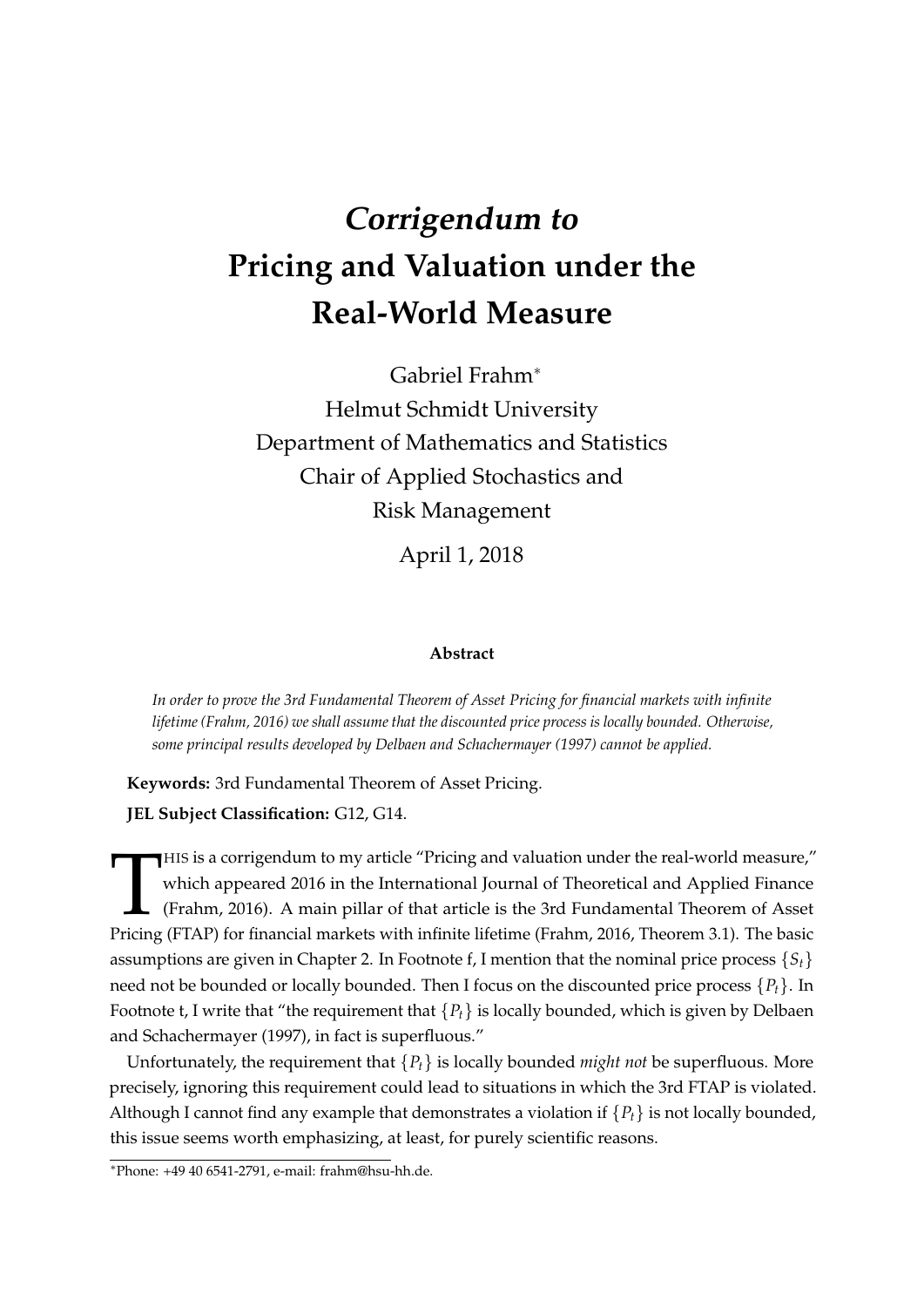## **1. The Basic Framework**

Here, I recapitulate the basic framework of the 3rd FTAP. Let  $(\Omega, \mathcal{F}, \mathbf{F}, \mathbb{P})$  be a filtered probability space that satisfies the usual conditions. That is,  $\cal{F}$  is  $\mathbb{P}$ -complete, the filtration  $\mathbf{F} := \{ \mathcal{F}_t \}_{t \geq 0}$ is right-continuous, and  $\mathcal{F}_0$  contains all P-null events. Further, I assume that the  $\sigma$ -field  $\mathcal F$  is given by  $\bigvee_{t\geq0}\mathcal{F}_t$ . Consider an asset universe with  $N+1$  primary assets ( $N\in\mathbb{N}$ ) and choose an arbitrary asset as a numéraire. $^1$  Let  $\{S_t\}$  with  $S_t = \left(S_{0t}, S_{1t}, \ldots, S_{Nt}\right)$  for all  $t \geq 0$  be the corresponding price process, where  $\{S_{0t}\}\$  denotes the price process of the numéraire. More precisely, {*St*} shall be a positive **F**-adapted semimartingale that is right-continuous with left limits (*càdlàg*). The limit of {*St*}, i.e., *S*∞, is finite and positive. For notational convenience (but without loss of generality), I suppose that  $S_{i0} = 1$  for  $i = 0, 1, ..., N$ .

Now, I refer to the discounted price process  $\{P_t\}$  with  $P_t = (1, S_{1t}/S_{0t}, \ldots, S_{Nt}/S_{0t})$  for all  $t \geq 0$ . Every predictable  $\mathbb{R}^{N+1}$ -valued stochastic process  $\{H_t\}$  with  $H_t = (H_{0t}, H_{1t}, \ldots, H_{Nt})$ for all  $t \geq 0$  that is integrable with respect to the discounted price process  $\{P_t\}$  is said to be a (trading) strategy. The discounted value of the strategy at every time  $t \geq 0$  is given by

$$
V_t = \sum_{i=0}^{N} H_{it} P_{it} = V_0 + \int_0^t H_s \, dP_s \,,
$$

where  $V_0 = \sum_{i=0}^{N} H_{i0} P_{i0}$  is the discounted initial value and  $\int_0^t H_s dP_s$  represents the discounted gain of the strategy up to time  $t \geq 0.2$  The strategy  $\{H_t\}$  is called *a*-admissible if and only if  $\binom{f}{0}$  *H<sub>s</sub>* d $P_s$   $\geq -a$  for a *given* number *a*  $\geq 0$  but just admissible if and only if there exists *any* number  $a \geq 0$  such that  $\left\{\int_0^t H_s \, dP_s\right\} \geq -a$ . In particular, each single asset is (1-)admissible.

I use the shorthand notation  $\int H dP \equiv \int_0^\infty H_t dP_t$  for the final gain of the strategy  $\{H_t\}$ . An admissible strategy  ${H_t}$  that is such that

- (i)  $\mathbb{P}(\int H dP \ge 0) = 1$  and
- (ii)  $\mathbb{P} \left( \int H \, \mathrm{d}P > 0 \right) > 0$

is said to be an arbitrage. Consider two admissible strategies  $\{G_t\}$  and  $\{H_t\}$ . The strategy  $\{G_t\}$ is said to dominate  ${H<sub>t</sub>}$  if and only if

- (i)  $\mathbb{P}(\int G dP \geq \int H dP) = 1$  and
- (ii)  $\mathbb{P}(\int G dP > \int H dP) > 0$ .

If there is no admissible strategy that dominates  ${H_t}$ , the latter is said to be maximal. I say that there is no dominance if and only if each single asset is maximal.

Let  $\{a_n\}_{n\in\mathbb{N}}$  be a sequence of positive numbers that converges to 0 and  $\{H_{tn}\}_{n\in\mathbb{N}}$  a sequence of  $a_n$ -admissible strategies. Further, let  $\int H_n dP$  be the final gain of the *n*-th strategy. According to Theorem 3.2 in Delbaen and Schachermayer (2001), I say that there is a free lunch with vanishing risk if and only if

<sup>&</sup>lt;sup>1</sup>The symbol " $\mathbb{N}$ " stands for the set of positive integers, i.e.,  $\mathbb{N} = \{1, 2, \ldots\}$ .

<sup>&</sup>lt;sup>2</sup>The integral  $\int_0^t H_s\,\mathrm{d}P_s$  is a stochastic vector integral (Jacod and Shiryaev, 2003, p. 207).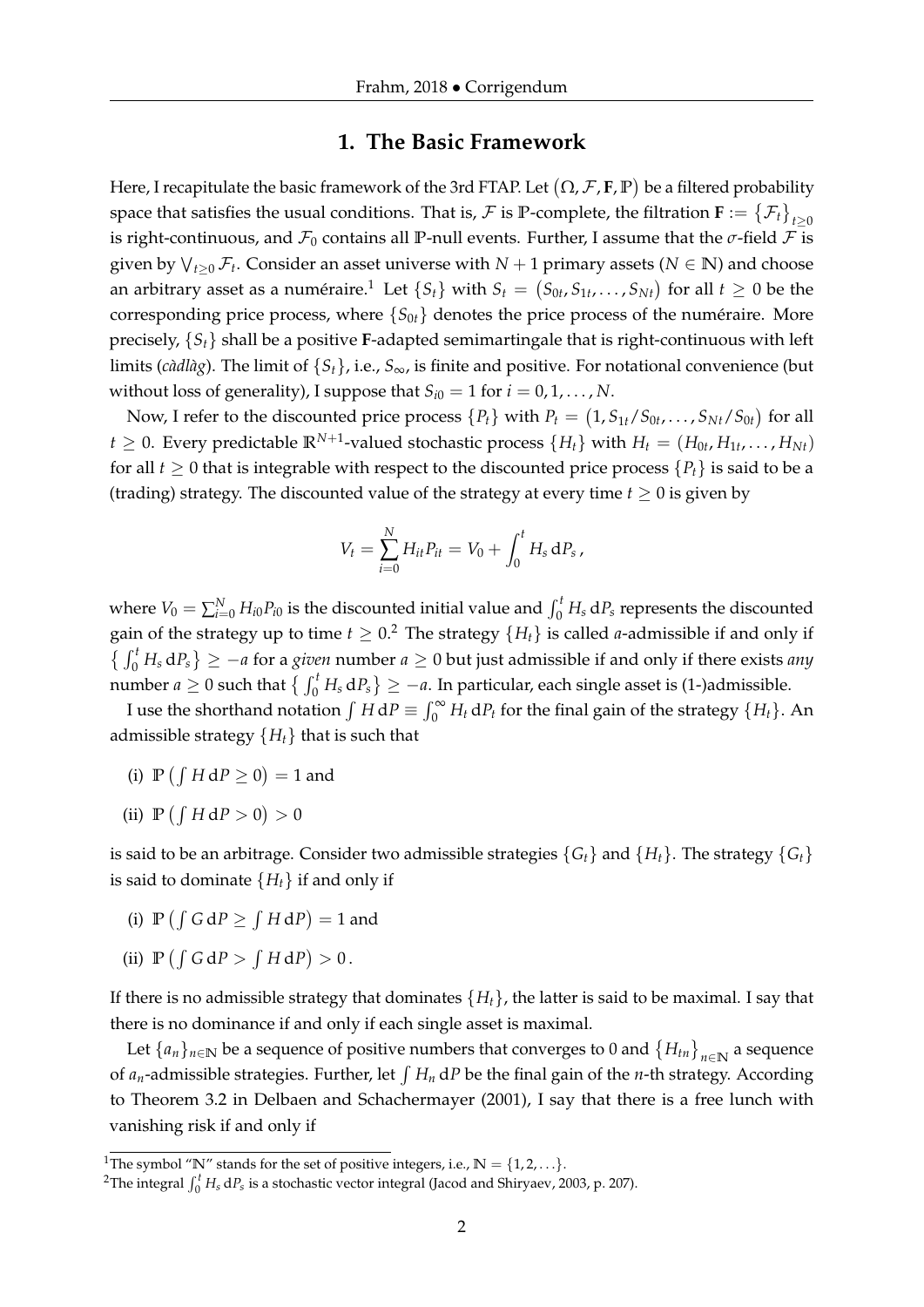- (i) there exists an arbitrage *or*
- (ii) for each  $n \in \mathbb{N}$ , there exists a natural number  $m \geq n$  such that

$$
\mathbb{P}\left(\left|\int H_m\,\mathrm{d}P\right|>\varepsilon\right)>\delta
$$

for some fixed numbers  $\delta$ ,  $\varepsilon > 0$ .

The second condition *essentially* describes an arbitrage, since the maximum loss of the investor can be made arbitrarily small by choosing a sufficiently large number  $n \in \mathbb{N}$ . However, the first condition is indispensable because an arbitrage need not satisfy the second condition (Delbaen and Schachermayer, 2001). Strategies that dominate a single asset and free lunches with vanishing risk can be seen as weak arbitrage opportunities. I say that there is no weak arbitrage (NWA) if and only if there is no dominance and no free lunch with vanishing risk.

A probability measure **Q** is said to be an equivalent uniformly integrable martingale measure if and only if Q is equivalent to  $\mathbb P$  and the discounted price process  $\{P_t\}$  is a uniformly integrable martingale under **Q**. The set of all equivalent uniformly integrable martingale measures is denoted by  $U$ . Now, the 3rd FTAP asserts that

$$
\mathcal{U} \neq \emptyset \iff NWA.
$$

### **2. The Local-Boundedness Issue**

The proof of the 3rd FTAP is based on Theorem 2.12 in Delbaen and Schachermayer (1997) and Theorem 5.7 in Delbaen and Schachermayer (1998). $^3$  In Footnote s, I claim that the admissibility condition given by Delbaen and Schachermayer (1998) is always satisfied in the given context, but in the meantime this assertion proved wrong. Theorem 2.12 in Delbaen and Schachermayer (1997) presumes that  ${P_t}$  is locally bounded. This basic assumption seems to be essential.<sup>4</sup> By contrast, Theorem 5.7 in Delbaen and Schachermayer (1998) does *not* presume that  $\{P_t\}$  is locally bounded. However, it is based on the existence of a feasible weight function.

A probability measure **Q** is said to be an equivalent local martingale measure if and only if **Q** is equivalent to **P** and  $\{P_t\}$  is a local martingale under Q. Let  $\mathcal L$  be the set of all equivalent local martingale measures. According to Delbaen and Schachermayer (1998, Definition 5.4), a feasible weight function  $w \geq 1$  is a random variable that satisfies the following conditions:

- (i) There exists a predictable bounded  $\mathbb{R}^+$ -valued process  $\{\psi_t\}$  that is integrable with respect to  $\{P_t\}$  such that  $\sup_{t\geq 0} \left\{ \left| \int_0^t \psi_s \, dP_s \right| \right\} \leq w$ , and
- (ii) there exists some  $Q \in \mathcal{L}$  such that  $\mathbf{E}_{Q}(w) < \infty$ .

A feasible weight function exists whenever  $\mathcal{L} \neq \emptyset$ , i.e., if there is no free lunch with vanishing risk (Delbaen and Schachermayer, 1998, p. 242).

<sup>&</sup>lt;sup>3</sup>We do not have to distinguish between local and  $\sigma$ -martingales (Frahm, 2016, Chapter 3).

 $^{4}$ I thank very much Walter Schachermayer for clarifying this point in a personal communication.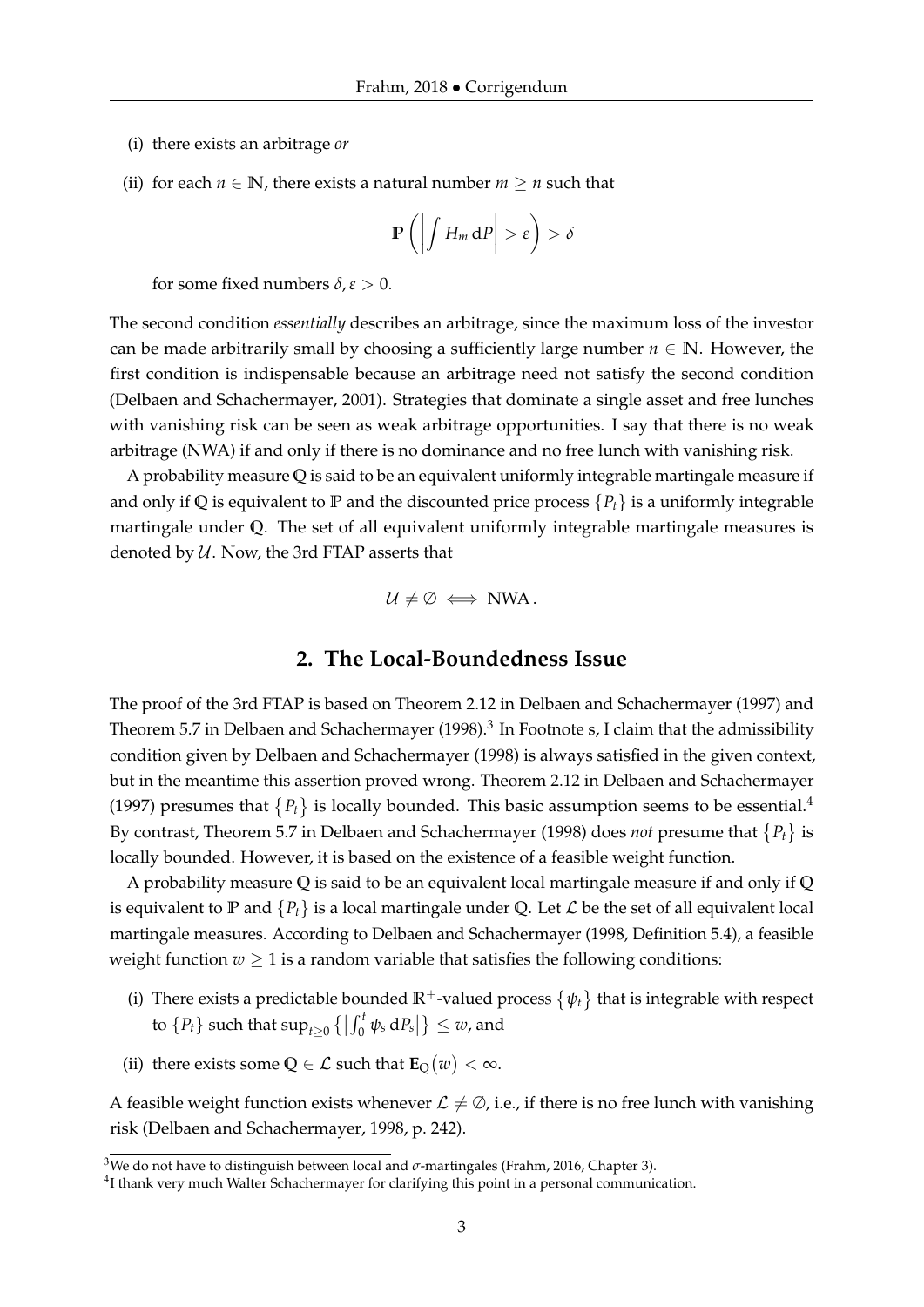Let *a* be a nonnegative real number and  $w \geq 1$  a (not necessarily feasible) weight function such that  $\textbf{E}_{\text{Q}}(w)<\infty$  for some  $\text{Q}\in\mathcal{L}.$  The strategy  $\big\{H_t\big\}$  is called  $(a,w)$ -admissible if and only if

$$
\int_0^t H_s \, dP_s \geq -a \mathbf{E}_{\mathbf{Q}}(w \,|\, \mathcal{F}_t)
$$

for all  $t \geq 0$  and  $Q \in \mathcal{L}$ , whereas it is called *w*-admissible if and only if it is  $(a, w)$ -admissible for any number  $a \geq 0$  (Delbaen and Schachermayer, 1998, Definition 5.1). Hence, by setting  $w = 1$ we obtain the usual concept of (*a*-)admissibility according to Delbaen and Schachermayer (1997, Definition 1.1). Every strategy that is admissible is *w*-admissible, but the converse is not true.

Let  $w \geq 1$  be a *feasible* weight function. A  $w$ -admissible strategy  $\{H_t\}$  is called  $w$ -maximal if and only if there is no *w*-admissible strategy that dominates {*Ht*} (Delbaen and Schachermayer, 1998, Definition 5.6). A maximal strategy need not be *w*-maximal. No dominance guarantees that each asset is maximal but not necessarily *w*-maximal. Hence, it can happen that some asset is dominated by a *w*-admissible strategy. For this reason, I cannot make use of Theorem 5.7 in Delbaen and Schachermayer (1998) in order to prove the 3rd FTAP.

The entire problem can easily be solved by assuming that  $\{P_t\}$  is locally bounded. In this case, *w* = 1 represents a feasible weight function (Delbaen and Schachermayer, 1998, p. 242) and so we are able to apply the usual concept of admissibility. More precisely, Theorem 5.7 in Delbaen and Schachermayer (1998) reduces to Theorem 2.5 in Delbaen and Schachermayer (1997), which refers to locally bounded semimartingales. The reader can verify that the whole line of argument in the proof of the 3rd FTAP remains valid after substituting Theorem 5.7 in Delbaen and Schachermayer (1998) with Theorem 2.5 in Delbaen and Schachermayer (1997).

## **References**

- Delbaen, F., Schachermayer, W. (1994): "A general version of the fundamental theorem of asset pricing," *Mathematische Annalen* **300**, pp. 463–520.
- Delbaen, F., Schachermayer, W. (1997): "The Banach space of workable contingent claims in arbitrage theory," *Annales de l'Institut Henri Poincaré* **1**, pp. 114–144.
- Delbaen, F., Schachermayer, W. (1998): "The fundamental theorem of asset pricing for unbounded stochastic processes," *Mathematische Annalen* **312**, pp. 215–250.
- Delbaen, F., Schachermayer, W. (2001): "Applications to mathematical finance," in W. Johnson, J. Lindenstrauss (editors), "Handbook of the Geometry of Banach Spaces," Elsevier, pp. 367–391.
- Frahm, G. (2016): "Pricing and valuation under the real-world measure," *International Journal of Theoretical and Applied Finance* **19**, DOI: 10.1142/S0219024916500060.

Jacod, J., Shiryaev, A. (2003): *Limit Theorems for Stochastic Processes*, Springer, 2nd edition.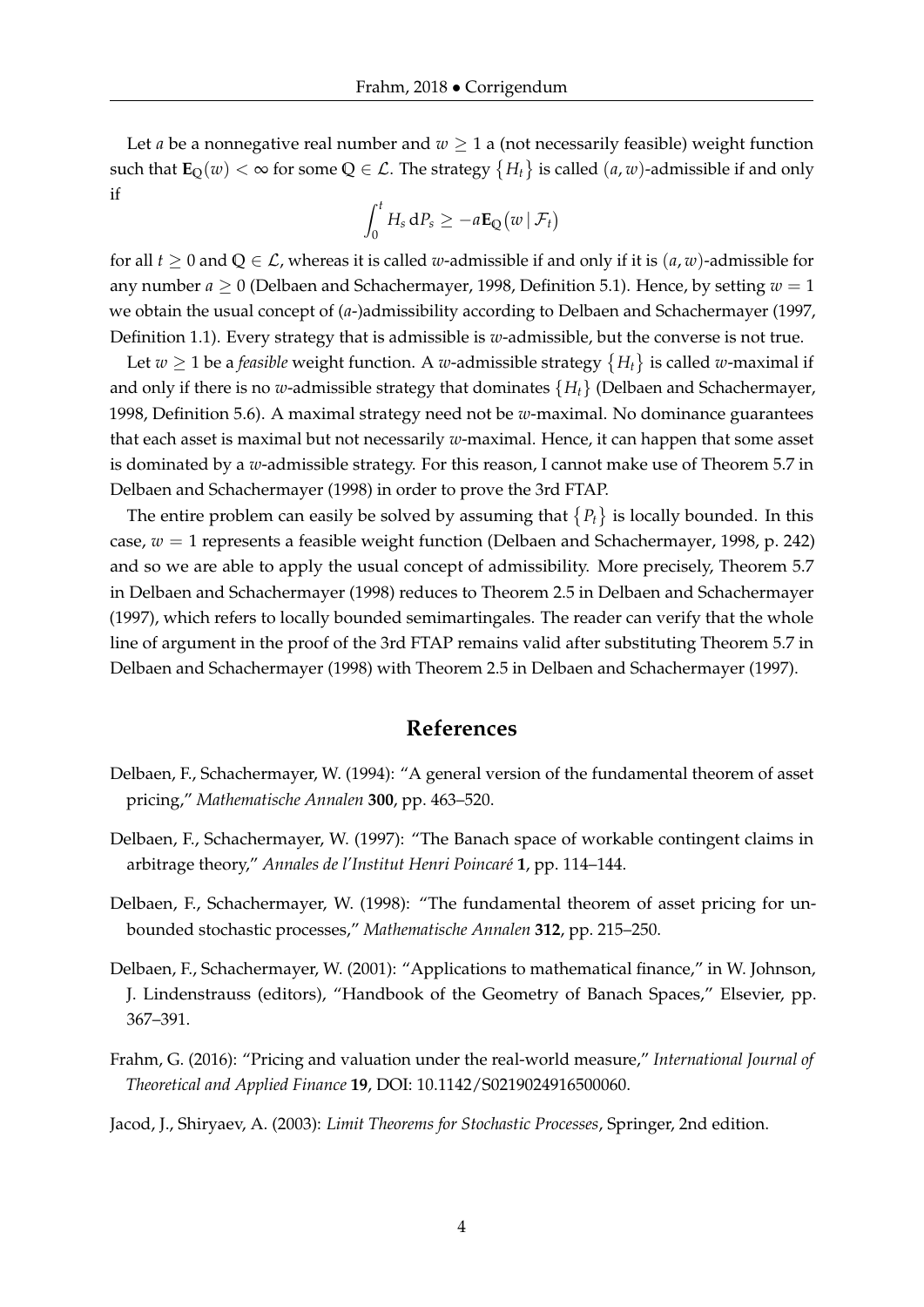## **Pricing and Valuation under the Real-World Measure**

Gabriel Frahm\* Helmut Schmidt University Department of Mathematics/Statistics Chair for Applied Stochastics and Risk Management

February 21, 2018

#### **Abstract**

*In general it is not clear which kind of information is supposed to be used for calculating the fair value of a contingent claim. Even if the information is specified, it is not guaranteed that the fair value is uniquely determined by the given information. A further problem is that asset prices are typically expressed in terms of a risk-neutral measure. This makes it difficult to transfer the fundamental results of financial mathematics to econometrics. I show that the aforementioned problems evaporate if the financial market is complete and sensitive. In this case, after an appropriate choice of the numéraire, the discounted price processes turn out to be uniformly integrable martingales under the real-world measure. This leads to a Law of One Price and a simple real-world valuation formula in a model-independent framework where the number of assets as well as the lifetime of the market can be finite or infinite.*

**Keywords:** Arbitrage, complete market, complex market, efficient market, enlargement of filtrations, Fundamental Theorem of Asset Pricing, growth-optimal portfolio, immersion, numéraire portfolio, pricing, sensitive market, valuation.

**JEL Subject Classification:** G12, G14.

<sup>\*</sup>Phone: +49 40 6541-2791, e-mail: frahm@hsu-hh.de.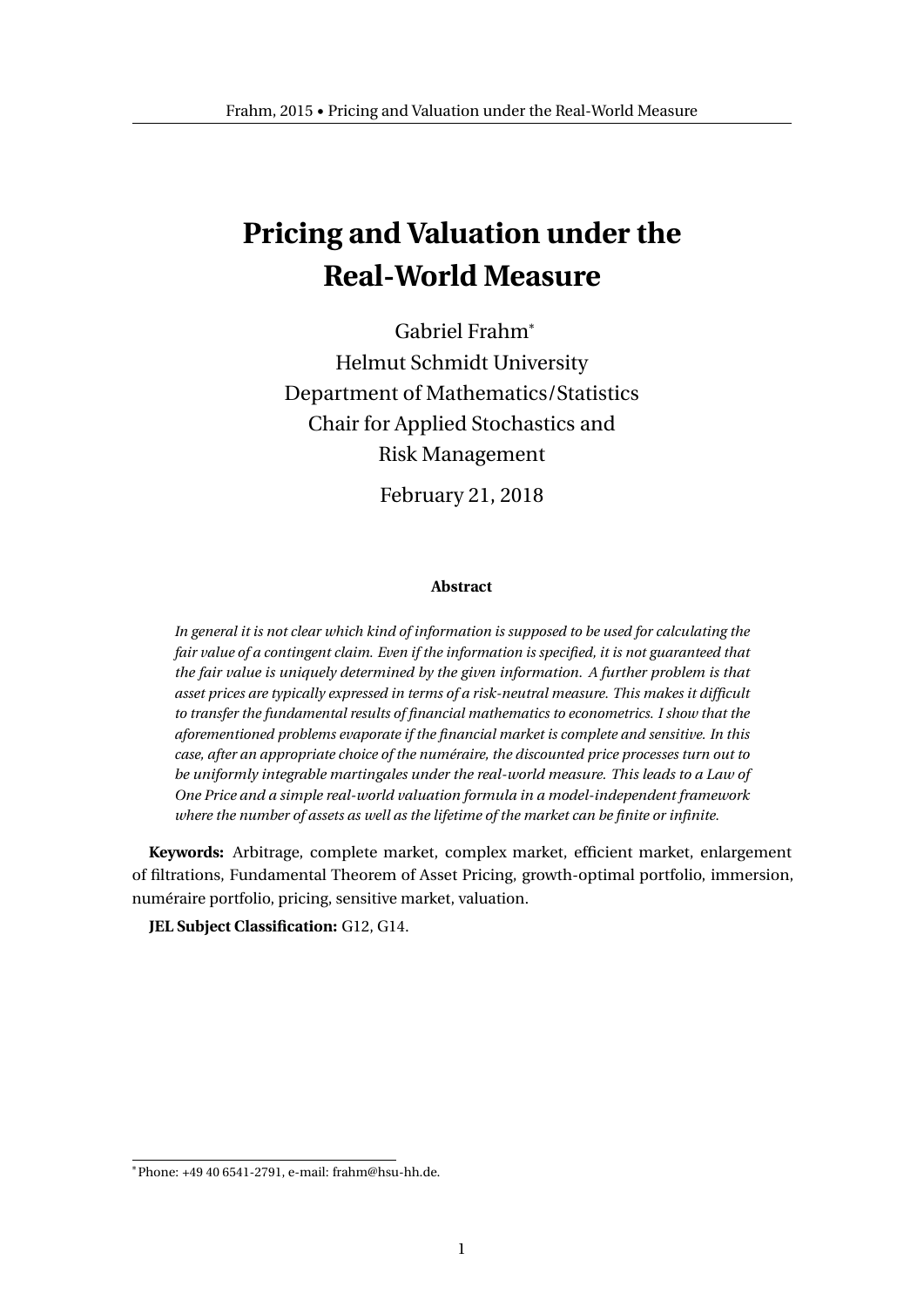## **Contents**

| 1. Motivation                                     | $\mathbf{2}$ |
|---------------------------------------------------|--------------|
| 2. Preliminary Definitions and Assumptions        | 5            |
| 3. The Third Fundamental Theorem of Asset Pricing | 9            |
| 4. Market Completeness and Sensitivity            | 11           |
|                                                   | 11<br>14     |
| 5. The Growth-Optimal Portfolio                   | 19           |
| 6. The Martingale Hypothesis                      | 22           |
| 7. Conclusion                                     | 25           |
| <b>Acknowledgments</b>                            |              |
| A. Appendix                                       | 26           |
|                                                   | 26           |
|                                                   | 26           |
|                                                   | 26           |
|                                                   | 28           |
|                                                   | 30           |

## 1. Motivation

THE central motivation of this work is to clarify the economic conditions under which<br>the discounted price processes in a financial market are martingales under the *physical*<br>measure  $\mathbb P$  and not only under an equivale HE central motivation of this work is to clarify the economic conditions under which the discounted price processes in a financial market are martingales under the *physical* measure  $\mathbb P$  and not only under an equivalent martingale measure  $\mathbb Q \neq \mathbb P$ . This martingale in terms of P instead of Q (Samuelson, 1965). A substantial difference between Samuelson's approach and the methodological framework chosen in this work is that the desired martingale property is derived without any requirement on the interest and risk attitude of the market participants. The underlying probabilistic assumptions are minimal. In this model-independent framework, I try to build a bridge between the fundamental results of financial mathematics in terms of "Q" and the broad field of econometrics, which requires the "P."

Let **F** be any flow of information that encompasses the evolution **E** of asset prices in a complete financial market. The main result of this work can be stated as follows:

If the market is sensitive to **F**, there exists a normalized **E**-predictable trading strategy that can be chosen as a numéraire such that each discounted price process is a uniformly integrable P-martingale with respect to **F**.

Conversely, choose any normalized **E**-predictable trading strategy as a numéraire. If each discounted price process is a uniformly integrable P-martingale with respect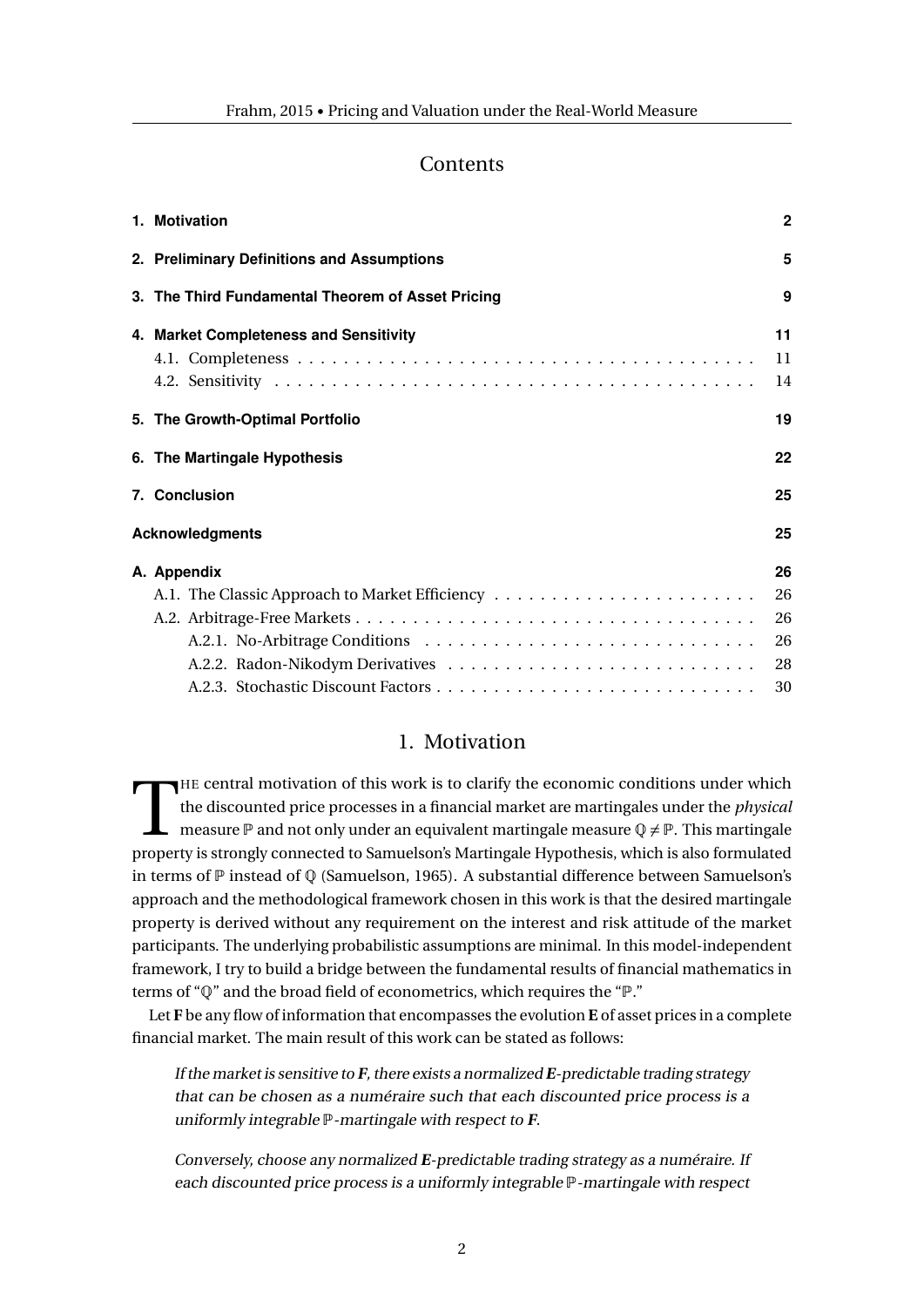to **F**, the market is sensitive to **F**.

In either case, the chosen numéraire is the unique growth-optimal portfolio with respect to  $\bf{F}$ , and  $\bf{P}$  is the unique equivalent measure under which the discounted price process is a uniformly integrable martingale with respect to **F**.

In the following, every financial market is said to be *simple* if and only if it contains a finite number of assets. By contrast, it is said to be *complex* if and only if the number of assets is infinite. The main result solves a fundamental problem which frequently occurs in the context of pricing and valuation both in simple and complex financial markets. This problem is threefold:

(i) The set of equivalent martingale measures depends on the given information flow. Hence, there are many possibilities to represent the asset prices and to calculate the fair value of a contingent claim. This leads to the following question:

Does it pay to strive for more information or is it better to renounce searching altogether and to use the information we already have?

(ii) Even if we specify the flow of information, the set of equivalent martingale measures typically contains a multitude of elements. In this case, it is still not clear which one to choose and then the fair value of a contingent claim is not uniquely determined by the given information. Hence, we might ask:

> Which economic condition guarantees that the set of equivalent martingale measures is a singleton given the specified flow of information?

(iii) Given a unique equivalent martingale measure for the specified flow of information, it is not always clear how to use this measure in empirical applications, especially if the market is complex. Therefore, the last question is:

> Under which circumstances is it possible to represent asset prices and calculate the fair value of any contingent claim in terms of  $P$  instead of  $Q$ ?

These issues are highly relevant both from a theoretical and a practical perspective. Albeit the given exposition is rigorous in a mathematical sense, most of the presented results have a clear economic content. In particular, the results developed in this work fit harmonically into different coexistent branches of financial mathematics and finance theory. I hope that their practical implications are substantial. The industry still keeps inventing complicated financial instruments, which is a permanent challenge for the quant. This work shall provide a universal approach for assessing the fair value of a contingent claim, which might be considered helpful for the practitioner.

The main result of this work requires a complete financial market. Unfortunately, the classic notion of market completeness has got a bad reputation. In simple financial markets, i.e., if the number of assets is finite, the assumption of market completeness is very restrictive. In the continuous-time framework, only a small number of models are known to be complete, e.g., Bachelier's Brownian-motion model, the Black-Scholes model, the compensated Poisson process, and Azéma martingales (Cox and Ross, 1976, Harrison and Pliska, 1981, Jarrow and Protter, 2008). For this reason, many alternative approaches have been proposed during the last decades. In particular, the concept of market completeness has been adopted to complex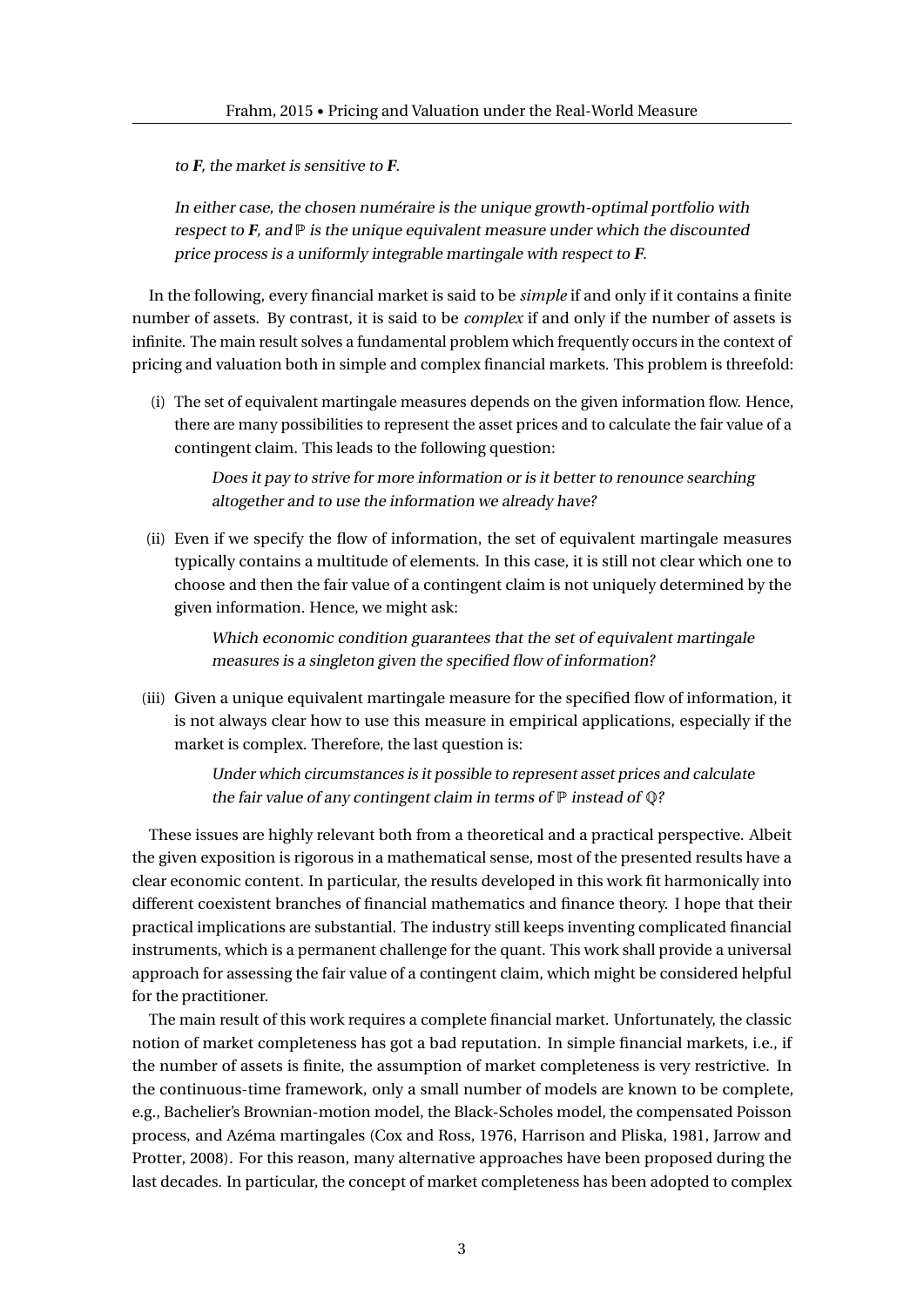financial markets, i.e., to markets with an infinite number of assets (see, e.g., Artzner and Heath, 1995, Bättig and Jarrow, 1999, Delbaen, 1992, Jarrow and Madan, 1999, Jarrow et al., 1999).<sup>1</sup> On the one hand, this essentially relaxes the notion of market completeness, but on the other hand market complexity sets higher standards for the underlying economy. In view of the vast amount of financial instruments and the increasing globalization of financial markets, complexity can be regarded as an acceptable assumption, at least for every well-developed economy.

Similarly, one can find a plethora of definitions of market efficiency (see, e.g., Fama, 1965, 1970, Fama et al., 1969, Latham, 1986, Malkiel, 1992, Samuelson, 1965). The classic approach to the Efficient-Market Hypothesis is based on the fair-game model (Fama, 1970). Unfortunately, this model suffers from a serious drawback, i.e., the joint-hypothesis problem (Campbell et al., 1997, Fama, 1991). For this reason, I rely on another concept which I call "market sensitivity." A financial market is said to be *sensitive* to **F** if and only if **E** is P-immersed in **F**. This is a rigorous definition of informational efficiency in terms of martingale theory. Put another way, in a sensitive market, the evolution of asset prices "fully reflects" or "rapidly adjusts to" the information flow **F**. In Section 4.2 I show that the concept of market sensitivity is intimately connected to different notions of the Efficient-Market Hypothesis. Nevertheless, sensitivity does not require that the market is a fair game and thus, in contrast to the classic approach to market efficiency, it does not suffer from the joint-hypothesis problem (see Section A.1).

A financial market is said to be *arbitrage free* if and only if there is no free lunch with vanishing risk (NFLVR) and no dominance (ND) with respect to the information flow **F**. Due to the 1st Fundamental Theorem of Asset Pricing (FTAP), the NFLVR condition alone only guarantees that there exists an equivalent probability measure  $\mathbb Q$  such that each discounted price process is a *local* Q-martingale with respect to **F** (Delbaen and Schachermayer, 1994). Jarrow and Larsson (2012) prove that, in every simple market with finite lifetime, the additional ND condition turns the discounted price processes into Q-martingales with respect to **F**. Conversely, if a simple market with finite lifetime contains an equivalent martingale measure Q with respect to **F**, it must be arbitrage free. This result is referred to as the 3<sup>rd</sup> FTAP (Jarrow, 2012). In this work, I extend the 3<sup>rd</sup> FTAP to financial markets with infinite lifetime.

Modern approaches to the Efficient-Market Hypothesis focus on the absence of arbitrage (Jarrow and Larsson, 2012, Ross, 2005). In fact, Jarrow and Larsson (2012) show that NFLVR and ND *together* are necessary and sufficient for the existence of a pure exchange economy, with finite lifetime and a finite number of assets, where all subjects use the information flow **F** for their investment-consumption plans and the discounted price processes form an Arrow-Radner market equilibrium. This demonstrates that every simple market, with finite lifetime and symmetric information, that is considered "efficient" must be at least arbitrage free or, equivalently, the discounted price processes must be martingales with respect to **F** under any equivalent probability measure Q. Both the absence of arbitrage opportunities and the ability of asset prices to "fully reflect" or "rapidly adjust to" the information flow **F** are fundamental assumptions of neoclassical finance (Ross, 2005). These axioms turn out to be essential also for the theory presented in this work and so I use the following definition of market efficiency: A financial market is said to be *efficient* if and only if it is sensitive to **F** and contains a *risk-neutral measure*, i.e., an equivalent martingale measure Q with respect to **F**. 2

 $1$ For a nice overview of those contributions see Biagini (2010).

 $2$ As a consequence of the extended version of the 3<sup>rd</sup> FTAP, which I present in this work, the discounted price processes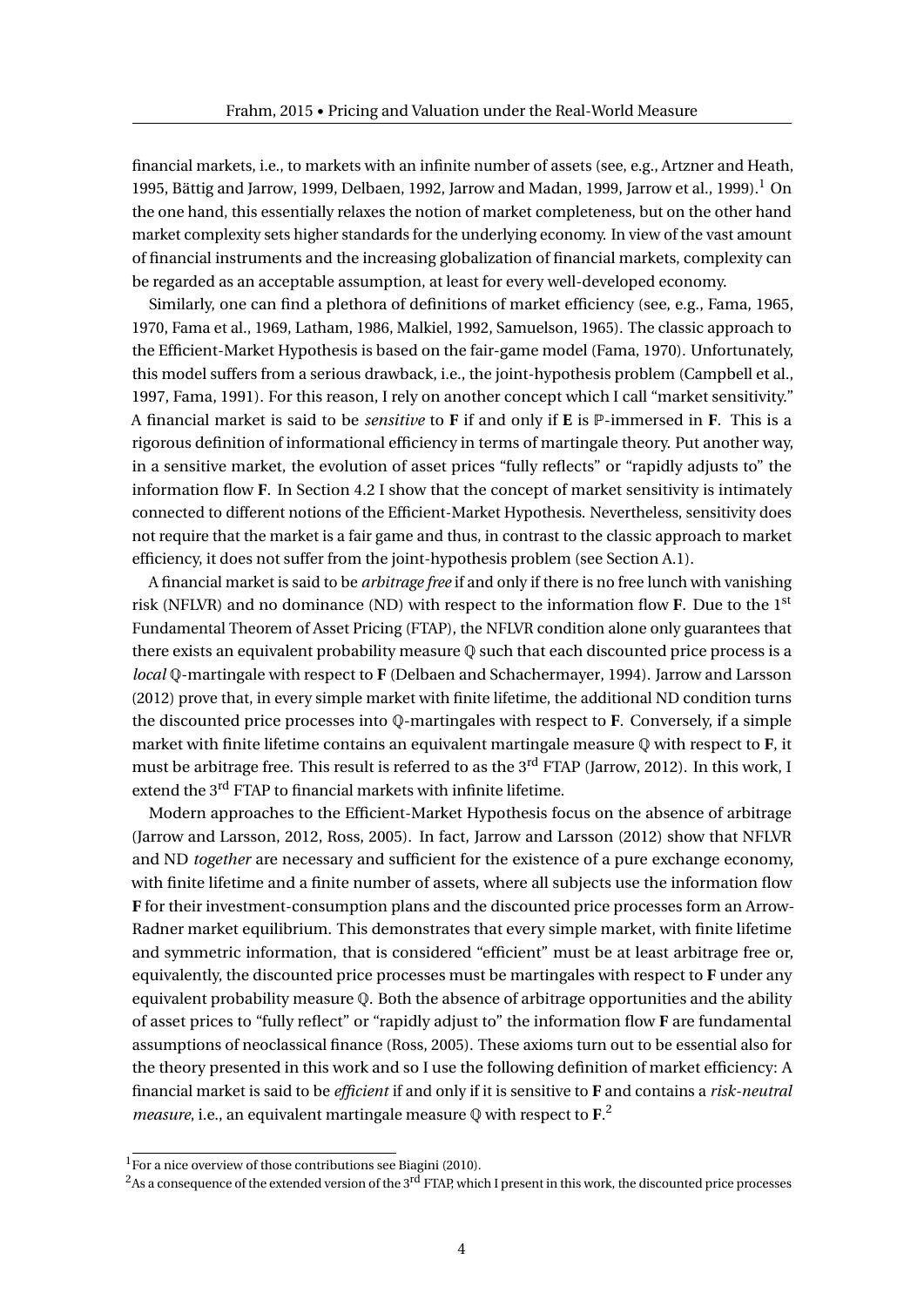The mathematical tools I use belong to martingale theory (Jacod and Shiryaev, 2003) and the key results stem from a discipline called "enlargement of filtrations," developed by Yor and Jeulin (1978, 1985).<sup>3</sup> This is a popular instrument in modern finance and has often been applied in the recent literature, especially in the area of credit risk and insider trading (Amendinger, 1999, Bielecki and Rutkowski, 2002, Elliott et al., 2000, Kohatsu-Higa, 2007). The enlargement of filtration is typically done under some probability measure  $\mathbb O$  that is equivalent to  $\mathbb P$ . To the best of my knowledge, the question of market sensitivity, where we are mainly concerned with an enlargement under the *physical* measure, has not yet been investigated in the literature.

Since the  $1^{st}$ ,  $2^{nd}$ , and  $3^{rd}$  FTAP (Delbaen and Schachermayer, 1994, 1998, Harrison and Pliska, 1981, 1983, Jarrow, 2012, Jarrow and Larsson, 2012) are essential in this methodological framework, they are briefly discussed in Section 3 and Section 4.1. Another essential branch of literature is related to the benchmark approach propagated by Platen and Heath (2006). This is based on the growth-optimal portfolio (GOP), which has been a subject of heated discussions (Christensen, 2005, MacLean et al., 2011). In fact, the benchmark approach goes back to Long (1990), who has introduced the notion of numéraire portfolio (NP). In Section 5, I give a short overview of the benchmark approach and explain the connection between the GOP and the NP.

The GOP plays a fundamental role in modern finance (Karatzas and Kardaras, 2007, MacLean et al., 2011, Platen and Heath, 2006). If the market contains no unbounded profit with bounded risk (NUPBR), the GOP can be used as an NP. Unfortunately, this leads only to a Law of Minimal Price. The question of how to obtain a Law of One Price, in the strict sense mentioned at the beginning of this introduction, has not yet been investigated in the literature. Section 6 contains the main result of this work. This can be put in a nutshell as follows:

Every complete and sensitive market contains a specific numéraire such that  $\mathbb{Q} = \mathbb{P}$ .

## 2. Preliminary Definitions and Assumptions

Let  $(\Omega, \mathbf{F}, \mathbb{P})$  be a filtered probability space where the filtration  $\mathbf{F} = {\{\mathscr{F}_t\}}_{t\geq0}$  is right-continuous and complete. It is implicitly assumed that  $\mathcal{F}_{\infty}$  forms the *σ*-algebra of the given probability space. Consider an asset universe  $\mathscr A$  with a finite or infinite number of *primary* assets. Let  $\mathscr{S}_t$  be the set of asset prices in  $\mathscr{A}$  at time  $t \geq 0$ . More precisely, it is supposed that  $\{\mathscr{S}_t\}_{t \geq 0}$ is an **F**-adapted price process. Two assets are considered identical if and only if their price processes coincide almost surely. For notational convenience, I omit the subscript "*i* ∈ *I* " in every expression of the form " ${X_i}_{i \in I}$ " if the index set *I* is clear from the context.

The filtration **F** can be viewed as a cumulative flow of information evolving through time. Since { $\mathscr{S}_t$ } is **F**-adapted,  $\mathscr{F}_t$  contains at least the price history  $\mathscr{E}_t$  at every time  $t \geq 0$ .<sup>4</sup> More precisely,  $\mathcal{E}_t$  denotes the  $\sigma$ -algebra generated by the price history in  $\mathcal A$  at time *t*. It is supposed that  $\mathcal{E}_0$  is trivial, i.e., it contains only the P-null and P-one elements of  $\mathcal{F}_{\infty}$ . The evolution of asset prices is represented by  $\mathbf{E} = \{\mathcal{E}_t\}$ , i.e., the natural filtration of the price process  $\{\mathcal{S}_t\}$ . A filtration  $I = \{\mathcal{I}_t\}$  is said to be a *subfiltration* if and only if  $E \subseteq I \subseteq F$ , i.e.,  $\mathcal{E}_t \subseteq \mathcal{F}_t \subseteq \mathcal{F}_t$  for all  $t \ge 0$ .

The notation "*X*  $\in \mathcal{I}$ " means that the random quantity *X* is  $\mathcal{I}$ -measurable, where  $\mathcal{I}$  is any sub- $\sigma$ -algebra of  $\mathscr{F}_{\infty}$ . Attributes that are ascribed to random quantities or stochastic processes

 $3$ For a nice overview see Jeanblanc (2010, Ch. 2), which contains a comprehensive list of references on that topic.

are even assumed to be uniformly integrable martingales under Q.

<sup>&</sup>lt;sup>4</sup>The fact that { $\mathcal{S}_t$ } is **F**-adapted does not imply that each market participant has access to the information flow **F**.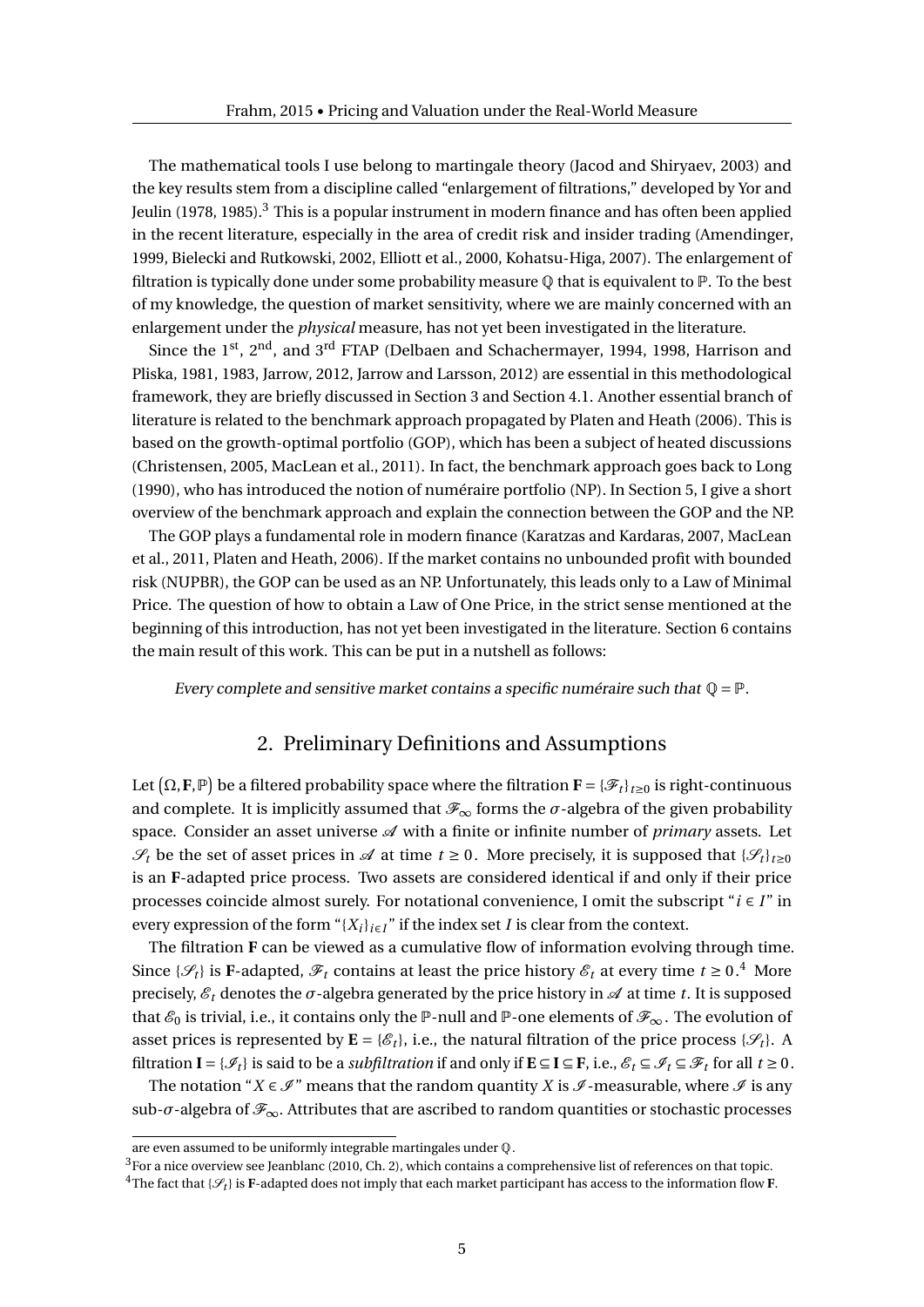are meant to hold almost surely. For example, the equality " $X = Y$ " for any two random vectors *X* and *Y* means that each component of *X* equals the corresponding component of *Y* almost surely. Any inequality of the form " $X \leq Y$ ," " $X \geq Y$ ," " $X \leq Y$ ," or " $X > Y$ " is to be understood in the same sense. If  $\{X_t\}$  is an  $\mathbb{R}^d$ -valued stochastic process,  $\{X_t\} \ge a$  means that  $\{X_t\}$  is almost surely (uniformly) bounded from below by  $a \in \mathbb{R}^d$ . Moreover, two stochastic processes are considered identical if and only if they coincide (almost surely).

Now, choose an arbitrary asset as a numéraire and let  $\{S_{0t}\}$  be its price process. Every finite subset of  $\mathcal A$  that contains the chosen numéraire asset plus  $N \in \mathbb N$  other assets is said to be a *subuniverse*.<sup>5</sup> This is symbolized by  $A \subseteq \mathscr{A}$  and  $S_t = (S_{0t}, S_{1t}, \ldots, S_{Nt})$  denotes the corresponding vector of asset prices for all  $t \ge 0$  . It is assumed that  $\{S_t\}$  is a positive **F**-adapted  $\mathbb{R}^{N+1}$ -valued semimartingale being right-continuous with left limits (*càdlàg*).<sup>6</sup> Also its left-continuous version, i.e.,  ${S_{t-}}$  (with  $t = 0$  for  $t = 0$ ), is assumed to be positive.

The limit of {*S*<sub>t</sub>}, i.e., *S*<sub>∞</sub>, exists and is finite. Moreover, it is assumed that *S*<sub>∞</sub> > 0. This general approach enables us to analyze markets with infinite lifetime. Markets with finite lifetime, e.g., the Black-Scholes model, can be considered a special case. This is simply done by assuming that  $\mathcal{F}_t = \mathcal{F}_T$  for all  $t \geq T$ , where  $T \in ]0,\infty[$  is any fixed lifetime. Discrete-time financial markets are obtained in the same way, just by assuming that the filtration **F** is constant over the time intervals  $[t_i, t_{i+1}]$  for  $i = 0, 1, ..., n - 1, 0 = t_0 < t_1 < ... < t_n = T$ , and  $n \in \mathbb{N}$ .

For notational convenience, but without loss of generality, it is supposed that  $S_{i0} = 1$  for  $i = 0, 1, \ldots, N$ . I usually refer to the  $\mathbb{R}^{N+1}$ -valued process of *discounted* asset prices, i.e., { $P_t$ } with  $P_t = (1, S_{1t}/S_{0t}, \ldots, S_{Nt}/S_{0t})$  for all  $t \ge 0$ .<sup>7</sup> Since {*S*<sub>t</sub>} and {*S*<sub>*t*</sub>\_} are assumed to be positive, we also have that  ${P_t}$ ,  ${P_t} > 0$ . If I say that any statement is true for all  ${P_t}$ , I mean that it is true for the discounted price process in each subuniverse  $A \subseteq \mathcal{A}$ . Similarly, a statement is true for all  ${S_t}$  if and only if it is true for the nominal price process in every  $A \subseteq \mathcal{A}$ . All previous statements are supposed to be true for all  $\{S_t\}$  and  $\{P_t\}$ , respectively.

Every **F**-predictable  $\mathbb{R}^{N+1}$ -valued stochastic process  $\{H_t\}$  with  $H_t$  =  $(H_{0t}, H_{1t}, \ldots, H_{Nt})$  that is integrable with respect to the discounted price process {*P<sup>t</sup>* } is said to be a *trading strategy*. The discounted value of the strategy at every time  $t \geq 0$  is given by

$$
V_t = \sum_{i=0}^{N} H_{it} P_{it} = V_0 + \int_0^t H_s \, dP_s,
$$

where  $V_0 = \sum_{i=0}^{N} H_{i0} P_{i0}$  is the discounted initial value and  $\int_0^t H_s \, dP_s$  represents the discounted gain of the strategy up to time  $t \ge 0.8$  This means  $V_t$  evolves from *self-financing* transactions between time 0 and *t*. The integral  $\int_0^t H_s \, \mathrm{d} P_s$  is to be understood in the sense of Jacod and Shiryaev (2003, p. 207), i.e., as a stochastic *vector* integral.<sup>9</sup>

The strategy  ${H_t}$  is called *admissible* if and only if there exists a real number  $a \ge 0$  such that  $\left\{\int_0^t H_s \, dP_s\right\} \ge -a$ .<sup>10</sup> The discounted initial value of  $\{H_t\}$ , i.e.,  $V_0$ , need not be constant. If we add

 $^6$ It is not assumed that  $\{S_t\}$  is bounded or locally bounded.

<sup>&</sup>lt;sup>5</sup>In this work, the symbol "N" stands for the set of positive integers, i.e.,  $\mathbb{N} = \{1, 2, ...\}$ .

<sup>&</sup>lt;sup>7</sup>From Itô's Lemma it follows that  $\{S_{0t}^{-1}\}$  is a semimartingale and the product of two semimartingales is also a semimartingale. This means  ${P_t}$  is an  $\mathbb{R}^{N+1}$ -valued semimartingale.

 $8$ Two strategies are considered identical if and only if their (discounted) value processes coincide.

<sup>&</sup>lt;sup>9</sup>For this reason, the requirements on  ${H_t}$  that are mentioned by Harrison and Pliska (1981) are too strict (Jarrow and Madan, 1991). See also Remark 1.3 in Biagini (2010).

<sup>10</sup>According to Delbaen and Schachermayer (1994, Definition 2.7), the strategy {*H<sup>t</sup>* } is called "*a*-admissible" if and only if  $\left\{\int_0^t H_s \, dP_s\right\} \ge -a$  for a given number *a* > 0 but just "admissible" if and only if  $\left\{\int_0^t H_s \, dP_s\right\} \ge -a$  for *some a* ≥ 0.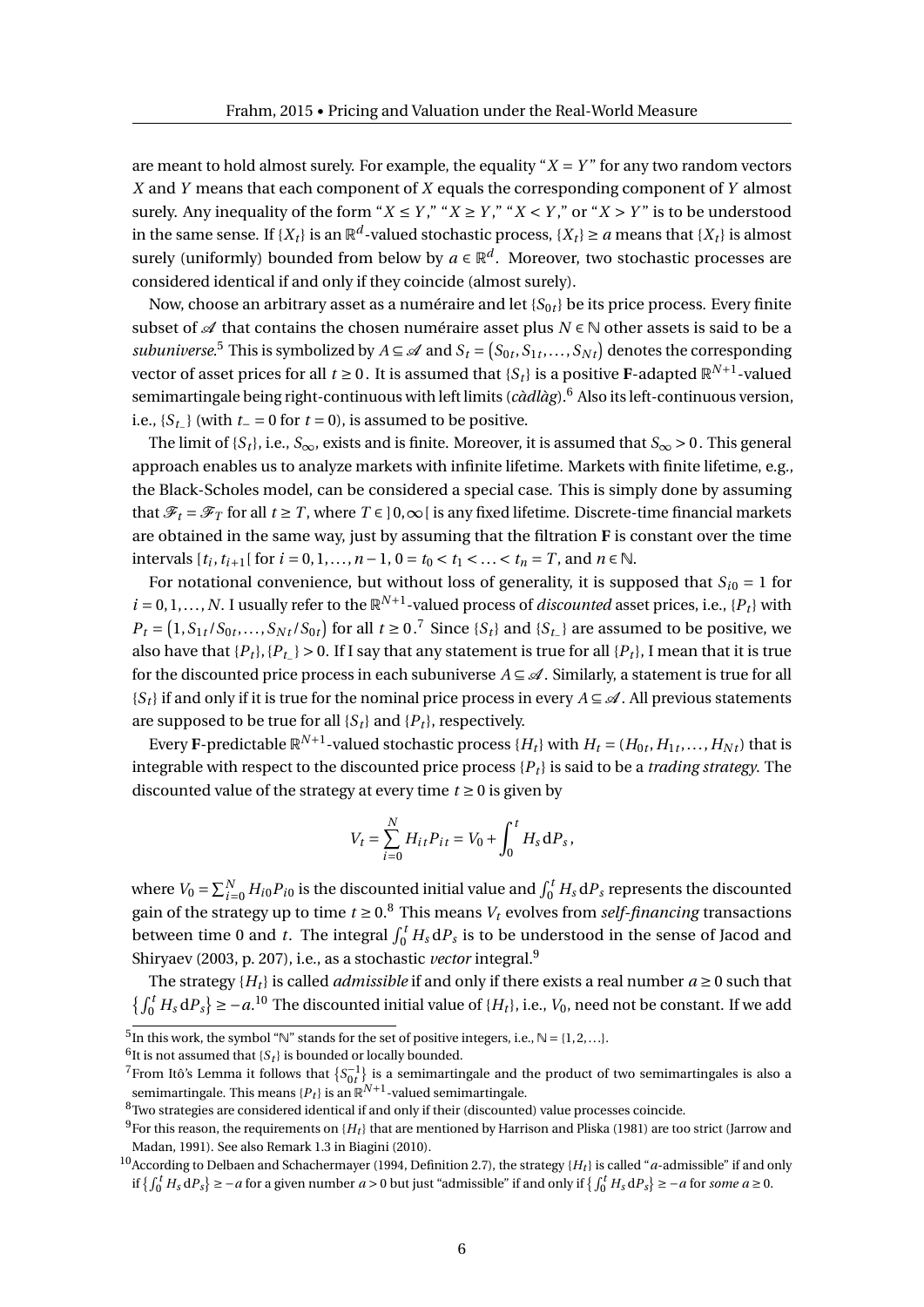*a*−*V*<sub>0</sub> numéraire assets at *t* = 0, we obtain the strategy  $\{H_t^a\}$ , which has a nonnegative discounted value process  $\{V_t^a\}$  with  $V_t^a = a + \int_0^t H_s^a dP_s$  for all  $t \ge 0$ . In the case  $a > 0$  we can divide  $\{H_t^a\}$ by  $a$  so as to obtain the strategy  $\{H^a_t/a\}$  whose discounted value process  $\{V^a_t/a\}$  starts at 1 and remains nonnegative. By choosing a sufficiently high number *a*, we can even guarantee that both  $\{V_t^a/a\}$  and its left-continuous version  $\{V_{t_-}^a/a\}$  are positive. Each admissible strategy that leads to a positive discounted value process starting at 1, such that the left-continuous version of the discounted value process is positive, too, is said to be *normalized*. <sup>11</sup> A normalization just leads to an affine-linear transformation of the discounted value process of  $\{H_t\}$ , which enables us to switch easily between the different no-arbitrage conditions explained in Section A.2.1. This general framework shall guarantee that the basic assumptions of the fundamental theorems of asset pricing and of the benchmark approach are satisfied (Delbaen and Schachermayer, 1994, 1998, Harrison and Pliska, 1981, 1983, Jarrow, 2012, Karatzas and Kardaras, 2007).

In this work, we are often concerned with an equivalent martingale measure (EMM), an equivalent local martingale measure (ELMM) or an equivalent uniformly integrable martingale measure (EUIMM). A probability measure  $\Phi$  is said to be an  $E(L)$  MM with respect to **F** if and only if

- (i)  $\mathbb Q$  is equivalent to  $\mathbb P$  on  $\mathscr F_\infty$  and
- (ii) every discounted price process  $\{P_t\}$  is a (local)  $\mathbb{Q}$ -martingale with respect to **F**.

The equivalence between  $\mathbb Q$  and  $\mathbb P$  on  $\mathscr F_\infty$  is denoted by  $\mathbb Q \sim \mathbb P$ . Further,  $\mathscr M_A^a(\mathbf F)\left(\mathscr U_A^a(\mathbf F)\right)$  is the set of all probability measures Q ∼ P such that the discounted price process {*P<sup>t</sup>* } in the subuniverse *A* ⊆ A is a (uniformly integrable) Q-martingale with respect to **F**. The superscript "*a*" shall indicate the chosen numéraire asset  $a \in \mathscr{A}$  . Analogously,  $\mathscr{L}_A^a(\mathbf{F})$  denotes the set of all probability measures that are equivalent to  $\mathbb{P}$  on  $\mathscr{F}_{\infty}$  such that {P<sub>t</sub>} is a *local* Q-martingale with respect to **F**. Moreover, whenever I drop the subscript *A*, I mean that the corresponding martingale property holds for all  ${P_t}$  in the given asset universe.

A statement like "Q  $\in \mathcal{M}^a(\mathbf{E})$ " does not imply that Q is equivalent to  $\mathbb P$  on the  $\sigma$ -algebra  $\mathscr{F}_\infty$ and even if  $\mathbb{Q} \sim \mathbb{P}$ ,  $\{P_t\}$  is not necessarily a  $\mathbb{Q}$ -martingale with respect to **F**. Nevertheless, we always have that  $\mathcal{U}^a$  (**F**)  $\subseteq \mathcal{M}^a$  (**F**)  $\subseteq \mathcal{L}^a$  (**F**) and

$$
\mathscr{L}^a(\mathbf{F}) \subseteq \mathscr{L}^a(\mathbf{E}),^{12} \quad \mathscr{M}^a(\mathbf{F}) \subseteq \mathscr{M}^a(\mathbf{E}),^{13} \quad \text{and} \quad \mathscr{U}^a(\mathbf{F}) \subseteq \mathscr{U}^a(\mathbf{E}).^{14}
$$

Every probability measure  $\mathbb{Q} \sim \mathbb{P}$  is associated with a unique Radon-Nikodym (derivative or density) process (RNP)  $\{\Lambda_t\}$ , i.e., a positive uniformly integrable  $\mathbb P$ -martingale with respect to **F** with  $\Lambda_{\infty} > 0$ . Although  $\mathcal{F}_0$  need not be trivial, we can assume without loss of generality that  $\Lambda_0 = 1$  (see Section A.2.2). Each stochastic process  $\{\Lambda_t\}$  that satisfies the aforementioned properties is said to be a (local) *discount-factor process* (DFP) if and only if {Λ*tP<sup>t</sup>* } is a (local) P-martingale with respect to **F** for every discounted price process {*P<sup>t</sup>* }. Whenever the lifetime of the financial market is finite, the uniform-integrability assumption about  $\{\Lambda_t\}$  can be dropped

 $^{11}\!$  A normalized strategy is always 1-admissible by construction. Moreover, each normalized strategy is still normalized after any change of numéraire.

<sup>&</sup>lt;sup>12</sup>Since ℚ is equivalent to ℙ on ℱ<sub>∞</sub>, it is also equivalent to ℙ on ℰ<sub>∞</sub>. Due to Föllmer and Protter (2011, Theorem 3.6), every positive **E**-adapted local Q-martingale with respect to **F** is a local Q-martingale with respect to **E**.

<sup>&</sup>lt;sup>13</sup>Since { $P_t$ } is E-adapted, it holds that  $E_{\mathbb{Q}}(P_T | \mathscr{E}_t) = E_{\mathbb{Q}}(E_{\mathbb{Q}}(P_T | \mathscr{F}_t) | \mathscr{E}_t) = E_{\mathbb{Q}}(P_t | \mathscr{E}_t) = P_t$  for all  $0 \le t \le T < \infty$ .

 $^{14}\mathrm{This}$  is simply because uniform integrability does not depend on the chosen filtration.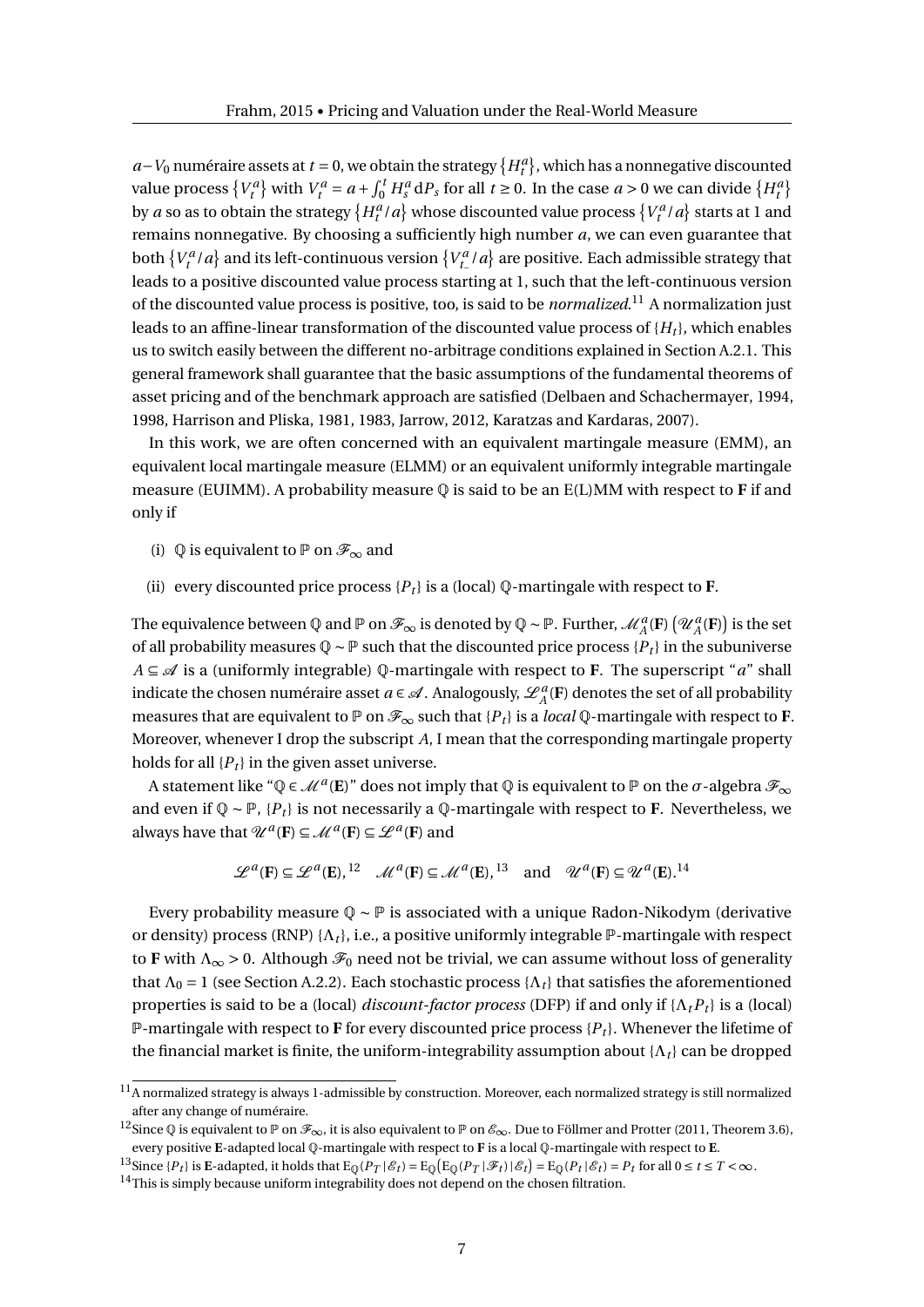

Figure 1: Relationship between the several no-arbitrage conditions.

and it is clear that every DFP is a local DFP but not vice versa.<sup>15</sup> Every (local) DFP { $\Lambda_t$ } has an associated probability measure Q ∼ P which is defined by

$$
\mathbb{Q}(F) = \int_F \Lambda_\infty \, d\mathbb{P}, \qquad \forall \ F \in \mathcal{F}_\infty.
$$

I say that {Λ*<sup>t</sup>* } is an **F**-RNP or a (local) **F**-DFP, respectively, to emphasize the underlying filtration **F**. Finally, each ratio  $\Lambda_{t,T} = \Lambda_T / \Lambda_t$  ( $0 \le t \le T < \infty$ ) is said to be a *discount factor* and I write  $\Lambda_{t,\infty} = \Lambda_{\infty} / \Lambda_t$  for all  $t \ge 0$ .

In the following, I refer to several no-arbitrage conditions. Most of them are frequently applied in financial mathematics. Only the ND condition is not widespread in the literature. This noarbitrage condition has been introduced by Merton (1973) and can be found, e.g., in Jarrow (2012) as well as Jarrow and Larsson (2012). All other no-arbitrage conditions are well-established. See for example Karatzas and Kardaras (2007) for a nice overview or consult Section A.2.1.

A dominant strategy, a free lunch with vanishing risk, and an unbounded profit with bounded risk can be seen as weak arbitrage opportunities. I say that there is *no weak arbitrage* (NWA) if and only if there is ND and NFLVR or, equivalently, ND and NUPBR, i.e.,

$$
NWA : \iff ND \land NFLVR \iff ND \land NUPBR.
$$

The relationship between the several no-arbitrage conditions is illustrated in Figure 1.

If the information flow **F** does not allow for a weak arbitrage in the given subuniverse *A*, I say that *A* is arbitrage free and write NWA $^a_A$ (**F**). The statements NFLVR $^a_A$ (**F**) and NUPBR $^a_A$ (**F**) shall be understood in the same sense. Moreover, the entire market or, equivalently, the asset universe  $\mathcal{A}$ , is said to be arbitrage free if and only if  $NWA_A^a$ (**F**) for all  $A \subseteq \mathcal{A}$ . The distinction between  $A$ and  $\mathcal A$  is crucial if the market is complex.

<sup>15</sup>Each local DFP is a so-called *local martingale deflator* (see Proposition 4).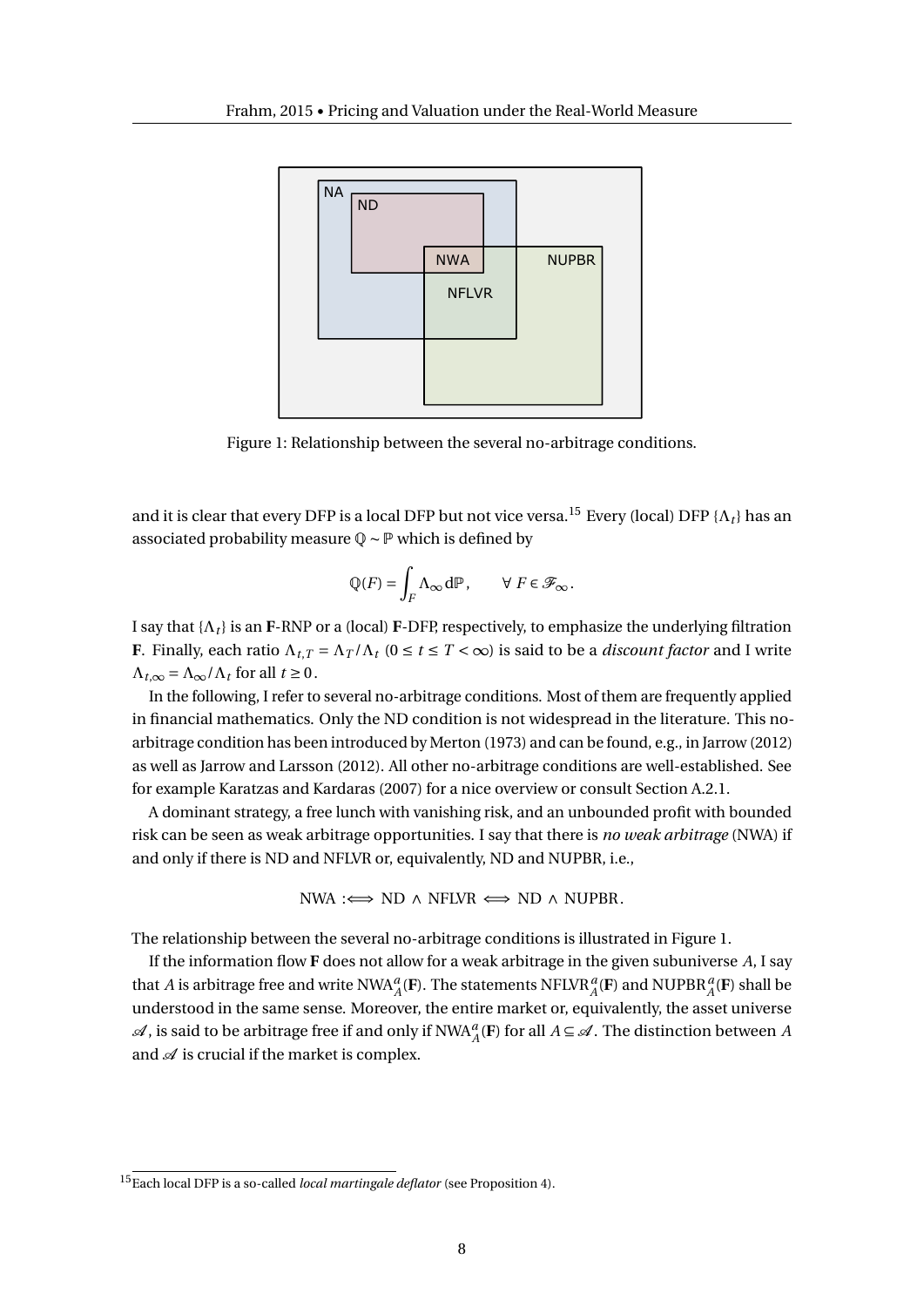## 3. The Third Fundamental Theorem of Asset Pricing

The 1st FTAP for unbounded price processes (Delbaen and Schachermayer, 1998) states that NFLVR $^a_A$ (**F**) if and only if { $P_t$ } is a Q- $\sigma$ -martingale with respect to **F**, where Q is equivalent to  $\mathbb{P}.^{16}$ Every local martingale is a *σ*-martingale and every *σ*-martingale that is bounded from below is a local martingale (Jacod and Shiryaev, 2003, p. 214, 216). Since the discounted asset prices are positive,  $\{P_t\}$  is a local martingale if and only if it is a  $\sigma$ -martingale. For this reason, it is not necessary to distinguish between the terms "local martingale" and "*σ*-martingale" in the present context. This means NFLVR<sup>*a*</sup><sub>*A*</sub>(**F**) if and only if {*P<sub>t</sub>*} is a local Q-martingale with Q ~ P. Every positive local martingale is a supermartingale. Hence,  $P_t \geq E_0(P_T | \mathcal{F}_t)$  for all  $0 \leq t \leq T < \infty$  and so the 1<sup>st</sup> FTAP provides only a lower bound for the discounted price process.

Now, suppose that the financial market has a fixed finite lifetime  $T > 0$ . In this situation, the 3<sup>rd</sup> FTAP (Jarrow, 2012) strengthens the 1<sup>st</sup> FTAP. It states that there is NWA with respect to  $\{\mathscr{F}_t\}_{0\leq t\leq T}$ if and only if  ${P_t}$  is a  $\mathbb{Q}$ -martingale with respect to  ${\mathscr{F}_t}$  for any  $\mathbb{Q} \sim \mathbb{P}$ . Moreover, Jarrow and Larsson (2012, Theorem 3.2) show that the existence of an EMM with respect to  $\{\mathscr{F}_t\}$  is equivalent to the existence of a pure exchange economy, with finite lifetime *T* > 0, where all subjects use the same information flow  $\{\mathcal{F}_t\}$  and  $\{P_t\}$  is a discounted Arrow-Radner equilibrium-price process with respect to  $\{\mathscr{F}_t\}$ .<sup>17</sup> Hence, the absence of weak arbitrage opportunities seems to be an essential requirement—not only for risk-neutral valuation but also for the existence of any market equilibrium in a finite economy.<sup>18</sup> This result marks a cornerstone in the development of the Efficient-Market Hypothesis.

The following theorem extends the 3<sup>rd</sup> FTAP to financial markets with infinite lifetime.

**Theorem 1** (The 3<sup>rd</sup> FTAP). Let  $A \subseteq \mathcal{A}$  be any subuniverse and  $a \in A$  some numéraire asset. Then  $\mathcal{U}_{A}^{a}(\mathbf{F}) \neq \emptyset$  if and only if  $NWA_{A}^{a}(\mathbf{F})$ .

Proof: If  $NWA_A^a$ (**F**) there cannot exist a free lunch with vanishing risk with respect to **F** in the subuniverse *A* and thus we can apply Theorem 2.12 in Delbaen and Schachermayer (1997) as well as Theorem 5.7 in Delbaen and Schachermayer (1998).<sup>19</sup> Since every asset in *A* is **F**-maximal, it follows from Theorem 2.12 in Delbaen and Schachermayer (1997) that the sum of all assets in A is **F**-maximal, too.<sup>20</sup> Theorem 5.7 in Delbaen and Schachermayer (1998) implies that there exists an ELMM Q with respect to **F** such that the sum of all discounted asset prices in *A* is a uniformly integrable Q-martingale with respect to **F**. Hence, the discounted price process in *A* is a positive local Q-martingale bounded above by a uniformly integrable Q-martingale and so it is also a uniformly integrable  $\mathbb{Q}$ -martingale with  $\mathbb{Q} \sim \mathbb{P}$ , i.e.,  $\mathscr{U}_A^a(\mathbf{F}) \neq \emptyset$ . Conversely, if there exists a measure Q ∼ P such that the discounted price process of *A* is a uniformly integrable Q-martingale with respect to **F**, Theorem 5.7 in Delbaen and Schachermayer (1998) implies that

<sup>&</sup>lt;sup>16</sup>The stochastic process {*Y<sub>t</sub>*} is said to be a Q- $\sigma$ -martingale with respect to **F** if and only if *Y<sub>t</sub>* = *Y*<sub>0</sub> +  $\int_0^t H_s dX_s$  for all  $t \geq 0$ . Here {*H*<sub>t</sub>} is an {*X*<sub>t</sub>}-integrable **F**-predictable stochastic process and {*X*<sub>t</sub>} is a local Q-martingale with respect to **F** (see Proposition 2 (i) in Émery (1980) and Theorem III.6.41 in Jacod and Shiryaev (2003, p. 217)).

<sup>&</sup>lt;sup>17</sup>This means (i) the investment-consumption plans of all subjects are optimal with respect to { $\mathcal{F}_t$ } and (ii) all (i.e., the security and the commodity) markets clear with  ${P_t}$ .

<sup>&</sup>lt;sup>18</sup>Under short-selling constraints, a market equilibrium at least implies the existence of a local martingale deflator {Λ*t*}. This guarantees that  $\{\Lambda_t P_t\}$  is a local P-martingale with respect to { $\mathcal{F}_t$ } (Jarrow and Larsson, 2015, Theorem 3.1).

 $19$ The admissibility condition given by Delbaen and Schachermayer (1998) is always satisfied in this context and recall that we do not have to distinguish between  $\sigma$ -martingales and local martingales.

<sup>20</sup>Jarrow and Larsson (2012) remark that the requirement that {*P<sup>t</sup>* } is locally bounded, which is given by Delbaen and Schachermayer (1997), in fact is superfluous.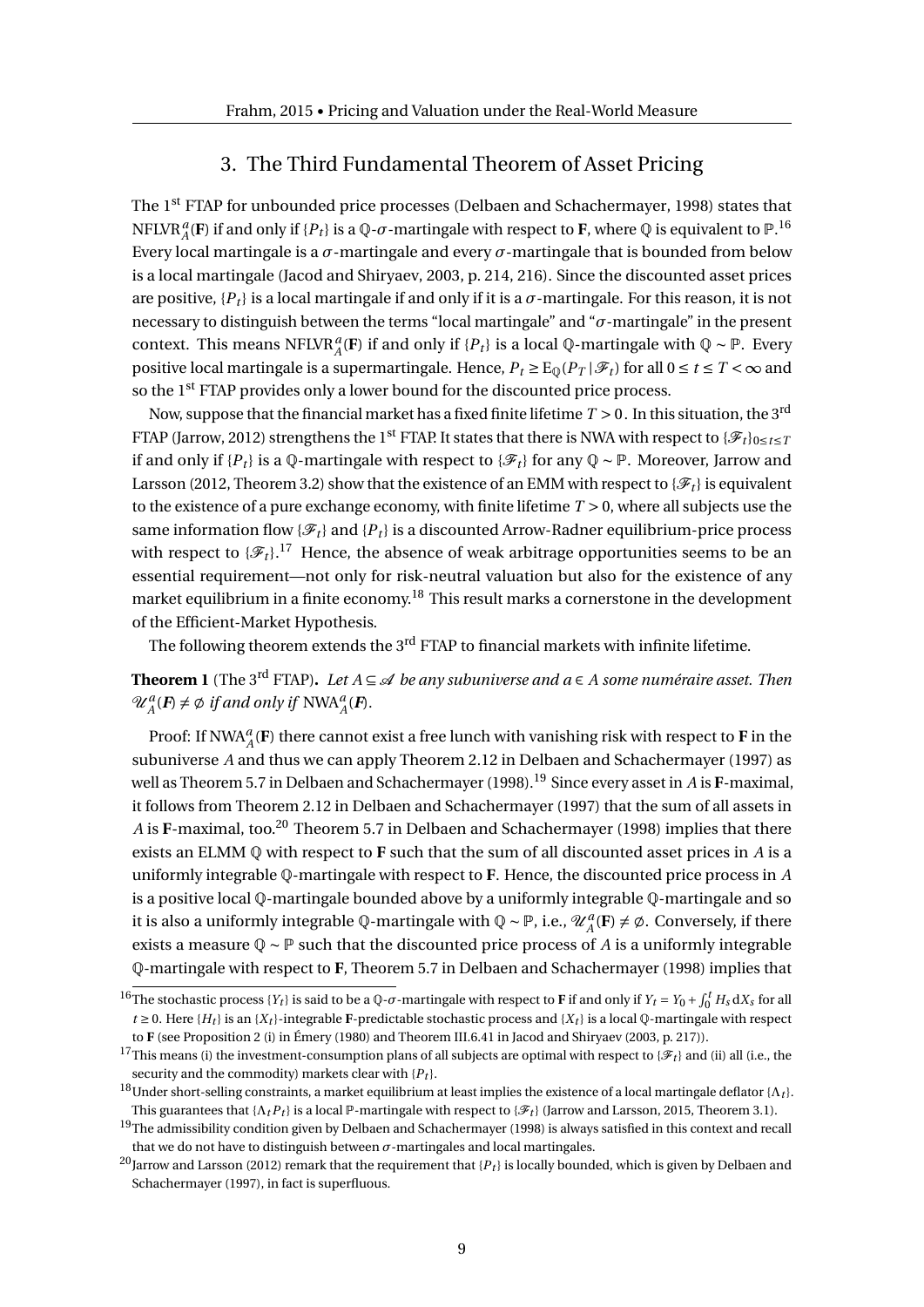each asset in *A* is **F**-maximal, whereas the  $1<sup>st</sup>$  FTAP guarantees that there is NFLVR with respect to **F** in *A*. Hence, we have that  $NWA_A^a$ (**F**). Q.E.D.

The uniform integrability of  ${P_t}$  is an essential requirement. It leads to a financial market that is consistent in the following sense.

**Theorem 2** (Change of numéraire). Let  $a \in \mathcal{A}$  be some numéraire asset. If  $\mathcal{U}^a(F) \neq \emptyset$  then  $\operatorname{\mathscr{U}}^b(\mathbf{F})\neq\varnothing$  for every other numéraire asset  $b\in\mathscr{A}$  .

Proof: Let  $\{S_t^a\}$  be the price process of the numéraire asset *a* and  $\{S_t^b\}$  the price process of any numéraire asset  $b \neq a$ . Further, consider an EUIMM  $Q \in \mathcal{U}^a(F)$ . Then  $\{S_t^b / S_t^a\}$  is a positive uniformly integrable  $\mathbb Q$ -martingale with respect to **F** with  $S_0^b/S_0^a = 1$  and  $S_\infty^b/S_\infty^a > 0$ . Hence, we obtain the EMM  $\widetilde{Q} = \int \Gamma_{\infty} dQ \in \mathcal{M}^b(F)$  with  $\Gamma_t = S_t^b / S_t^a$  for all  $t \ge 0$ . Since

$$
\frac{S_t}{S_t^b} = \mathrm{E}_{\mathbb{Q}} \left( \frac{\Gamma_{\infty}}{\Gamma_t} \frac{S_{\infty}}{S_{\infty}^b} \mid \mathcal{F}_t \right) = \mathrm{E}_{\widetilde{\mathbb{Q}}} \left( \frac{S_{\infty}}{S_{\infty}^b} \mid \mathcal{F}_t \right)
$$

for all  $t \ge 0$  and  $\{S_t\}$ , each  $\widetilde{Q}$ -martingale  $\{S_t/S_t^b\}$  is closed by  $S_\infty/S_\infty^b$ . This means  $\widetilde{Q} \in \mathcal{U}^b(\mathbf{F})$ , i.e.,  $\mathcal{U}^b(\mathbf{F}) \neq \emptyset$ .  $(\mathbf{F}) \neq \emptyset$ . Q.E.D.

The previous theorems justify the following definition.

**Definition 1** (Risk-neutral measure). Let  $a \in \mathcal{A}$  be some numéraire asset. A probability measure  $\mathbb Q$  *is said to be a* risk-neutral measure *if and only if*  $\mathbb Q \in \mathscr U^a(F)$ .

The existence of a risk-neutral measure implies that the market is arbitrage free in the sense of Theorem 1, i.e., that there is NWA with respect to **F**. Nonetheless, Herdegen (2014) points out that most no-arbitrage conditions essentially depend on the choice of the numéraire asset. For this reason, he refrains from using a numéraire asset and suggests a numéraire-independent modeling framework for financial markets. Theorem 2 at least guarantees that the existence of a risk-neutral measure is invariant under a change of numéraire. By contrast,  $\mathscr{L}^a(\mathbf{F}) \neq \emptyset$  only guarantees that there is NFLVR with respect to **F**, but a change of numéraire can destroy the local martingale property (Delbaen and Schachermayer, 1995).

The following theorem provides an equivalent representation of the discounted price process  ${P_t}$  in terms of the real-world measure  $\mathbb P$  instead of the risk-neutral measure  $\mathbb Q$ .

**Theorem 3** (Representation Theorem). Let  $A \subseteq \mathcal{A}$  be any subuniverse and  $a \in A$  some numéraire  $a$ sset. Then  $NWA_A^a(P)$  *if and only if there exists an F-DFP* { $\Lambda_t$ } *such that* { $\Lambda_tP_t$ } *is a uniformly integrable* P*-martingale with respect to F.*

Proof: I start with the "only if" part. According to Theorem 1,  $NWA_A^a$ (**F**) implies that  $\mathcal{U}_A^a$ (**F**)  $\neq \emptyset$ . Consider some risk-neutral measure  $\mathbb{Q} \in \mathcal{U}_A^a(F)$  and let  $\{\Lambda_t\}$  be the associated **F**-RNP. From Lemma 2 we know that  $\{\Lambda_t P_t\}$  is a  $\mathbb{P}$ -martingale with respect to **F**. Moreover, from Lemma 1 we conclude that

$$
P_t = \mathrm{E}_{\mathbb{Q}}(P_{\infty} | \mathcal{F}_t) = \mathrm{E}_{\mathbb{P}}\left(\frac{\Lambda_{\infty}}{\Lambda_t} P_{\infty} | \mathcal{F}_t\right)
$$

and thus  $\Lambda_t P_t = \mathbb{E}_{\mathbb{P}}(\Lambda_\infty P_\infty | \mathcal{F}_t)$  for all  $t \geq 0$ . Hence, the  $\mathbb{P}$ -martingale  $\{\Lambda_t P_t\}$  is closed by  $\Lambda_\infty P_\infty$ and thus uniformly integrable. Lemma 3 guarantees that  $\{\Lambda_t\}$  is an F-DFP. For the "if" part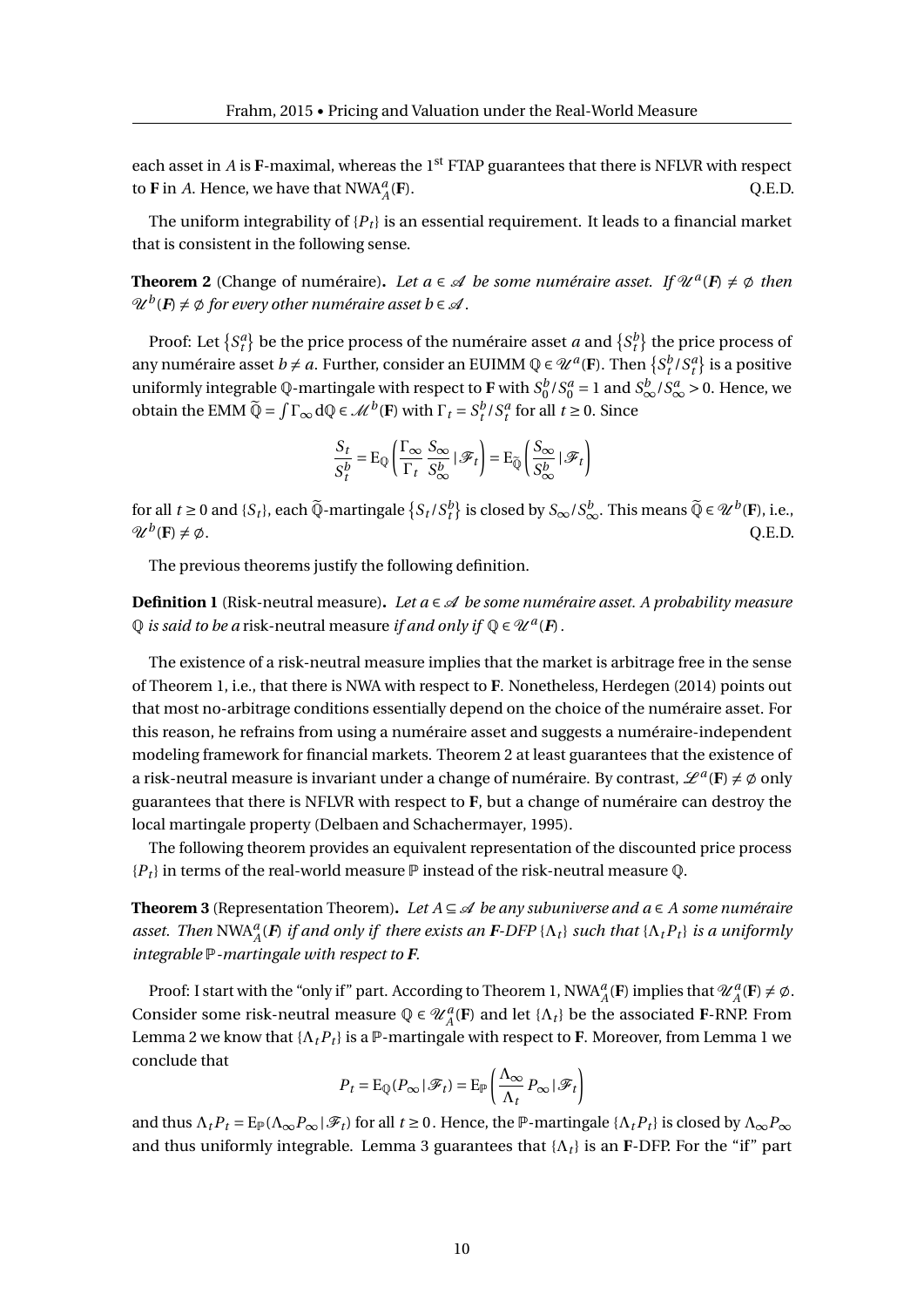consider the F-DFP { $\Lambda_t$ } and let  $\mathbb{Q} \in \mathcal{M}^a(F)$  be the associated EMM. Since { $\Lambda_t P_t$ } is uniformly integrable, we have that  $\Lambda_t P_t = \mathbb{E}_{\mathbb{P}}(\Lambda_\infty P_\infty | \mathscr{F}_t)$  and with Lemma 1 we obtain

$$
P_t = \mathrm{E}_{\mathbb{P}}\left(\frac{\Lambda_{\infty}}{\Lambda_t} P_{\infty} | \mathcal{F}_t\right) = \mathrm{E}_{\mathbb{Q}}(P_{\infty} | \mathcal{F}_t)
$$

for all *t* ≥ 0. This means the Q-martingale { $P$ <sup>*t*}</sup> is closed by  $P$ <sub>∞</sub> and thus it is uniformly integrable. We conclude that  $\mathbb{Q} \in \mathscr{U}^a(\mathbf{F})$  and from Theorem 1 it follows that  $\text{NWA}_{A}^a$ (**F**). Q.E.D.

So far, we have established the basic conditions for risk-neutral valuation, but some important issues are still missing on the agenda (see also p. 3):

- (i) In real life, we do not know the set of risk-neutral measures, i.e.,  $\mathcal{U}^a(F)$ . In fact, this set might be considerably smaller than  $\mathscr{U}^a(\mathbf{E})$ .
- (ii) In general,  $\mathcal{U}^a$ (F) contains a multitude of risk-neutral measures and so the fair value of a contingent claim might not be unique, even if  $\mathscr{U}^a(F)$  was known.
- (iii) Moreover, even if  $\mathcal{U}^a$ (F) is a singleton, it is practically impossible to derive the risk-neutral measure without making additional assumptions on the (discounted) price processes.

Theorem 3 is merely a re-formulation of Theorem 1. For this reason, the aforementioned obstacles cannot be cleared by the Representation Theorem: In general, (i) the DFP  $\{\Lambda_t\}$  is not **E**-adapted, (ii)  $\{\Lambda_t\}$  is not unique, and (iii) it is not a priori clear how to calculate  $\{\Lambda_t\}$ . In the following, I present the economic conditions under which  $\{\Lambda_t\}$  turns out to be a unique and well-defined **E**-adapted stochastic process so that the aforementioned problems evaporate.

## 4. Market Completeness and Sensitivity

#### 4.1. Completeness

Consider a simple financial market with finite lifetime  $T > 0$  and choose any asset  $a \in \mathcal{A}$  as a numéraire. Harrison and Pliska (1981) call every positive random variable *C* ∈  $\mathscr{E}_T$  a *contingent claim*. They suppose that  $\mathcal{M}^a(\mathbf{E}) \neq \emptyset$  and fix any  $\mathbb{Q} \in \mathcal{M}^a(\mathbf{E})$ . Now, according to Harrison and Pliska (1981), the financial market is *complete* if and only if for every contingent claim *C* with  $E_{\mathbb{Q}}(C/S_T^a) < \infty$ , there exists an **E**-predictable strategy  $\{H_t\}$  whose discounted value process  ${V_t}$  is a Q-martingale with respect to **E** such that  $V_T = C/S_T^a$ . This implies that  ${V_t}$  is positive. Moreover, by the Predictable Stopping Theorem (Jacod and Shiryaev, 2003, Lemma I.2.27), also the left-continuous version of {*V*<sub>*t*</sub>} is positive. Since the  $\sigma$ -algebra  $\mathcal{E}_0$  is assumed to be trivial, *V*<sub>0</sub> is constant and so the chosen strategy is admissible.

The economic idea behind the definition of market completeness can be explained like this: The goal is to replicate a contingent claim *C* by an admissible **E**-predictable strategy  ${H_t}$  as favorable as possible. Theorem 2.9 in Delbaen and Schachermayer (1994) implies that {*V<sup>t</sup>* } must be a Q-supermartingale with respect to **E**. This means we have that  $V_t \geq \text{E}_{\mathbb{Q}}(C/S_T^a | \mathscr{E}_t)$  for all  $0 \le t \le T$ . Hence, in a complete financial market, we achieve the best possible replicating strategy if and only if the resulting discounted value process is a Q-martingale with respect to **E**. We conclude that the *fair value* of *C* (expressed in units of the basic currency) amounts to  $S_t^a E_{\mathbb{Q}}(C/S_T^a | \mathscr{E}_t)$  at every time  $0 \le t \le T$ . It is worth emphasizing that calculating the fair value of a contingent claim *C* makes no sense if the market already contains an asset with discounted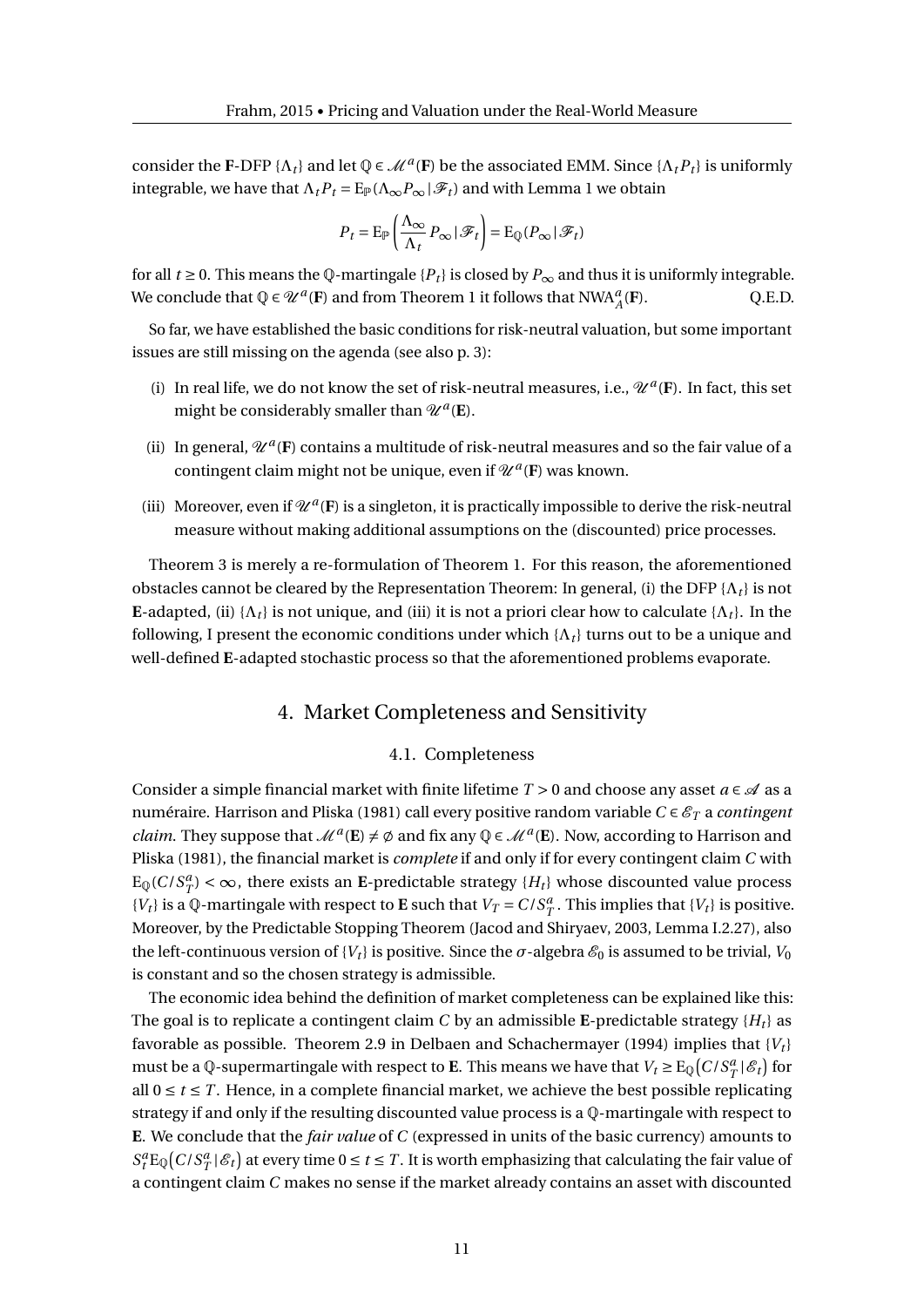price process  $\{\Pi_t\}$  such that  $\Pi_T = C/S_T^a$ . In this case, we can already observe the (nominal) price of the contingent claim at every time  $0 \le t \le T$  and, since we have that  $\mathcal{M}^a(\mathbf{E}) \neq \emptyset$ , this can be considered a fair value of *C*.

The 2<sup>nd</sup> FTAP (Harrison and Pliska, 1983) states that a market is complete if and only if  $\mathbb Q$ is the *unique* EMM with respect to **E**. Moreover, it is complete if and only if  ${P_t}$  satisfies the predictable-representation property. This means every  $\mathbb{Q}$ -martingale  $\{X_t\}$  with respect to **E** can be represented by  $X_t = X_0 + \int_0^t H_s \, dP_s$  for all  $0 \le t \le T$ , where  $\{H_t\}$  is an **E**-predictable (not necessarily admissible) trading strategy. Unfortunately, in the continuous-time framework, only a small number of market models satisfy the desired predictable-representation property.

It is not meaningful to expand the concept of market completeness from **E** to **F** simply by substituting **E** with **F**. In this case, we could only guarantee that every contingent claim  $C \in \mathcal{E}_T$  is replicable by an **F**-predictable trading strategy, but this is not necessarily **E**-predictable. This means a market that is complete with respect to **F** might be incomplete with respect to **E**. Put another way, if we substitute **E** with **F**, market completeness would lack the so-called *subset property* (Latham, 1986).<sup>21</sup> The subset property is a natural requirement and turns out to be crucial when switching between the filtrations **E** and **F**, which is frequently done in this work. Moreover, by substituting **E** with **F** we would allow *C* to be an  $\mathscr{F}_T$ -measurable payoff, but in most practical situations it is sufficient and, for technical reasons, even necessary to assume that *C* is determined only by the price history at time *T* , i.e.,  $C \in \mathscr{E}_T$  . $^{22}$  Interestingly, Harrison and Pliska (1981, p. 220) mention that they consider only the natural filtration **E**, whereas in Harrison and Pliska (1983) this essential point has been dropped.

If there exists a risk-neutral measure Q with respect to **F** it is not sufficient to require that the discounted value process  ${V_t}$  of the E-predictable strategy  ${H_t}$  is a Q-martingale with respect to **E**. More precisely, when replicating *C* it should be possible to produce a Q-martingale with respect to **F**. In this case, the replicating strategy  ${H_t}$  is also fair with respect to **F** although it is only **E**-predictable. This can be seen as follows: Suppose that we would allow  ${H_t}$  to be an admissible **F**-predictable and not only **E**-predictable strategy. From Theorem 2.9 in Delbaen and Schachermayer (1994) we conclude that the discounted value process of  ${H_t}$  is a  $\mathbb{Q}$ supermartingale with respect to **F**, i.e.,  $V_t \geq E_{\mathbb{Q}}(C/S_T^a | \mathcal{F}_t)$  for all  $0 \leq t \leq T$ , where  $E_{\mathbb{Q}}(C/S_T^a | \mathcal{F}_t)$ is the discounted value of the most favorable **E**-predictable replicating strategy at time *t*. This means we cannot find a better result by allowing the replicating strategy  ${H_t}$  to be **F**-predictable.

The following definition of market completeness is based on the aforementioned arguments and is less restrictive than the original one. It allows for complex financial markets with infinite lifetime and an arbitrary filtration **F** ⊇ **E**. In particular, it satisfies the desired subset property. Thus it can be considered a natural generalization of the definition of market completeness given by Harrison and Pliska (1981, 1983).

**Definition 2** (Complete market). Let  $a \in \mathcal{A}$  be some numéraire asset and suppose that  $\mathcal{U}^a(F) \neq \emptyset$ . *Fix any risk-neutral measure*  $Q \in \mathcal{U}^a(F)$ . The financial market is said to be complete if and only if *for every contingent claim C*  $\in \mathscr{E}_{\infty}$  *with* E<sub>Q</sub>(C/S $_{\infty}^a$ ) <  $\infty$  , there exists an **E**-predictable strategy {H<sub>t</sub>} such that  $V_t = E_{\mathbb{Q}}(C/S_{\infty}^a | \mathcal{F}_t)$  for all  $t \ge 0$ , where  $\{V_t\}$  is the discounted value process of  $\{H_t\}$ .

The requirement of a risk-neutral measure is motivated by Theorem 1. Definition 2 allows

<sup>&</sup>lt;sup>21</sup> Here, I use the term "subset property" in a broad sense, albeit Latham (1986) focuses on market efficiency.

<sup>22</sup>For example, the Black-Scholes model requires that **F** coincides with the natural filtration **E** (Harrison and Pliska, 1981, Jarrow and Madan, 1991).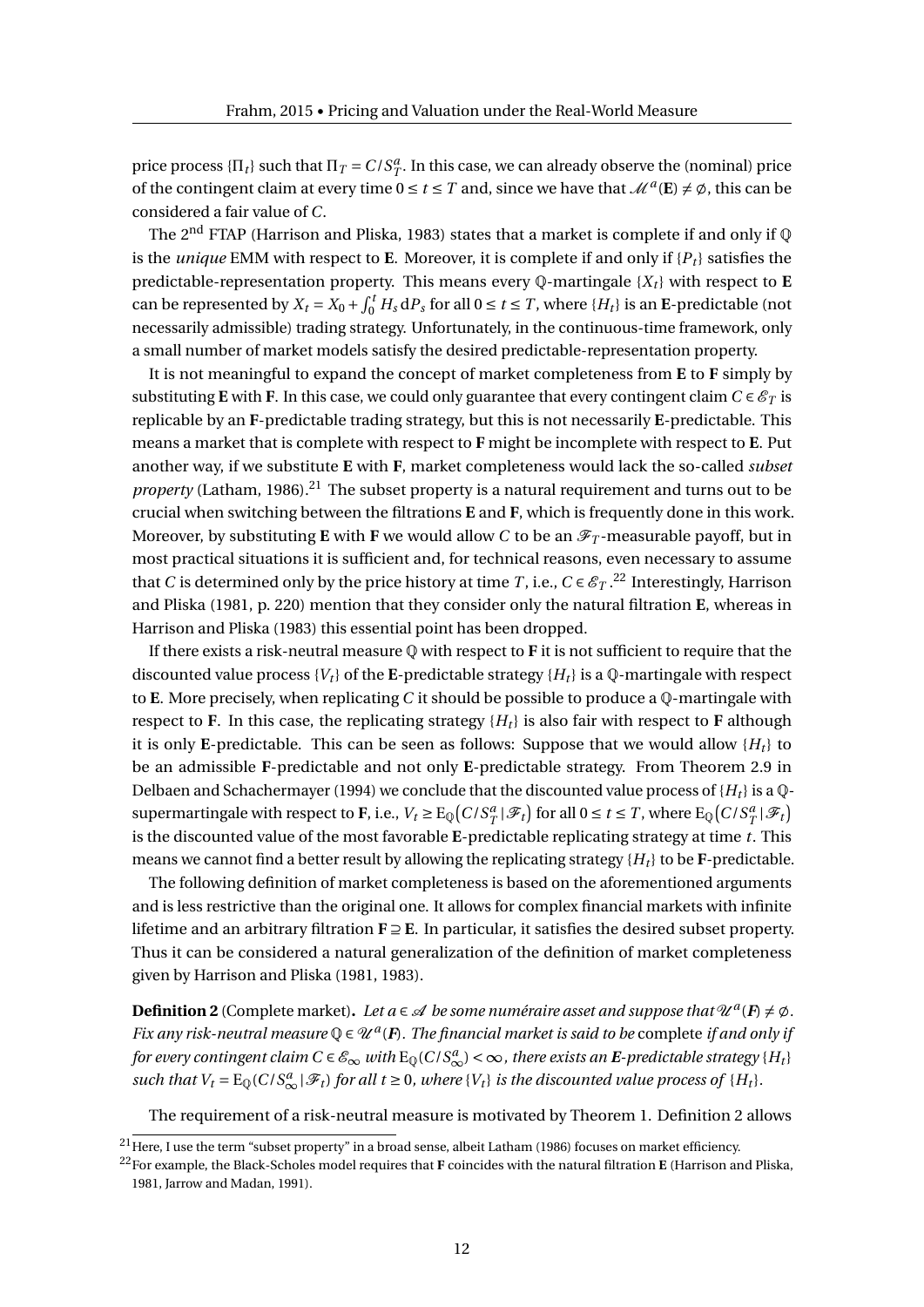${H_t}$  to be based on *any* subuniverse  $A \subseteq \mathcal{A}$  of the financial market and it is assumed that the contingent claim *C* is  $\mathcal{E}_{\infty}$ -measurable. Moreover, the strategy { $H_t$ } must be **E**-predictable and thus its discounted initial value  $V_0$  is constant. The discounted value process  $\{V_t\}$  is a uniformly integrable Q-martingale with respect to **F** (and not only with respect to **E**). This implies that  ${V_t}$  > 0 and  ${V_t}$  > 0, i.e.,  ${H_t}$  is admissible. Moreover, it follows that  $V_\infty = C/S^a_\infty$  and so the given strategy indeed replicates the contingent claim *C*.

The chosen definition of market completeness is relatively weak. Since it is only required that the contingent claim is  $\mathscr{E}_{\infty}$ -measurable, we need not assume that it is possible to assess the fair value of any exotic derivative based on events that go beyond the history of asset prices. Typical examples are weather derivatives or non-financial bets. Nonetheless, market completeness does not *exclude* the possibility to replicate (some) exotic instruments. Moreover, for a complex and complete market it is neither necessary nor sufficient that any finite subset of the asset universe forms a complete market. This means in a complete financial market, with an infinite number of assets, the predictable-representation property need not be satisfied in any subuniverse  $A \subseteq \mathcal{A}$ . In particular, every subuniverse might contain a multitude of equivalent martingale measures. The most striking example of a complex market, which is complete but model independent, is a "dense" market, i.e., a financial market where each contingent claim  $C \in \mathcal{E}_{\infty}$  can be attained by a single asset. Note that the properties required by Definition 2 are implicitly satisfied for every **E**-predictable buy-and-hold single-asset strategy.

An important consequence of Definition 2 is that, for calculating the fair value of a contingent claim *C*, we need only the information flow **E** but not the broader information flow **F**. On the one hand, the replicating strategy  ${H_t}$  is only **E**-predictable and, on the other hand, it holds that  $V_t = E_{\mathbb{Q}}(C/S_{\infty}^a | \mathcal{F}_t) = E_{\mathbb{Q}}(C/S_{\infty}^a | \mathcal{E}_t)$  for all  $t \ge 0$ . Hence, if the market is complete with respect to **F**, each information that goes beyond the evolution of asset prices, **E**, but does not exceed the general information flow **F** can be neglected. This solves the first part of the fundamental problem mentioned at the beginning of the introduction. The second part of the problem is solved by the following theorem.

**Theorem 4** (Uniqueness). Let  $a \in \mathcal{A}$  be some numéraire asset. If the financial market is complete, U *<sup>a</sup>* (*F*) *is a singleton.*

Proof: Since  $\mathcal{U}^a$ (**F**)  $\subseteq \mathcal{U}^a$ (**E**) and  $\mathcal{U}^a$ (**F**)  $\neq \emptyset$ , it follows that  $\mathcal{U}^a$ (**E**)  $\neq \emptyset$ . Let  $\{\Lambda_t\}$  be the **E**-RNP associated with any  $\mathbb{Q} \in \mathcal{U}^a(\mathbf{E})$ . The market is complete and so the contingent claim  $S^a_\infty \Lambda_\infty^{-1} > 0$ can be attained by an E-predictable trading strategy with discounted value process  $\{V_t\}$ . We have that  $V_{\infty} = \Lambda_{\infty}^{-1}$  and thus

$$
V_t = \mathrm{E}_{\mathbb{Q}}(V_{\infty} | \mathscr{F}_t) = \mathrm{E}_{\mathbb{Q}}(V_{\infty} | \mathscr{E}_t) = \mathrm{E}_{\mathbb{P}}(\Lambda_{t,\infty} V_{\infty} | \mathscr{E}_t) = \mathrm{E}_{\mathbb{P}}(\Lambda_{t,\infty} \Lambda_{\infty}^{-1} | \mathscr{E}_t) = \Lambda_t^{-1}
$$

for all  $t \ge 0$ . Now, suppose that there exist two probability measures  $\mathbb{Q}_1, \mathbb{Q}_2 \in \mathcal{U}^a(\mathbf{E})$  and let  $\{\Lambda_{1t}\}$ and  $\{\Lambda_{2t}\}$  be the associated **E**-RNPs. Then  $\{\Lambda_{1t}^{-1}\}$  and  $\{\Lambda_{2t}^{-1}\}$  are the discounted value processes for the contingent claims  $S^a_\infty \Lambda^{-1}_{1\infty}$  and  $S^a_\infty \Lambda^{-1}_{2\infty}$ . Define  $Q_t = \Lambda^{-1}_{1t} / \Lambda^{-1}_{2t}$  for all  $t \ge 0$ . We see that both  $\{Q_t\}$  and  $\{Q_t^{-1}\}\$  are  $\mathbb{P}$ -martingales with  $Q_0 = Q_0^{-1} = 1$  and thus  $E_{\mathbb{P}}(Q_t) = E_{\mathbb{P}}(Q_t^{-1}) = 1$  for all  $t \geq 0$ . This means we have that

$$
\mathrm{E}_{\mathbb{P}}\left(\frac{1}{Q_t}\right) = \frac{1}{\mathrm{E}_{\mathbb{P}}(Q_t)}, \qquad \forall \ t \geq 0.
$$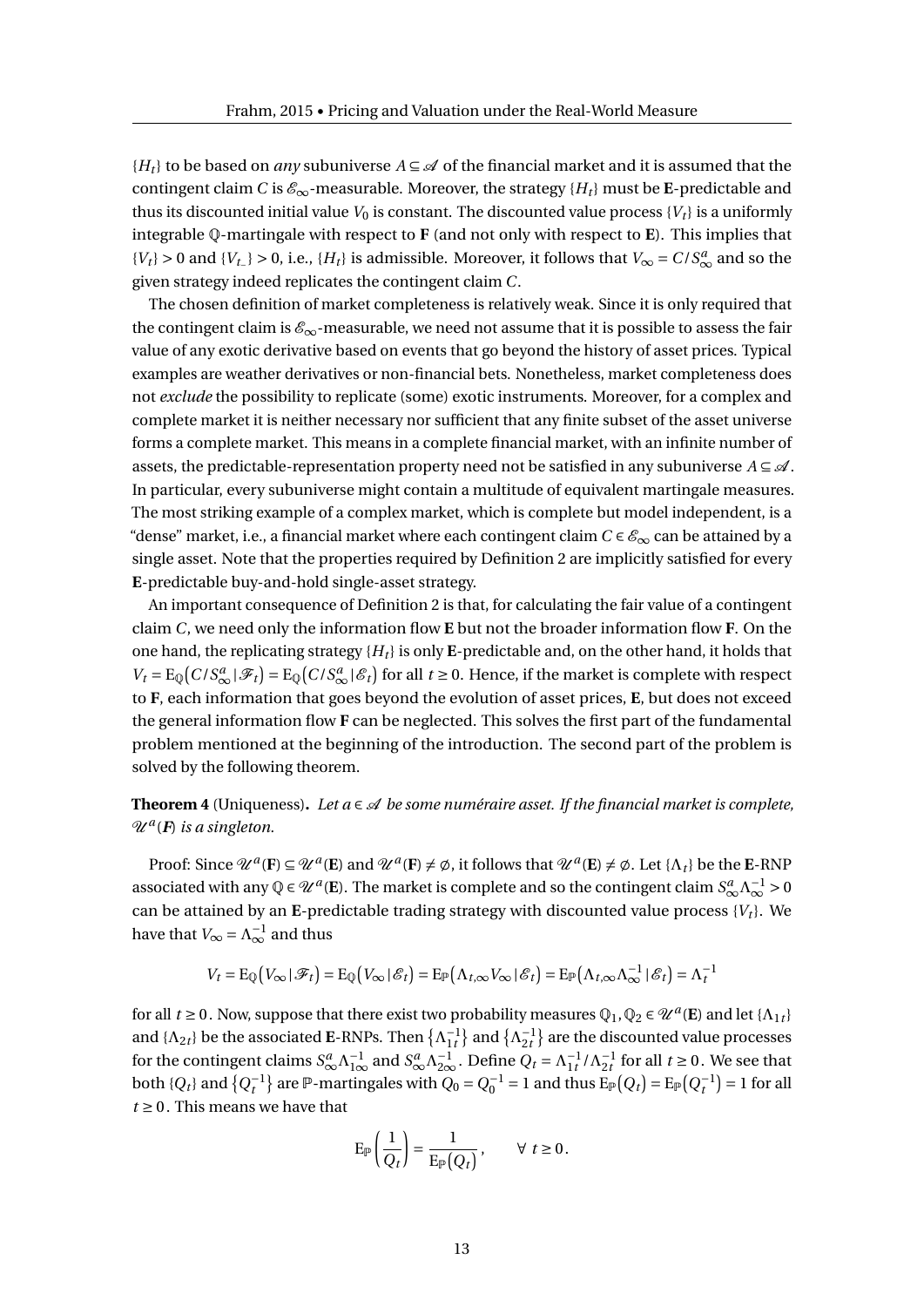Since the function  $f: x \mapsto x^{-1}$  for all  $x > 0$  is strictly convex, Jensen's inequality implies that  $Q_t = 1$ and thus  $\Lambda_{1t} = \Lambda_{2t}$  for all  $t \ge 0$ . This means  $\mathcal{U}^a(\mathbf{E})$  must be a singleton and so  $\mathcal{U}^a(\mathbf{F}) \subseteq \mathcal{U}^a(\mathbf{E})$  is a singleton, too.  $Q.E.D.$ 

Theorem 4 states that each complete financial market cannot have more than one risk-neutral measure. This result holds irrespective of whether the market contains a finite or infinite number of assets. Similar statements can be found, e.g., in Jarrow and Madan (1999), Jarrow et al. (1999) as well as Biagini (2010). Hence, in every complete financial market we are always able to find a unique representation of asset prices and fair values.

The following theorem guarantees that market completeness does not depend on the chosen numéraire asset.

**Theorem 5** (Change of numéraire). Let  $a \in \mathcal{A}$  be some numéraire asset. If the market is complete *with respect to a it is also complete with respect to every other numéraire asset b*  $\in \mathcal{A}$ .

Proof: Let  $\mathbb{Q} \in \mathcal{U}^a(\mathbf{F})$  be the risk-neutral measure and choose any other numéraire asset  $b \in \mathcal{A}$ . According to the proof of Theorem 2, we have that  $\widetilde{Q} = \int \Gamma_{\infty} dQ \in \mathcal{U}^b(\mathbf{F})$  with  $\Gamma_t = S_t^b / S_t^a$  for all *t* ≥ 0. Consider any contingent claim  $C \in \mathscr{E}_{\infty}$  with  $E_{\widetilde{\mathbb{Q}}}(C/S_{\infty}^{b}) < \infty$ . It holds that

$$
E_{\mathbb{Q}}\big(C/S_{\infty}^a\big) = E_{\mathbb{Q}}\bigg(\Gamma_{\infty}\frac{C}{S_{\infty}^b}\bigg) = E_{\widetilde{\mathbb{Q}}}\big(C/S_{\infty}^b\big) < \infty.
$$

This means the contingent claim *C* can be attained by an **E**-predicable strategy  ${H_t}$  with value process  $\{V_t\}$ —discounted by *a*—such that  $V_t = E_{\mathbb{Q}}(C/S_{\infty}^a | \mathcal{F}_t)$  for all  $t \ge 0$ . Now, given the numéraire asset  $b$ , the *same* strategy leads to the discounted value process  $\{\tilde{V}_t\}$  with

$$
\tilde{V}_t = \frac{S_t^a}{S_t^b} V_t = \mathrm{E}_{\mathbb{Q}} \left( \frac{\Gamma_{\infty}}{\Gamma_t} \frac{C}{S_{\infty}^b} \, | \, \mathcal{F}_t \right) = \mathrm{E}_{\widetilde{\mathbb{Q}}} \left( \frac{C}{S_{\infty}^b} \, | \, \mathcal{F}_t \right)
$$

for all  $t \ge 0$ . We conclude that the market is complete with respect to  $b \in \mathcal{A}$ . Q.E.D.

The third part of the fundamental problem discussed on p. 1 and p. 3 is still unsolved. This means I need to clarify the circumstances under which it is possible to represent asset prices and fair values in terms of  $\mathbb{P}$ . Put another way, we are waiting to see the (additional) condition that enables us to use the real-world measure as a *risk-neutral* measure.

#### 4.2. Sensitivity

In the following, the time *t* ≥ 0 shall be understood as the "present," every *s* ≥ 0 before *t* is the "past," whereas  $T > t$  symbolizes the "future," i.e., we have that  $0 \le s \le t < T < \infty$  unless otherwise stated. Let *X* be some  $\mathcal{E}_{\infty}$ -measurable random vector. For example, *X* could be a vector of asset prices, or any other function of asset prices, that will be manifested in the future. The complement of  $\mathscr{E}_t$  relative to  $\mathscr{F}_t$ , i.e.,  $\sigma(\mathscr{F}_t\setminus\mathscr{E}_t)$ , represents the information in  $\mathscr{F}_t$  that goes beyond the price history  $\mathscr{E}_t.$  For example, if  $\mathscr{F}_t$  is the set of public information then  $\sigma(\mathscr{F}_t \setminus \mathscr{E}_t)$ denotes the subset of public information that does not belong to the price history at time *t*.

A natural requirement arising in financial econometrics is

$$
\mathbb{P}(X \le x \,|\, \mathcal{F}_t) = \mathbb{P}(X \le x \,|\, \mathcal{E}_t) \tag{1}
$$

for all  $t \ge 0$ ,  $x \in \mathbb{R}^m$ ,  $m \in \mathbb{N}$ , and  $\mathscr{E}_{\infty}$ -measurable  $m$ -dimensional random vectors *X*. Eq. 1 implies that the random vector  $X$  is  $\mathbb P$ -independent of  $\mathscr F_t$  *conditional* on the price history  $\mathscr E_t.$  This means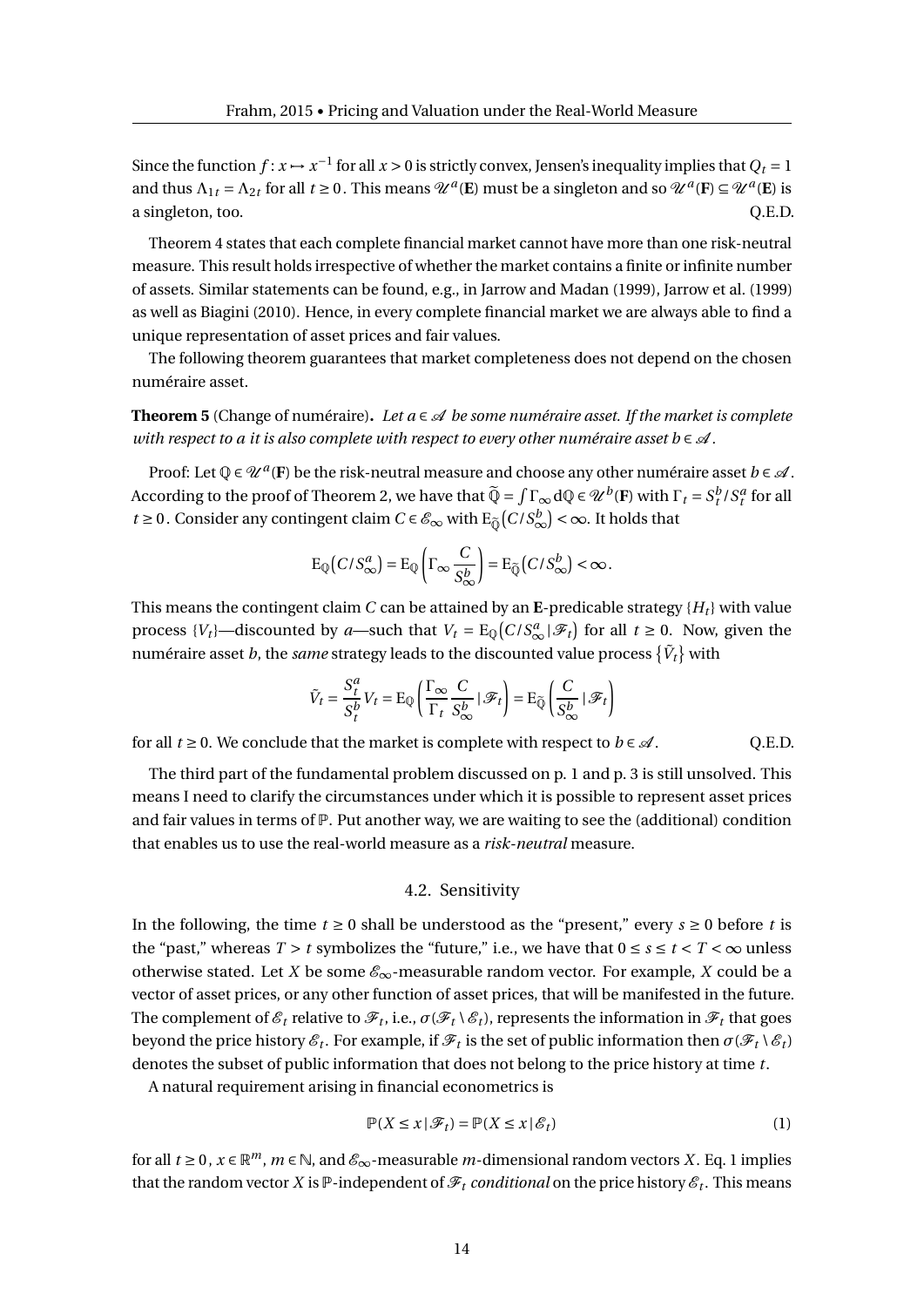the conditional distribution of future asset prices might depend on the current history  $\mathcal{E}_t$  of asset prices but not on any *additional* information contained in  $\mathscr{F}_t.$  Under these circumstances, it is impossible to produce a better prediction of future asset prices (or functions thereof) by using some information in  $\mathscr{F}_t$ , provided the price history  $\mathscr{E}_t$  has already been taken into account. More precisely, we have that

$$
\mathrm{E}_{\mathbb{P}}(X\,|\,\mathscr{F}_t)=\mathrm{E}_{\mathbb{P}}(X\,|\,\mathscr{E}_t)
$$

for all  $t \ge 0$  and  $X \in \mathcal{E}_{\infty}$  with  $E_{\mathbb{P}}(|X|) < \infty$ . Nevertheless, although it is superfluous to use any kind of information that exceeds  ${\mathscr E}_t$  but is contained in  ${\mathscr F}_t$ , there might exist some information  $\mathcal{G}_t$  *beyond*  $\mathcal{F}_t$  that could be useful.

Another desirable property is

$$
\mathbb{P}\big(Y_t \le y \,|\, \mathcal{E}_\infty\big) = \mathbb{P}\big(Y_t \le y \,|\, \mathcal{E}_t\big) \tag{2}
$$

for all  $t \ge 0$  ,  $y \in \mathbb{R}^n$ ,  $n \in \mathbb{N}$ , and  $\mathscr{F}_t$ -measurable *n*-dimensional random vectors  $Y_t$ . For example, let *Y<sup>t</sup>* be a variable that indicates whether a stock company has committed a balance-sheet fraud up to time  $t \ge 0$  ( $Y_t = 1$ ) or not ( $Y_t = 0$ ). Since the choice of **F** ⊇ **E** is arbitrary, we can suppose without loss of generality that  $Y_t \in \mathcal{F}_t$  for all  $t \geq 0$ . Consider an investor who takes only the current price history into account and is not aware of the fraud. It is assumed that the fraud will *eventually* have an impact on the stock price. Hence, it would be ideal for the investor to know the future price evolution *today*, since on the basis of the future price movements, he or she would get a better assessment of the fraud probability. Unfortunately, in real life,  $\mathscr{E}_{\infty}$  is unknown at time *t*. Nonetheless, Eq. 2 states that the investor can readily substitute  $\mathscr{E}_\infty$  by  $\mathscr{E}_t$ . This means all information that would be useful for calculating the fraud probability, conditional on past and forthcoming price data, is already incorporated in the asset prices that can be observed *now*. This paraphrases the widely accepted idea that asset prices "rapidly adjust to" new information (Fama et al., 1969).

The following definition (Jeanblanc, 2010, p. 16) is crucial for the subsequent analysis.

**Definition 3** (Immersion)**.** *Let* Q *be any probability measure. The filtration E is said to be* Qimmersed *in F if and only if every square-integrable* Q*-martingale with respect to E is a squareintegrable* Q*-martingale with respect to F.*

The statement that "**E** is immersed in **F**" (with respect to a probability measure Q) is often referred to as the *H-Hypothesis* (Brémaud and Yor, 1978).

The following theorem provides different characterizations of the H-Hypothesis under the physical measure P.

**Theorem 6** (H-Hypothesis)**.** *The following assertions are equivalent:*

- *(i)*  $E$  *is*  $P$ *-immersed in*  $F$ .
- *(ii) It holds that*  $\mathbb{P}(X \leq x | \mathcal{F}_t) = \mathbb{P}(X \leq x | \mathcal{E}_t)$  *for all*  $t \geq 0$ ,  $x \in \mathbb{R}^m$ ,  $m \in \mathbb{N}$ , and m-dimensional *random vectors*  $X \in \mathscr{E}_{\infty}$ .
- (iii) It holds that  $\mathbb{P}(Y_t \leq y | \mathcal{E}_{\infty}) = \mathbb{P}(Y_t \leq y | \mathcal{E}_t)$  for all  $t \geq 0$ ,  $y \in \mathbb{R}^n$ ,  $n \in \mathbb{N}$ , and n-dimensional *random vectors*  $Y_t \in \mathcal{F}_t$ .
- *(iv) Every local* P*-martingale with respect to E is a local* P*-martingale with respect to F.*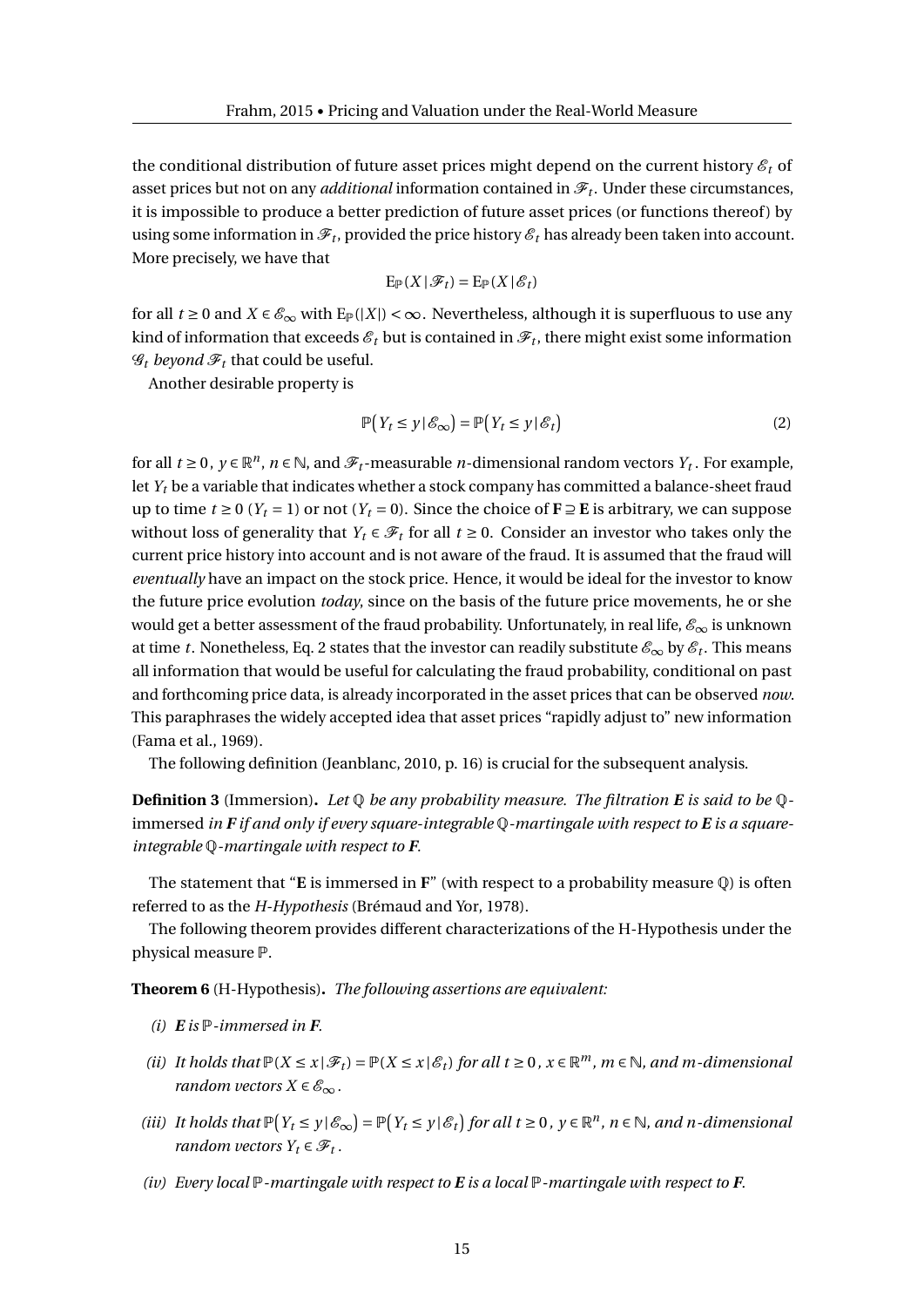*Moreover, if any one of the previous assertions is true it follows that*

$$
\mathscr{E}_t = \mathscr{F}_t \cap \mathscr{E}_{\infty}, \qquad \forall \ t \geq 0.
$$

Proof: Statements (i) to (iv) follow from Proposition 2.1.1 in Jeanblanc (2010). The last implication is part of Theorem 3 in Brémaud and Yor (1978).  $\qquad \qquad$  O.E.D.

Theorem 6 shows that the fundamental properties expressed by Eq. 1 and Eq. 2 are equivalent. This leads to the following definition.

**Definition 4** (Sensitive market)**.** *A financial market is said to be* sensitive *if and only if any one of the equivalent assertions expressed by Theorem 6 is true. This is denoted by*  $\mathbf{F} \rightarrow \mathbf{E}$ *.* 

A financial market that is sensitive to **F** is also sensitive to every subfiltration **I**. This means market sensitivity satisfies the subset property and  $\mathbf{F} \rightsquigarrow \mathbf{E}$  does not exclude  $\mathbf{I} \rightsquigarrow \mathbf{E}$  for any other filtration  $I \supseteq E$ . Moreover, it is trivial that  $E \rightarrow E$ .

The following proposition provides a sufficient condition for market sensitivity.

**Proposition 1.** *Consider any probability measure* Q ∼ P *and let* {Λ*<sup>t</sup>* } *be the F-RNP associated with*  $\mathbb{Q}$ *. If*  $\mathbf{E}$  *is*  $\mathbb{Q}$ *-immersed in*  $\mathbf{F}$  *and*  $\{\Lambda_t\}$  *is*  $\mathbf{E}$ *-adapted we have that*  $\mathbf{F} \rightarrow \mathbf{E}$ *.* 

Proof: This is a direct consequence of Proposition 2.1.4 in Jeanblanc (2010). Q.E.D.

There are many possibilities to define the meaning of informational efficiency in the sense that asset prices "fully reflect" some information flow **F**. For example, Dothan (2008) states that,

"The intuitive notion that prices fully reflect the information structure  $F = (F_t)_{0 \le t \le T}$ is then the requirement that the discounted price process  $X_t$  be Markov."

Unfortunately, the Markov assumption, i.e.,

 $\mathbb{P}(X \leq x \mid \mathscr{E}_t) = \mathbb{P}(X \leq x \mid \mathscr{S}_t), \quad \forall t \geq 0, x \in \mathbb{R}^m, m \in \mathbb{N}, X \in \mathscr{E}_{\infty},$ 

essentially restricts the number of possible market models and it is well-known that this property is not satisfied in reality. $^{23}$ 

The concept of market sensitivity is less restrictive, but it is still intimately connected to different notions of the Efficient-Market Hypothesis:

- The relationship expressed by (1) can be interpreted as a probabilistic definition of Fama's (1970) famous hypothesis that asset prices "fully reflect"  $\mathcal{F}_t$  at every time  $t \ge 0$ . For example, let  $\mathcal{F}_t$  be the set of all private information at time *t*. If the market is strong-form efficient (Fama, 1970) all private information, except for the price history  $\varepsilon_t$  , can be ignored because it is already "incorporated" in  $\mathscr{E}_t$  . Hence, if somebody aims at quantifying the conditional distribution of  $X \in \mathscr{E}_{\infty}$ , the weaker condition  $\mathscr{E}_t$  is as good as the stronger condition  $\mathscr{F}_t$  , i.e., each private information beyond the price history is simply useless.
- The probability distribution of future asset prices generally depends on the underlying information. In a risky situation (Knight, 1921), the quality of each decision cannot become worse the more information is used.<sup>24</sup> This means every market participant should gather as much information

<sup>&</sup>lt;sup>23</sup>It is often supposed that  $\mathbb{P}(X \le x \mid \mathscr{F}_t) = \mathbb{P}(X \le x \mid \mathscr{S}_t)$  ( $\forall t \ge 0, x \in \mathbb{R}^m$ ,  $m \in \mathbb{N}, X \in \mathscr{E}_{\infty}$ ), which implies both market sensitivity *and* the Markov property.

<sup>24</sup>This statement is no longer true under uncertainty (Frahm, 2015).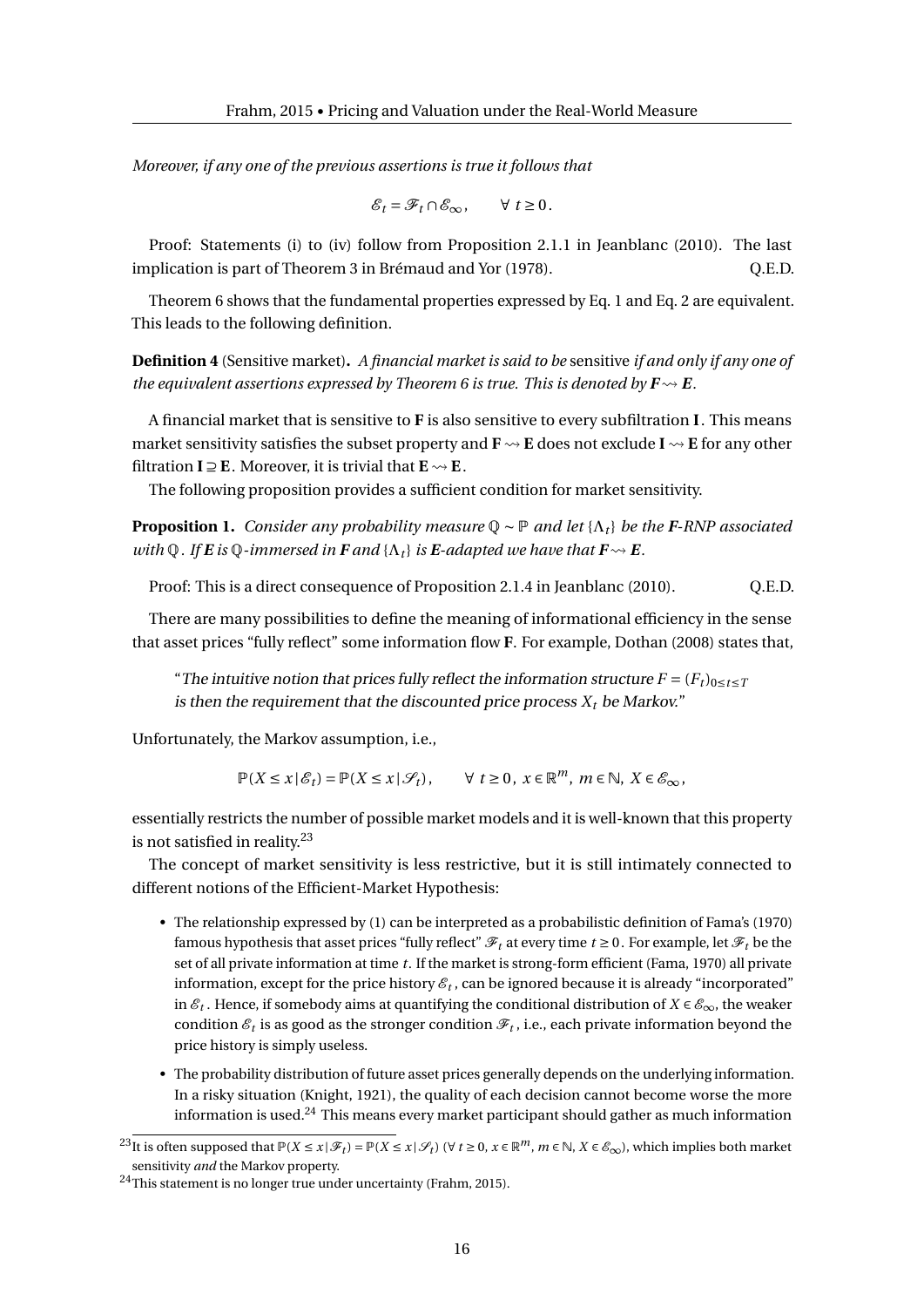as possible.<sup>25</sup> Consequently, the chosen market model must specify which kind of information is accessible by the economic subjects and used for their investment decisions. Suppose that their decisions are based only on the conditional distribution of future asset prices, i.e., other variables that will be manifested in the future do not matter. Eq. 1 says that any information contained in  $\mathscr{F}_t$  , but being complementary to  $\mathscr{E}_t$  , would not alter the conditional price distribution and so this information can be simply ignored. More precisely, the economic subjects cannot improve their asset allocations by using some information in  $\sigma(\mathcal{F}_t \setminus \mathcal{E}_t)$  provided they have already taken the current price history  $\varepsilon_t$  into account. Hence, in a pure investment economy where Eq. 1 is satisfied, the current asset prices would be unaffected by revealing  $\mathcal{F}_t$  to all market participants. For example, if  $\mathscr{F}_t$  is the set of private information, revealing some private information to the investors would not change their investment decisions and so the financial market is strong-form efficient in the sense of Latham (1986) and Malkiel (1992).<sup>26</sup>

- As already mentioned above, according to Fama et al. (1969), a financial market is considered efficient if it "rapidly adjusts to" new information. Eq. 2 is the probabilistic counterpart of this statement and implies that every "new information"  $F_t \in \mathscr{F}_t$  is instantaneously incorporated in the asset prices that can be observed at time *t*, i.e., *now*, and not only at a later time *T* > *t*.
- Samuelson (1965) conjectures that the market participants "properly anticipate" the future price evolution. He writes, "If one could be sure that a price will rise, it would have already risen." Suppose that  $\mathscr{E}_t \neq \mathscr{F}_t \cap \mathscr{E}_{\infty}$  for some  $t \geq 0$ . Due to the last part of Theorem 6 it follows that the market is not sensitive. Hence, we have that  $\mathscr{E}_t \subset \mathscr{F}_t \cap \mathscr{E}_{\infty}$  and so there exists an event  $F_t \in \mathscr{F}_t \cap \mathscr{E}_{\infty}$ such that  $F_t \not\in \mathscr{E}_t$  . Since the event  $F_t$  is also contained in  $\mathscr{E}_\infty$  but exceeds  $\mathscr{E}_t$  , it leads to a situation where one can "foresee" to some degree the price evolution after time *t*. More precisely, the information  $F_t$  reveals which sample paths are going to follow and which are not. This can be seen as a contradiction to Samuelson's doctrine. In the opposite case, i.e., if  $\mathbf{F} \leadsto \mathbf{E}$  and thus  $\mathcal{E}_t = \mathcal{F}_t \cap \mathcal{E}_{\infty}$ for all *t* ≥ 0, clairvoyance is impossible unless one has access to some information flow **G** ⊃ **F** and the market is not sensitive to **G**.

The reason why the properties described by Theorem 6 characterize a "sensitive" market is best understood by examining a market that is *not* sensitive. For this purpose, we have to take a closer look into the measure-theoretic framework. Let  $E_t \in \mathcal{E}_t$  be the current history of asset prices and  $E_T \in \mathscr{E}_T$  with  $E_T \subset E_t$  the price history at some future point in time  $T > t$ . Suppose for the sake of simplicity that  $P(E_t) > P(E_T) > 0$ . Consider a trader who operates on the basis of the information flow **F** and let his or her investment decision at time *t* be determined by the distribution of future asset prices conditional on  $\mathscr{F}_t.$  Since the market is not sensitive, we can assume that there exists some information  $F_t \in \mathcal{F}_t$  with  $F_t \subset E_t$  and  $\mathbb{P}(F_t) > 0$  such that  $\mathbb{P}(E_T | F_t) \neq \mathbb{P}(E_T | E_t)$ . In this case, the investment decision made by the trader, given the current history of asset prices, could depend on the realization of  $\mathbb{1}_{F_t}$  .<sup>27</sup> For example, the trader might want to buy some asset in case  $\mathbb{1}_{F_t} = 1$  but decides to sell the same asset if  $\mathbb{1}_{F_t} = 0$ . By definition, the price history at time  $t$  is  $\mathcal{E}_t$ -measurable, i.e., the past and current asset prices are *constant* over the set  $E_t$  . Hence, the current asset prices are not *sensitive* to  $\mathbb{1}_{F_t}$ , i.e., the trader is a *price taker*—conditional on the current price history *E<sup>t</sup>* . From an economic point of view, this is not desirable and characterizes a market where the asset prices do not "fully reflect" or "rapidly adjust to" the information flow **F**, although this flow of information could be useful also for other

 $25$ This is true if the information costs are negligible (Grossman and Stiglitz, 1980). Otherwise, each rational subject stops searching for information when the marginal cost approaches the marginal revenue (Jensen, 1978).

<sup>&</sup>lt;sup>26</sup>Here, it is implicitly assumed that the subjects have already taken the current price history into account.

 $^{27}$  Here,  $\mathbb{I}_{F_t}(\omega) = 1$  if  $\omega \in F_t$  and  $\mathbb{I}_{F_t}(\omega) = 0$  else ( $\forall \omega \in \Omega$ ).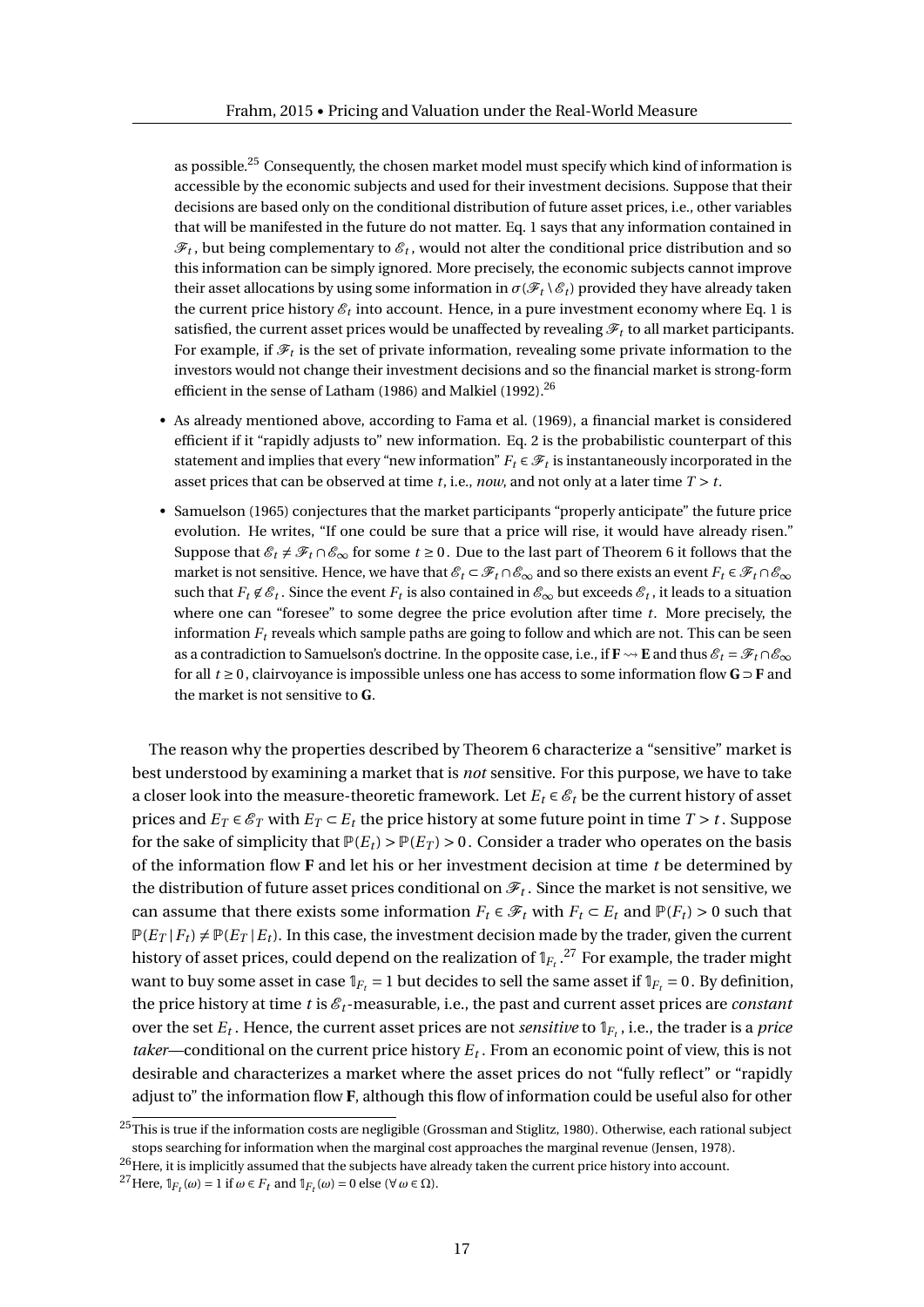traders. Hence, perfect competition might enable a small investor to realize "abnormal profits" if he or she has access to information that is not already known to other investors. For example, this could be insider information.

We see that sensitivity is a highly desirable economic property. A market that is sensitive can immediately react to the news evolving with **F**, irrespective of whether those news are considered "good" or "bad." This means in a sensitive market, the asset prices instantly adapt to the investment decisions that are based on the future price expectations of the market participants with respect to **F**. More precisely, each information  $F_t \in \mathcal{F}_t$  that is considered *useful* for assessing the physical distribution of future asset prices has an immediate impact on the supply and demand curves, which instantaneously affects the market quotes at time *t*. This does not mean that every subject who operates on the basis of **F** makes the same investment decision. Market sensitivity does not even imply that the investment decisions are rational in any sense and pricing in a sensitive market need not be fair. For this reason, market sensitivity must not be confused with Fama's fair-game model (Fama, 1970) or any other approach to market efficiency that requires the absence of "economic profits" (Jensen, 1978). Hence, the concept of market sensitivity does not suffer from the joint-hypothesis problem (see Section A.1).

Let  $n \in \mathbb{N}$  be the number of market participants and suppose that each investor operates on the basis of some information flow { $\mathcal{F}_{it}$ } ( $i = 1, 2, ..., n$ ). An ideal market is sensitive to the flow of private information, i.e.,  $\{\mathscr{G}_t\}$  with  $\mathscr{G}_t = \sigma\left(\bigcup_{i=1}^n \mathscr{F}_{it}\right)$  for all  $t \ge 0$ . If insider trading is prohibited and all insiders follow this rule, even an ideal market is not sensitive to the flow of insider information. Even if there exist a few insider traders, but the market is competitive, each insider is a price taker and so the market is still not sensitive to the flow of insider information. The bigger a group of investors acting on the same information flow, the greater its potential impact on the market prices. Hence, it can be assumed that financial markets are at least sensitive to the flow of public information, i.e.,  $\{\mathcal{I}_t\}$  with  $\mathcal{I}_t = \bigcap_{i=1}^n \mathcal{F}_{it}$  for all  $t \ge 0$ .

Market sensitivity *per se* does not guarantee that the market is arbitrage free and in this specific sense "efficient:" If the market is sensitive but not arbitrage free, it is evident that all market participants will search in **F** for arbitrage opportunities. No-arbitrage conditions only guarantee that the market is free of profits that would be realized by *everyone*, irrespective of his or her own expectation, interest, and risk attitude. Nonetheless, if the market is arbitrage free but not sensitive, some market participants might still improve their positions by collecting data in addition to the current history of asset prices and re-allocating their capital. In either case, the market participants have an incentive to search for information that cannot be found just by investigating the history of asset prices. Only if the market is arbitrage free *and* sensitive, it is impossible to "make money out of nothing" on the basis of **F** *and* the price evolution "fully reflects" or "rapidly adjusts to" the broader information flow **F**. The former is a fundamental assumption in financial mathematics, whereas the latter is a basic paradigm in finance theory. This justifies the following definition of market efficiency.

**Definition 5** (Efficient market)**.** *Let a* ∈ A *be some numéraire asset. The financial market is said to be* efficient *if and only if*  $\mathcal{U}^a$  ( $F$ )  $\neq \emptyset$  *and*  $F \rightsquigarrow E$ *.* 

Theorem 2 guarantees that market efficiency does not depend on the chosen numéraire asset. Moreover, every complete and sensitive market is also efficient.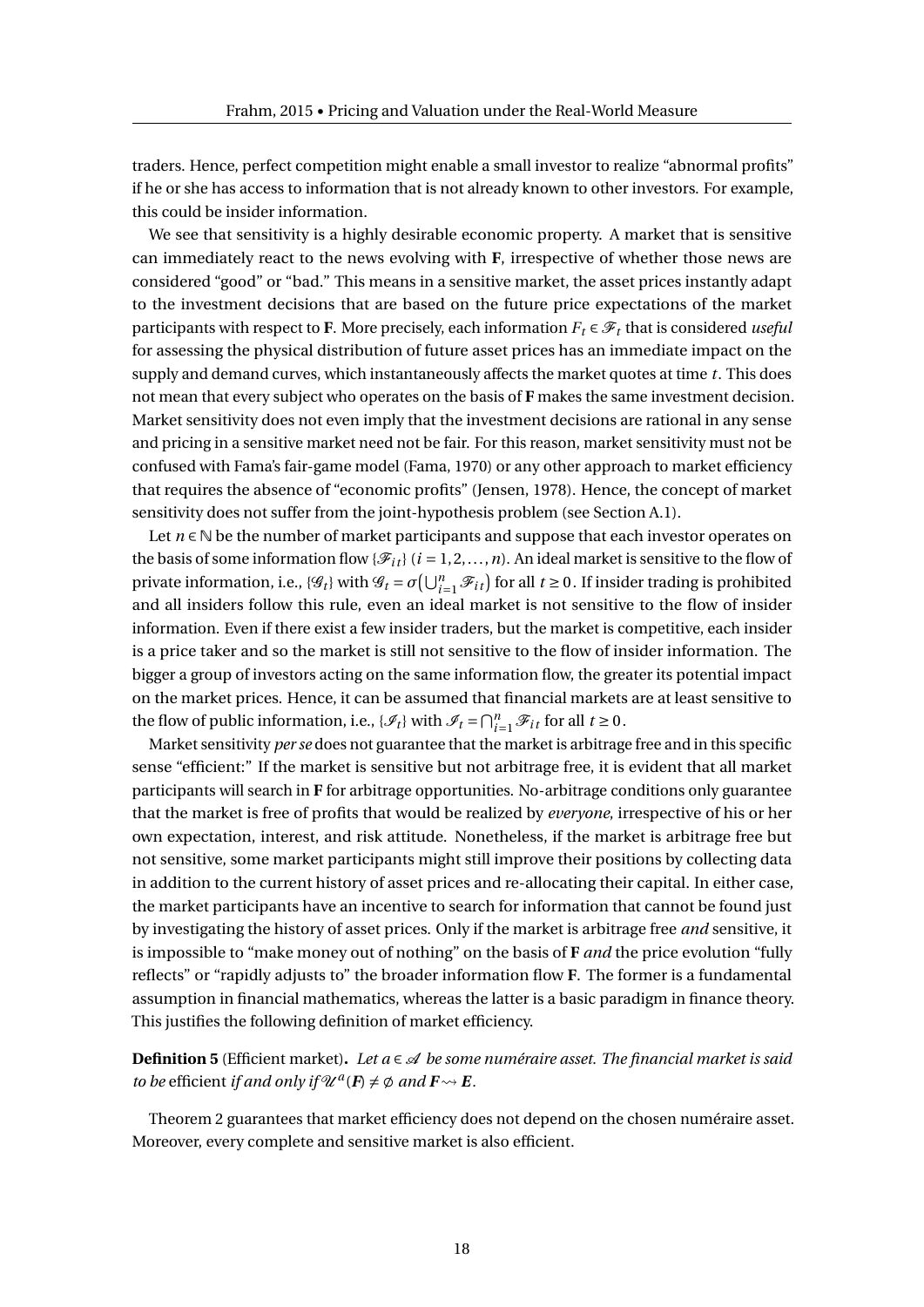## 5. The Growth-Optimal Portfolio

Fix a subuniverse  $A \subseteq \mathcal{A}$  and choose any asset  $a \in A$  as a numéraire. Further, let  $\{H_t\}$  and  $\{K_t\}$  be two *normalized* **F**-predictable strategies whose discounted value processes are denoted by {*V<sup>t</sup>* } and  $\{W_t\}$ , respectively. Let  $Q_t = V_t / W_t$  be the value of  $V_t$  *benchmarked* by  $W_t$  at each time  $t \ge 0$ . Since  $Q_t = V_t/W_t = (S_t^a V_t) / (S_t^a W_t)$  for all  $t \ge 0$ , it does not matter whether we express the values in units of the chosen numéraire asset or in units of the basic currency. This implies that the benchmarked value process {*Q<sup>t</sup>* } does not depend on the chosen numéraire asset at all.

The normalized strategy {*K<sup>t</sup>* } is said to be a *numéraire portfolio* with respect to **F** if and only if for every normalized **F**-predictable strategy  $\{H_t\}$ , the benchmarked value process  $\{O_t\}$  is a P-supermartingale with respect to F, i.e.,  $E_{\mathbb{P}}(Q_T | \mathscr{F}_t) \leq Q_t$  for all  $0 \leq t \leq T < \infty$ . In particular, the stochastic process  $\{W_t^{-1}\}$  is a positive  ${\mathbb P}$ -supermartingale. Doob's Martingale Convergence Theorem guarantees that  $W^{-1}_\infty$  exists and is finite, i.e.,  $W^{-1}_\infty$  ∈ [0,∞[. Hence, the terminal value  $W_{\infty} > 0$  is well-defined, but we could have that  $W_{\infty} = \infty$ .<sup>28</sup>

The strategy  ${K_t}$  is said to be a *growth-optimal portfolio* with respect to **F** if and only if it maximizes the drift rate of  $\{ \log W_t \}$  with respect to **F**, i.e., the so-called *growth rate* of  $\{W_t\}$ , for all  $t \geq 0$ . Since  $\log K_t^l P_t = \log K_t^l$  $t$ <sup>*t*</sup><sub>*s*</sub>  $t$  − log *S*<sup>*a*</sup><sub>*f*</sub> for all *t* ≥ 0, every strategy is growth optimal with regard to the discounted price process  $\{P_t\}$  if and only if it is growth optimal with regard to the nominal price process  $\{S_t\}$ . Thus growth optimality cannot be destroyed by moving from discounted to nominal asset prices and vice versa. Put another way, the choice of the numéraire does not matter for a GOP and the same holds for every NP.

A historical summary of the GOP is given by Christensen (2005) and a rich collection of contributions related to the GOP can be found in MacLean et al. (2011). Karatzas and Kardaras (2007) provide deep insights into the mathematical properties of the GOP and vividly explain its connection to the several no-arbitrage conditions discussed in this work.<sup>29</sup> Theorem 3.15 in Karatzas and Kardaras (2007) describes a set of regularity conditions which guarantee that there exists one and only one GOP with respect to **F**. In this case, this is also an NP with respect to **F**. Conversely, if an NP with respect to **F** exists, the regularity conditions are satisfied and the NP corresponds to the unique GOP with respect to **F**. Moreover, there exists an NP with *finite* terminal value if and only if there is NUPBR (Karatzas and Kardaras, 2007, Theorem 4.12). Throughout this section it is assumed that  $\text{NUPBR}_{A}^{a}(\mathbf{F})$ .

If the market is sensitive, every decision at time *t*− that is based on the conditional probability P(*E*| $\mathscr{F}_t$ ) for any *E* ∈  $\mathscr{E}_{\infty}$  can be done as well on the basis of  $\mathbb{P}(E|\mathscr{E}_{t-})$ . This can be seen as follows: Consider the two  $\mathbb{P}$ -martingales { $M_t$ } and { $N_t$ } with  $M_t = \mathbb{P}(E|\mathcal{F}_t)$  and  $N_t = \mathbb{P}(E|\mathcal{E}_t)$ for all  $t \ge 0$ . Obviously, these martingales are identical if  $\mathbf{F} \rightsquigarrow \mathbf{E}$ . Now, the Predictable Stopping Theorem (Jacod and Shiryaev, 2003, Lemma I.2.27) implies that

 $M_t = \mathbb{E}_{\mathbb{P}}(M_t | \mathcal{F}_{t-}) = \mathbb{P}(E | \mathcal{F}_{t-})$  and  $N_t = \mathbb{E}_{\mathbb{P}}(N_t | \mathcal{E}_{t-}) = \mathbb{P}(E | \mathcal{E}_{t-})$ .

Since  $M_{t-} = N_{t-}$  for all  $t \ge 0$  (with  $t-$  = 0 for  $t = 0$ ), we have that

$$
\mathbb{P}(E|\mathscr{F}_{t-}) = \mathbb{P}(E|\mathscr{E}_{t-}), \qquad \forall \ t \ge 0, \ E \in \mathscr{E}_{\infty}.
$$

<sup>28</sup>Since {*Q<sup>t</sup>* } is a nonnegative P-supermartingale, it converges almost surely to some nonnegative random variable *Q*<sup>∞</sup> . This means also the discounted value process  $\{V_t\}$  has a terminal value, i.e.,  $V_\infty = W_\infty Q_\infty \ge 0$ . In the unfavorable

case  $V_{\infty} = 0$ , the investor applies a so-called "suicide strategy" (Harrison and Pliska, 1981).

 $^{29}\rm{See}$  also Hulley and Schweizer (2010) as well as Imkeller and Petrou (2010) for similar results.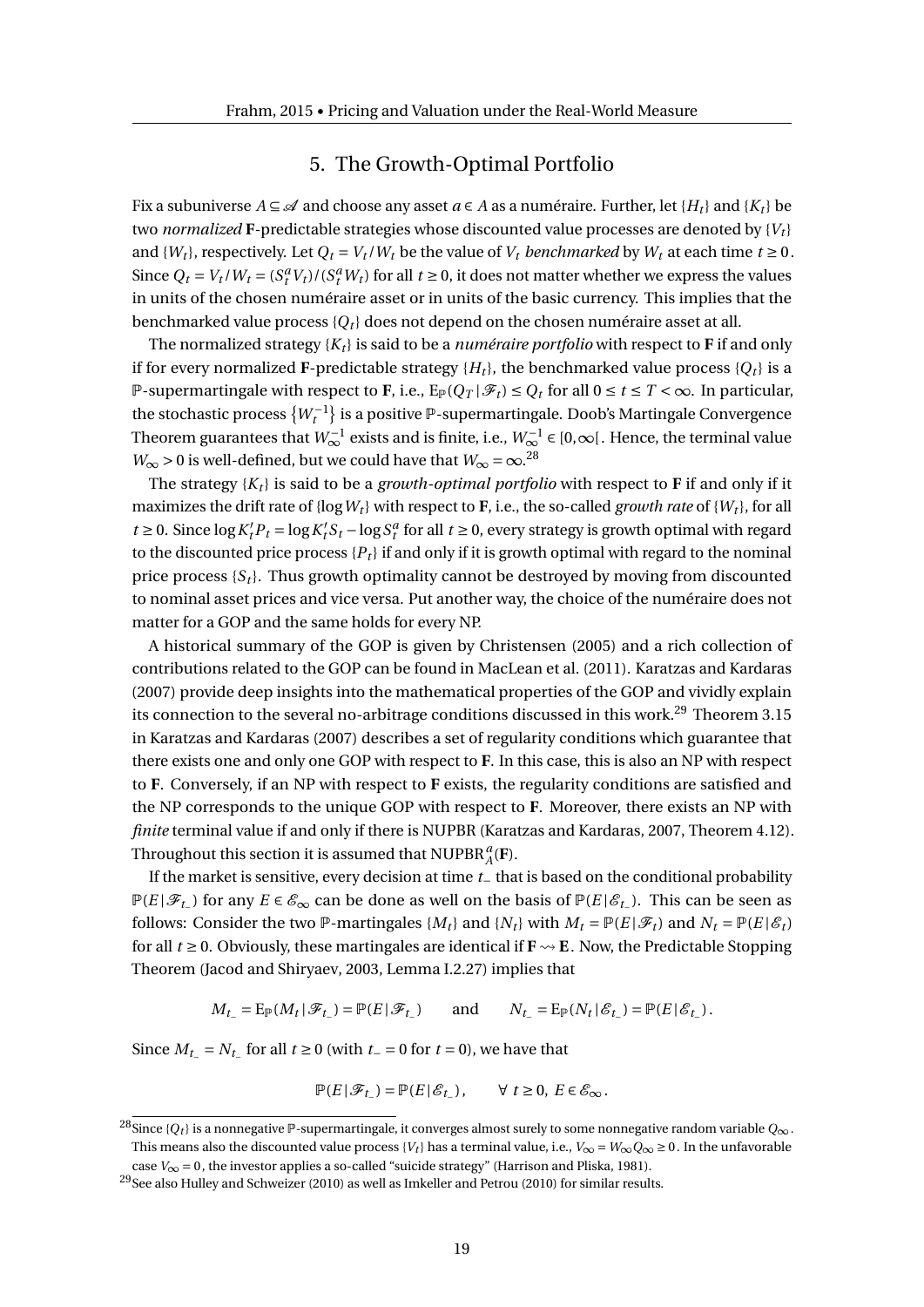In particular, the drift rates conditional on F*t*<sup>−</sup> and E*t*<sup>−</sup> coincide at every time *t* ≥ 0. Hence, if  $\mathbf{F} \rightarrow \mathbf{E}$  the GOP with respect to **F** equals the GOP with respect to **E**.

As already mentioned, the GOP plays a fundamental role in modern finance. It serves as a benchmark portfolio (Platen, 2006, 2009, Platen and Heath, 2006).<sup>30</sup> There exists an important connection between the GOP and market sensitivity, which can be seen by the following theorem.

**Theorem 7** (Benchmarked value process). Suppose that  $\text{NUPBR}_{A}^{a}(F)$  and  $F \rightsquigarrow E$ . Let  $\{V_t\}$  be the *discounted value process of a normalized F-predictable strategy*  ${H_t}$  *and*  ${W_t}$  *the discounted value process of the GOP with respect to E. Further, let*  $\{Q_t\}$  *with*  $Q_t = V_t / W_t$  *for all*  $t \ge 0$  *be the benchmarked value process of* {*H<sup>t</sup>* }*. Then*

- *(i)*  $E_{\mathbb{P}}(Q_T | \mathcal{F}_t) \leq Q_t$  for all  $0 \leq t \leq T < \infty$  and
- *(ii)* for every  $\sigma$ -algebra  $\mathcal{I}_t \subseteq \mathcal{F}_t$  and all  $0 \le t \le T < \infty$  we have that

$$
\operatorname{E}_{\mathbb{P}}\left(\frac{Q_T}{Q_t} - 1\,|\,\mathscr{I}_t\right) \le 0 \qquad \text{as well as} \qquad \operatorname{E}_{\mathbb{P}}\left(\log\frac{Q_T}{Q_t}\,|\,\mathscr{I}_t\right) \le 0.
$$

Proof: (i) Since the market is sensitive, {*W<sup>t</sup>* } represents the discounted value process of the NP with respect to **F**, which leads to the supermartingale property of  ${Q_t}$ . (ii) If we substitute  $\mathcal{I}_t$  by  $\mathscr{F}_t$  , the first inequality is an immediate consequence of (i) and the second inequality follows from

$$
\mathrm{E}_{\mathbb{P}}\left(\log\frac{Q_T}{Q_t}\,|\,\mathscr{F}_t\right)\leq\log\mathrm{E}_{\mathbb{P}}\left(\frac{Q_T}{Q_t}\,|\,\mathscr{F}_t\right)\leq 0,\qquad\forall\;0\leq t\leq T<\infty.
$$

The same inequalities with respect to  $\mathcal{I}_t$  rather than  $\mathcal{F}_t$  appear after applying the law of iterated expectations.  $Q.E.D.$ 

Hence, if the market is sensitive, it is impossible to find a normalized **F**-predictable strategy whose *benchmarked* value process leads to a positive expected (log-)return, conditional on some information set  $\mathscr{I}_t \subseteq \mathscr{F}_t$  at any time  $t \ge 0$ . The  $\sigma$ -algebra  $\mathscr{I}_t$  need not contain  $\mathscr{E}_t$ . This means it can be any sub- $\sigma$ -algebra of  $\mathscr{E}_t$ , e.g., the  $\sigma$ -algebra generated by a set of technical indicators or statistics based on the history of asset prices at time *t*. This allows us to apply simple hypothesis tests for market sensitivity and/or growth optimality. Here, I ignore the econometric implications of Theorem 7 and concentrate on aspects of financial mathematics.

Let  $\{W_t\}$  be the discounted value process of the GOP with respect to **F** and consider any contingent claim  $C \in \mathcal{E}_T$  for a fixed time  $T < \infty$  of maturity such that

$$
\mathbf{E}_{\mathbb{P}}\left(\frac{C/S_T^a}{W_T}\right)<\infty.
$$

Suppose that there is NFLVR with respect to **F** and consider an admissible **F**-predictable strategy  ${H_t}$  that leads to *C*, i.e.,  $V_T = C/S_T^a$ . Since *C* is positive, the discounted value process  ${V_t}$ and its left-continuous version must be positive, too. This means {*H<sup>t</sup>* /*V*0} is a normalized **F**predictable strategy with discounted value process  ${V_t / V_0}$ . Hence, the benchmarked value process  $\{(V_t / V_0) / W_t\}$  is a P-supermartingale with respect to **F** and thus

$$
\frac{V_t}{W_t} \ge \mathcal{E}_{\mathbb{P}}\left(\frac{C/S_T^a}{W_T} \,|\, \mathcal{F}_t\right)
$$

 $^{30}\overline{\rm Under}$  some additional assumptions, the GOP is a linear combination of the market portfolio and the money-market account (Platen, 2006, Platen and Heath, 2006, Ch. 11). Typically, it is assumed that all market participants use the same information flow **F** or at least that their expectations are rational.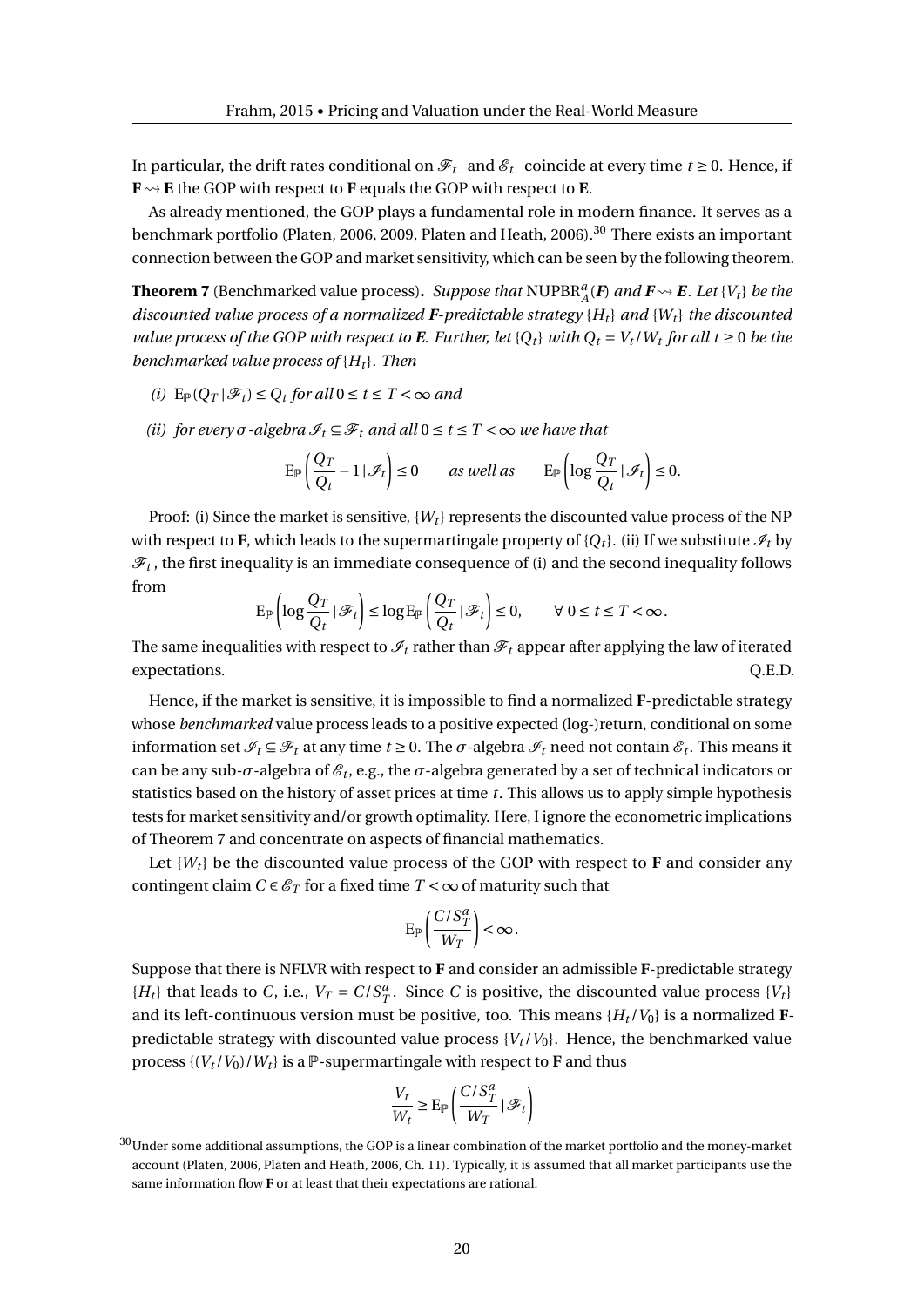for all  $0 \le t \le T$ . This means

$$
\left\{\operatorname{E}_\mathbb{P}\left(\frac{C/S_T^a}{W_T/W_t}\,|\,\mathcal{F}_t\right)\right\}_{0\leq t\leq T}
$$

forms a lower bound for the discounted value processes of *all* admissible **F**-predictable strategies that lead to *C*. This means an investor who aims at replicating the payoff *C*, but has no more information than **F**, should try to choose an **F**-predictable strategy whose discounted value process attains the lower bound with respect to **F**. By contrast, if the investor has access to some broader information flow  $\mathbf{G} \supset \mathbf{F}$ , he or she might find a better strategy to obtain *C*. These arguments lead to the following definition (Platen, 2009).<sup>31</sup>

**Definition 6** (Fair strategy). *Suppose that*  $\text{NFLVR}_{A}^{a}(F)$  *and let* { $W_t$ } *be the discounted value process of the GOP with respect to F. An admissible F-predictable strategy* {*H<sup>t</sup>* } *that leads to the terminal value*  $C \in \mathcal{E}_T$  *for any fixed*  $T < \infty$  *such that* 

$$
\mathrm{E}_{\mathbb{P}}\left(\frac{C/S_T^a}{W_T}\right)<\infty
$$

*is said to be* fair *with respect to F if and only if*

$$
V_t = \mathbf{E}_{\mathbb{P}} \left( \frac{C/S_T^a}{W_T/W_t} \, | \, \mathcal{F}_t \right), \qquad \forall \; 0 \leq t \leq T \, .
$$

From the previous arguments, we conclude that the discounted value process of a fair strategy as well as its left-continuous version is always positive.

In general, if some information flow **F** is available to the investor, the GOP at time  $t \in [0, T]$ should be calculated by  $\mathscr{F}_{t_-}$  and not by  $\mathscr{E}_{t_-}$ , since otherwise he or she could overestimate the fair price of a contingent claim. By contrast, if the market is sensitive, using the information  $\mathcal{E}_t$ is sufficient. This is the quintessence of the following theorem.

**Theorem 8** (Fair strategy). Suppose that  $\text{NFLVR}_{A}^{a}(F)$  and  $F \rightsquigarrow E$  . If a strategy is fair with respect *to E it is fair with respect to F.*

Proof: Let  $\{V_t\}$  be the discounted value process of a fair strategy  $\{H_t\}$  with respect to **E** that leads to  $C \in \mathcal{E}_T$  and  $\{W_t\}$  be the discounted value process of the GOP with respect to **E**, so that

$$
V_t = \mathrm{E}_{\mathbb{P}}\left(\frac{C/S_T^a}{W_T/W_t}\,|\,\mathcal{E}_t\right)
$$

for all  $0 \le t \le T$ . Since the market is sensitive, we have that

$$
\mathrm{E}_{\mathbb{P}}\left(\frac{C/S_T^a}{W_T/W_t}\,|\,\mathcal{E}_t\right)=\mathrm{E}_{\mathbb{P}}\left(\frac{C/S_T^a}{W_T/W_t}\,|\,\mathcal{F}_t\right)
$$

for all  $0 \le t \le T$  and the GOP with respect to **E** is also growth optimal with respect to **F**. Hence,  ${H_t}$  is also fair with respect to **F**.  ${Q.E.D.}$ 

This means an investor who aims at a positive payoff  $C \in \mathcal{E}_T$  cannot gain anything by taking an information flow **F** into account if the market is sensitive to **F**, provided he has already found a fair strategy with respect to **E**. 32

 $^{31}$ Platen (2009) only requires NUPBR $_{A}^{a}$ (**F**), but he explicitly assumes that {*V<sub>t</sub>*} is positive.

 $\frac{32}{2}$ The proof of Theorem 8 reveals that the discounted value process of a fair strategy with respect to **E** coincides with the discounted value process of a fair strategy with respect to **F**. This means the strategies are identical.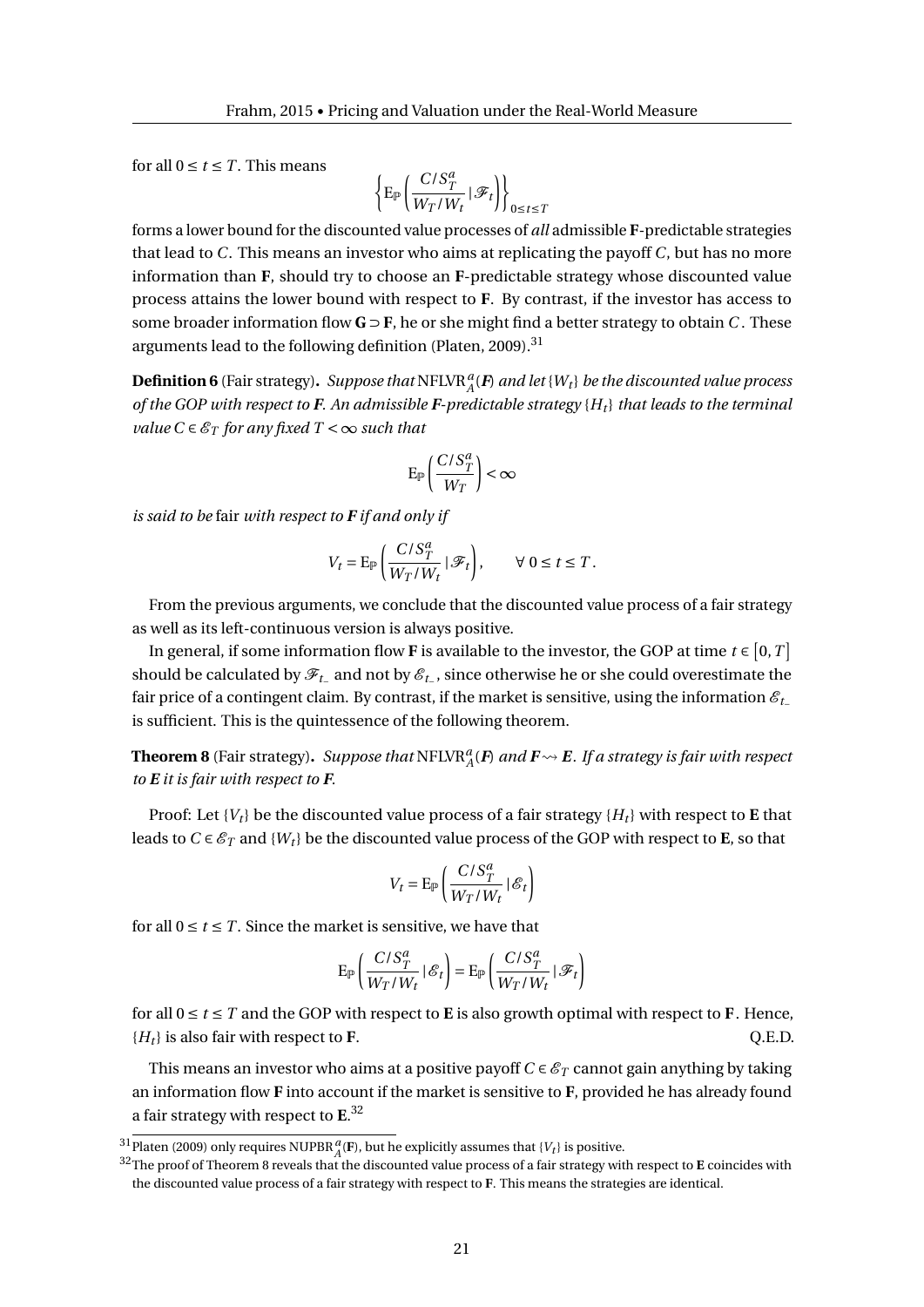## 6. The Martingale Hypothesis

The methodological framework that has been chosen in this work does not require a competitive market. In particular, it is not assumed that the market participants are price takers. This means any individual investment decision  $H_{it-}$  ( $i = 1, 2, ..., n$ ) can have an influence on  $\mathscr{S}_{t-}$ and vice versa. Hence, the financial market can be highly illiquid. The price-taker assumption, i.e., the assumption that each order "gets lost in the masses," does not adequately describe the pricing mechanism of financial markets. In fact, market sensitivity thrives on the fact that each investment decision *has* an impact on the asset prices, whereas completeness guarantees that the market participants are able to tailor each financial instrument to their needs. Therefore, completeness and sensitivity mutually support each other and enables us to derive a simple real-world valuation formula. This is done in the subsequent analysis.

A method which comes very close to the target is the benchmark approach discussed in Section 5. Fix any subuniverse  $A \subseteq \mathcal{A}$  with some numéraire asset  $a \in A$ . If there is NUPBR<sup>*a*</sup><sub>*A*</sub>(**F**), it must hold that

$$
P_t \ge \mathcal{E}_{\mathbb{P}}\left(\frac{P_T}{W_T/W_t} \,|\,\mathcal{F}_t\right) \tag{3}
$$

for all  $0 \le t \le T < \infty$ , where  $\{W_t\}$  is the discounted value process of the GOP with respect to **F**. Unfortunately, the given result represents only a Law of Minimal Price (Platen, 2009) but not a Law of One Price. The reason is twofold: (i) It provides only a lower bound for the discounted price process  ${P_t}$  and (ii) even if (3) was an equality, the conditional expectation in general is not stable under a change of filtration. Another drawback is that for calculating the GOP with respect to **F** it is not sufficient to take only asset prices into consideration. In general, it is necessary to search for data in **F** that go beyond **E**.

In the following, I derive a Law of One Price under the assumption that the market is complete and sensitive. The basic idea is simple: I fix the physical measure  $\mathbb P$  and search for a normalized **E**-predictable strategy  $\star$  such that  $\mathbb{P} \in \mathscr{U}^{\star}(\mathbf{F})$ . This means I treat the strategy  $\star$  like an *asset*,  $^{33}$ which is possible only because  $\star$  is determined by the evolution of asset prices. Hence, its value process is **E**-adapted, like every other price process. By contrast, risk-neutral valuation works the other way around: One fixes a numéraire asset  $a \in \mathcal{A}$  and searches for some risk-neutral measure  $\mathbb{Q} \in \mathcal{U}^a(F)$  or at least for an EMM  $\mathbb{Q} \in \mathcal{M}^a(F)$ .

The idea of fixing the physical measure and searching for an appropriate numéraire  $\star$  such that  $\mathbb{P} \in \mathcal{M}^{\star}(\mathbf{F})$  or at least  $\mathbb{P} \in \mathcal{L}^{\star}(\mathbf{F})$  can be found in Becherer (2001) and Long (1990),<sup>34</sup> but the results presented in this work differ in several aspects. The aforementioned authors (i) do not study conditions under which the discounted price processes turn out to be uniformly integrable P-martingales with respect to **F**, (ii) do not distinguish between **E** and **F**, and (iii) assume a financial market with finite lifetime, so that the essential requirement of uniform integrability becomes superfluous.

Most of the following results require a complete financial market. They are applicable both to simple and complex markets but, due to the arguments given in Section 4.1, it is tempting to think about a market with an infinite number of assets. This leads to a model-independent framework, i.e., although the market is assumed to be complete, it is not necessary to make any specific assumption about the (discounted) price processes.

 $33$ This is not to say that  $\star$  belongs to the asset universe,  $\mathcal A$ , which contains only the *primary* assets in the market.

<sup>34</sup>According to Becherer (2001), this approach even goes back to Vasicek (1977, p. 184).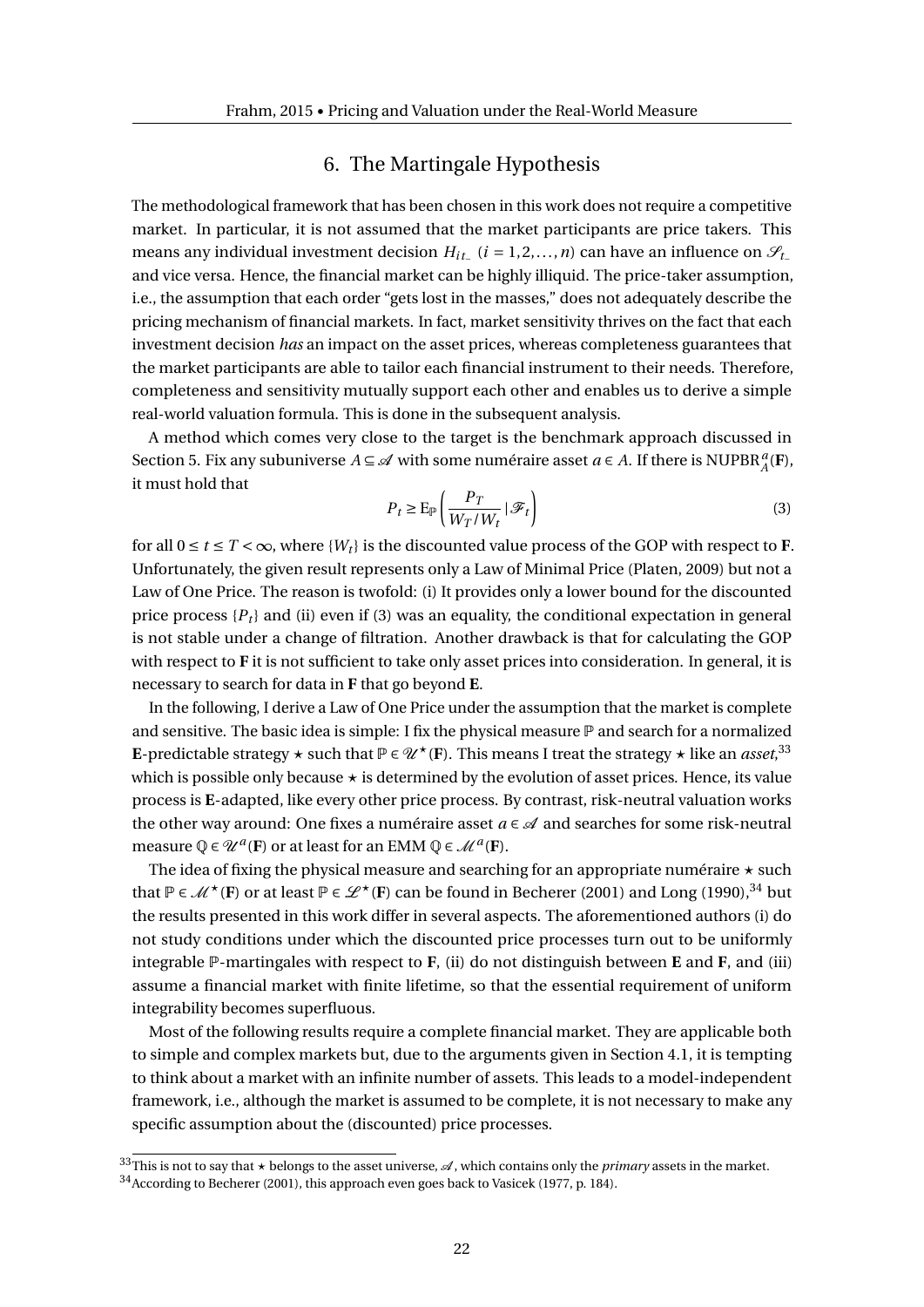**Proposition 2.** Let  $a \in \mathcal{A}$  be some numéraire asset and suppose that the financial market is *complete. If the F-RNP associated with any*  $\mathbb{Q} \in \mathcal{U}^a(F)$  *is E-adapted it follows that*  $F \rightsquigarrow E$ *.* 

Proof: Consider any square-integrable Q-martingale  $\{X_t\}$  with respect to **E**. Hence,  $\{X_t\}$  is uniformly Q-integrable and converges to some limit  $X_\infty$ . Choose any real number  $x > 0$  and define

 $X_{1\infty} := x + \max\{X_{\infty}, 0\} > 0$  and  $X_{2\infty} := x - \min\{X_{\infty}, 0\} > 0$ 

so that  $X_\infty = X_{1\infty} - X_{2\infty}$ . The market is complete and so the contingent claims  $S_\infty^a X_{1\infty} > 0$ and  $S_{\infty}^{a}X_{2\infty}$  > 0 can be attained by two **E**-predictable trading strategies with discounted value processes  ${V_1}_t$  and  ${V_2}_t$ . It follows that

 $E_0(V_{1\infty}|\mathscr{F}_t) = V_{1t} = E_0(V_{1\infty}|\mathscr{E}_t)$  and  $E_0(V_{2\infty}|\mathscr{F}_t) = V_{2t} = E_0(V_{2\infty}|\mathscr{E}_t)$ 

for all  $t \geq 0$ . Hence, we obtain

$$
X_t = \mathcal{E}_{\mathbb{Q}}(X_{\infty} | \mathcal{E}_t) = \mathcal{E}_{\mathbb{Q}}(X_{1\infty} - X_{2\infty} | \mathcal{E}_t) = \mathcal{E}_{\mathbb{Q}}(X_{1\infty} | \mathcal{E}_t) - \mathcal{E}_{\mathbb{Q}}(X_{2\infty} | \mathcal{E}_t)
$$
  
\n
$$
= \mathcal{E}_{\mathbb{Q}}(V_{1\infty} | \mathcal{E}_t) - \mathcal{E}_{\mathbb{Q}}(V_{2\infty} | \mathcal{E}_t) = \mathcal{E}_{\mathbb{Q}}(V_{1\infty} | \mathcal{F}_t) - \mathcal{E}_{\mathbb{Q}}(V_{2\infty} | \mathcal{F}_t)
$$
  
\n
$$
= \mathcal{E}_{\mathbb{Q}}(X_{1\infty} | \mathcal{F}_t) - \mathcal{E}_{\mathbb{Q}}(X_{2\infty} | \mathcal{F}_t) = \mathcal{E}_{\mathbb{Q}}(X_{1\infty} - X_{2\infty} | \mathcal{F}_t) = \mathcal{E}_{\mathbb{Q}}(X_{\infty} | \mathcal{F}_t)
$$

for all  $t \geq 0$  and so  $\{X_t\}$  is a (square-integrable) Q-martingale with respect to **F**. This means **E** is  $\Phi$ -immersed in **F**. Now, Proposition 1 guarantees that  $\mathbf{F} \rightsquigarrow \mathbf{E}$ . Q.E.D.

The usual definition of the GOP can be applied to complex financial markets by allowing the investors to operate in any subuniverse of  $\mathcal A$ . A GOP based on a subuniverse  $A \subseteq \mathcal A$  is simply said to be "the GOP" if and only if there is no GOP in any other subuniverse  $B \subseteq \mathscr{A}$  that leads to a higher growth rate. The GOP remains growth optimal if prices and values are denominated in the basic currency. Moreover, as is shown in Section 5, every GOP with respect to **E** is also growth optimal with respect to **F** if the market is sensitive.

**Proposition 3.** *Let*  $\star$  *be any normalized E-predictable strategy and suppose that*  $\mathbb{P} \in \mathcal{L}^{\star}(\mathbf{F})$ *. Then*  $\star$  *is the unique GOP with respect to F.* 

Proof: Fix any subuniverse  $A \subseteq \mathcal{A}$  containing the assets that are used by the strategy  $\star$  and take  $\star$  as a numéraire. Further, let  $\{H_t\}$  be any normalized **F**-predictable strategy in *A*. From Theorem 2.9 in Delbaen and Schachermayer (1994) it follows that the discounted value process of  ${H_t}$  is a P-supermartingale with respect to F. This means  $\star$  is an NP in *A* with respect to F. Theorem 3.15 in Karatzas and Kardaras (2007) implies that  $\star$  is the unique GOP in *A* with respect to **F**. The same holds for every other subuniverse that contains the assets of  $\star$ . Further, it is clear that any other subuniverse that does not contain all assets used by  $\star$  cannot lead to a higher growth rate. This means  $\star$  must be growth optimal with respect to  $F$ . By the same arguments, we may conclude that  $\star$  is unique.  $Q.E.D.$ 

**Theorem 9** (Growth-optimal portfolio)**.** *Every complete and sensitive financial market contains a unique E-predictable GOP with respect to F.*

Proof: Consider some numéraire asset  $a \in \mathcal{A}$ . Let  $\mathbb{Q} \in \mathcal{U}^a(F) \subseteq \mathcal{U}^a(E)$  be the unique riskneutral measure and  $\{\Lambda_t\}$  the **E**-RNP associated with  $\varphi$ . From Lemma 3 we know that  $\{\Lambda_t\}$  is an **E**-DFP, i.e.,  $\{\Lambda_t P_t\}$  is a P-martingale with respect to **E** for each discounted price process  $\{P_t\}$ .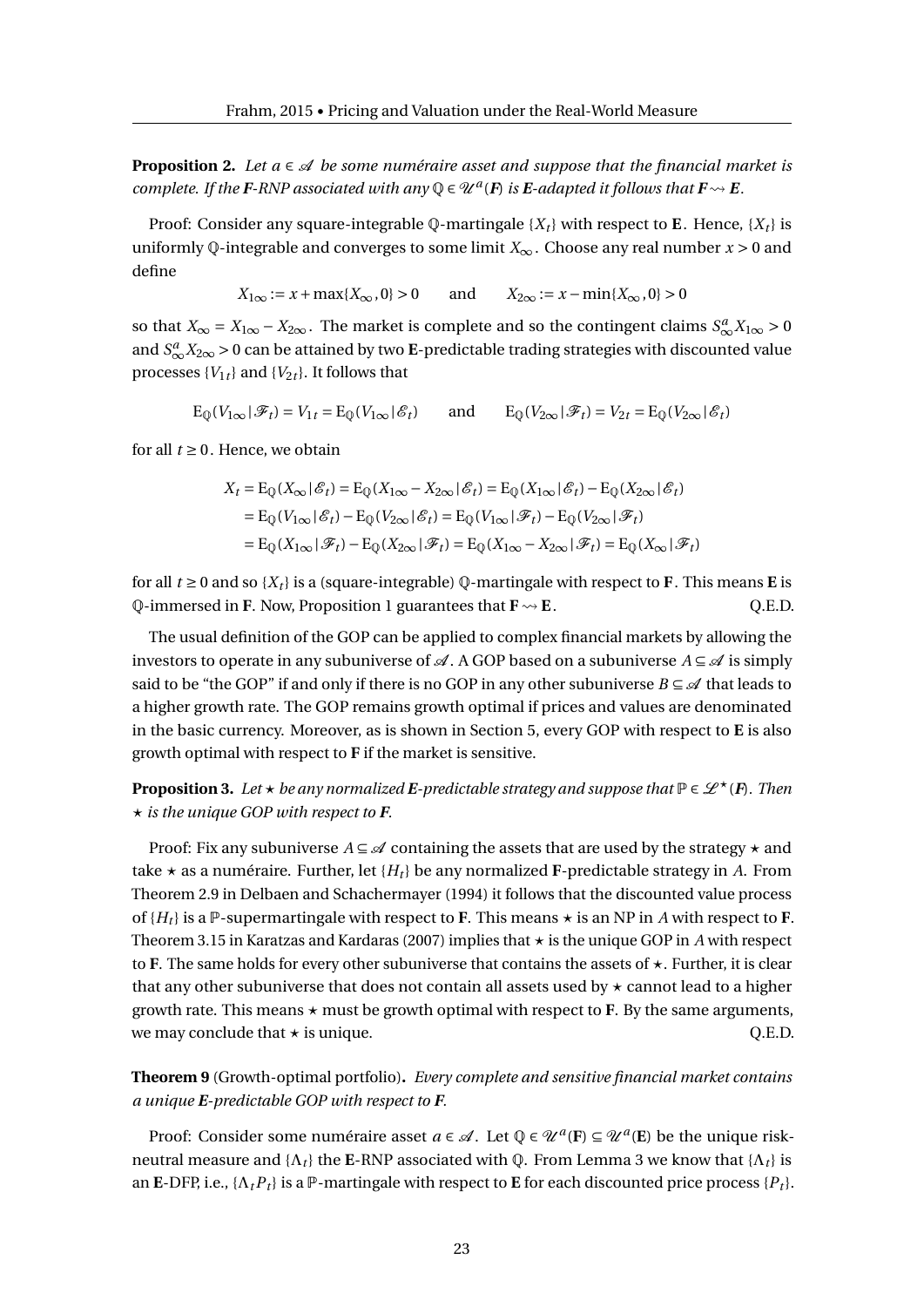Since the market is sensitive, Theorem 6 implies that  $\{\Lambda_t P_t\}$  is also a P-martingale with respect to **F** for each discounted price process  $\{P_t\}$ . Further, the market is complete and so there exists an **E**-predictable trading strategy { $K_t$ } with discounted value process { $W_t$ } such that  $W_\infty = \Lambda_\infty^{-1}$ and

$$
W_t = \operatorname{E}_{\mathbb{Q}}(W_\infty \,|\, \mathscr{F}_t) = \operatorname{E}_{\mathbb{Q}}(W_\infty \,|\, \mathscr{E}_t) = \operatorname{E}_{\mathbb{P}}(\Lambda_{t,\infty}W_\infty \,|\, \mathscr{E}_t) = \operatorname{E}_{\mathbb{P}}(\Lambda_{t,\infty}\Lambda_\infty^{-1} \,|\, \mathscr{E}_t) = \Lambda_t^{-1}
$$

for all  $t \ge 0$  . This means  $\{P_t/W_t\}$  is a  $\mathbb P$ -martingale with respect to **F** for each discounted price process  $\{P_t\}$ . Let  $\{S_t^{\star}\}\$  with  $S_t^{\star} = S_t^a W_t$  for all  $t \ge 0$  be the nominal value process of  $\{K_t\}$ , so that each  $\{S_t/S_t^{\star}\}\$ is a P-martingale with respect to **F**, i.e.,  $P \in \mathcal{M}^{\star}(\mathbf{F}) \subseteq \mathcal{L}^{\star}(\mathbf{F})$ . Now, Proposition 3 implies that  ${K_t}$  is the unique GOP with respect to **F**.  $Q.E.D.$ 

The following theorem is the main result of this work. It provides a simple characterization of market completeness and sensitivity. Moreover, it clarifies that under these ideal circumstances, the GOP with respect to **F** is **E**-predictable and thus can be considered a "benchmark asset."

**Theorem 10** (Martingale Hypothesis)**.** *A complete financial market is sensitive if and only if there exists a normalized* E-predictable strategy  $\star$  such that  $\mathbb{P} \in \mathcal{U}^{\star}(\mathbf{F})$ . The strategy  $\star$  corresponds to *the unique GOP with respect to F.*

Proof: I start with the "only if" part. The proof of Theorem 9 reveals that there exists an **E**predictable GOP with respect to **F** with nominal value process  $\{S^\star_t\}.$  Since the market is sensitive, we obtain

$$
\frac{S_t}{S_t^{\star}} = \mathrm{E}_{\mathbb{Q}}\left(\frac{W_{\infty}}{W_t} \frac{S_{\infty}}{S_{\infty}^{\star}} | \mathcal{F}_t\right) = \mathrm{E}_{\mathbb{Q}}\left(\frac{W_{\infty}}{W_t} \frac{S_{\infty}}{S_{\infty}^{\star}} | \mathcal{E}_t\right) = \mathrm{E}_{\mathbb{P}}\left(\frac{S_{\infty}}{S_{\infty}^{\star}} | \mathcal{E}_t\right) = \mathrm{E}_{\mathbb{P}}\left(\frac{S_{\infty}}{S_{\infty}^{\star}} | \mathcal{F}_t\right)
$$

for all  $t \ge 0$  and  $\{S_t\}$ , where  $\mathbb{Q} \in \mathcal{U}^a(\mathbf{F})$  represents the unique risk-neutral measure. This means each  $\mathbb{P}$ -martingale  $\{S_t/S_t^{\star}\}\$ is closed by  $S_{\infty}/S_{\infty}^{\star}$ , i.e.,  $\mathbb{P}\in\mathscr{U}^{\star}(\mathbf{F})$ . For the "if" part consider some numéraire asset *a* ∈ ⊿ and note that  $\{W_t^{-1}\}$  with  $W_t = S_t^{\star}/S_t^a$  for all *t* ≥ 0 is a positive uniformly integrable  $\mathbb P$ -martingale with respect to **F** such that  $W_0^{-1} = 1$  and  $W_\infty^{-1} > 0$  . This means  $\{W_t^{-1}\}$  is an **F**-DFP with associated probability measure  $\widetilde{Q} = \int W_{\infty}^{-1} dP$  and we have that

$$
\frac{S_t}{S_t^a} = \mathrm{E}_{\mathbb{P}} \left( \frac{W_\infty^{-1}}{W_t^{-1}} \frac{S_\infty}{S_\infty^a} \, | \, \mathcal{F}_t \right) = \mathrm{E}_{\widetilde{\mathbb{Q}}} \left( \frac{S_\infty}{S_\infty^a} \, | \, \mathcal{F}_t \right)
$$

for all  $t \ge 0$  and  $\{S_t\}$ . Thus each  $\widetilde{Q}$ -martingale  $\{S_t/S_t^a\}$  is closed by  $S_\infty/S_\infty^a$ , i.e.,  $\widetilde{Q} \in \mathscr{U}^a(F)$ . Since  $\mathcal{U}^a(\mathbf{F})$  is a singleton, we conclude that  $\widetilde{\mathbb{Q}} = \mathbb{Q}$ . This means  $\{W_t^{-1}\}$  is the **F**-RNP associated with  $\mathbb{Q}$  and, since  $\{W_t^{-1}\}$  is **E**-adapted, Proposition 2 implies that  $\mathbf{F} \leadsto \mathbf{E}$ . Finally, from  $\mathbb{P} \in \mathscr{U}^\star(\mathbf{F}) \subseteq \mathbb{P}$  $L^*(F)$  and Proposition 3, we conclude that  $\star$  is the unique GOP with respect to F. Q.E.D.

Hence, every complete financial market is sensitive to the information flow **F** if and only if the discounted price processes turn out to be uniformly integrable P-martingales with respect to **F** after an appropriate choice of the numéraire. This leads to a Law of One Price. In fact, we have that  $P_t = \text{E}_{\mathbb{P}}(P_{\infty} | \mathscr{F}_t)$  with  $P_t = S_t / S_t^{\star}$  for all  $t \ge 0$ . Since the nominal value process  $\{S_t^{\star}\}$ is **E**-adapted, we can always substitute  $\mathscr{F}_t$  by  $\mathscr{E}_t$ . Theorem 10 also clarifies that the DFP { $\Lambda_t$ } given by Theorem 3 is directly related to the GOP. More precisely,  $S_t^{\star}/S_\infty^{\star}$  represents a *state-price density* or *pricing kernel*, so that

$$
S_t = \mathcal{E}_{\mathbb{P}} \left( \frac{S_t^{\star}}{S_{\infty}^{\star}} S_{\infty} | \mathcal{F}_t \right), \qquad \forall \ t \ge 0.
$$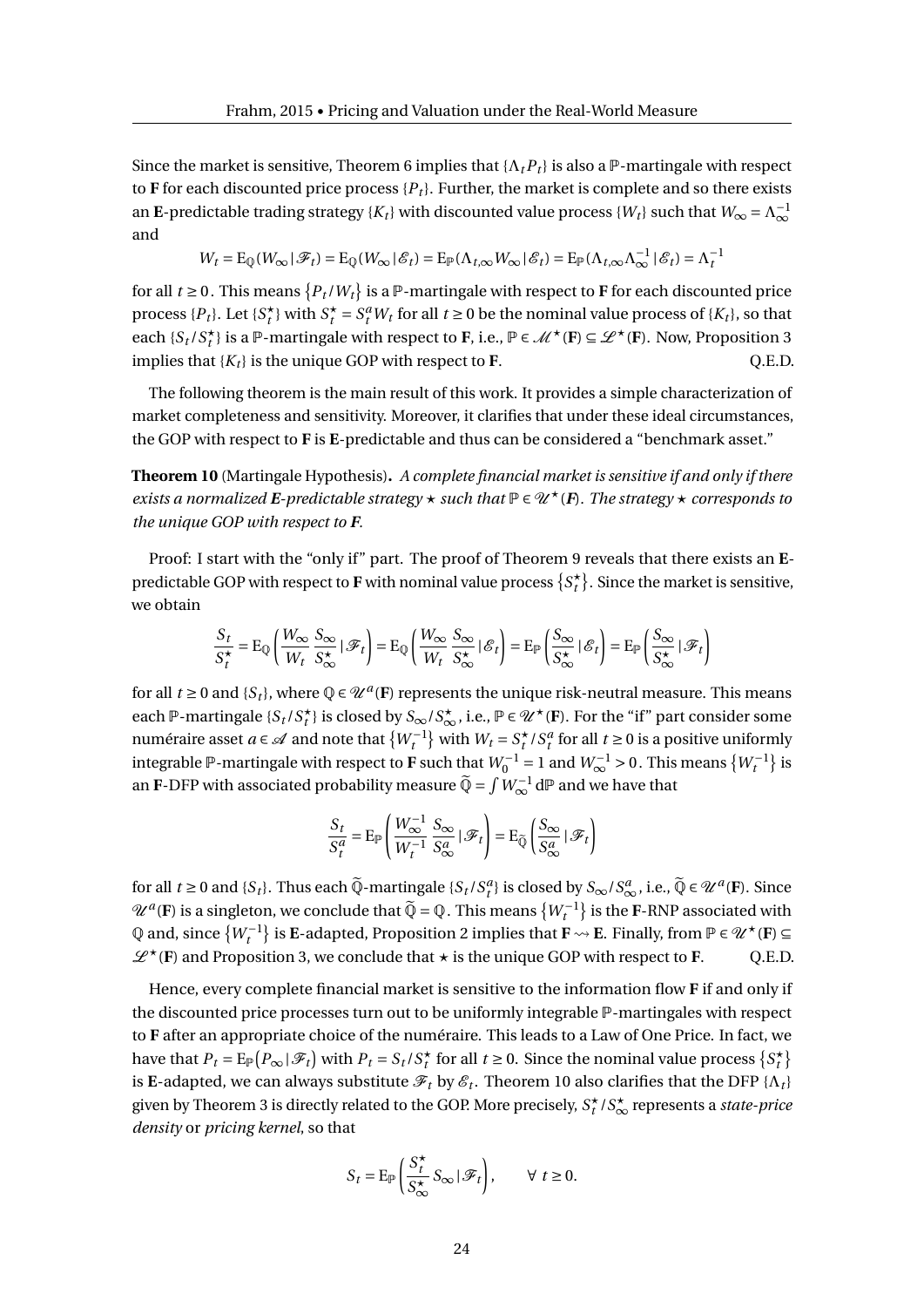Samuelson (1965) claims that the nominal price process  ${S_t}$  is a  $\mathbb{P}$ -martingale with respect to the natural filtration if future prices are "properly anticipated." In his proof he ignores interest and risk aversion. It is clear that this Martingale Hypothesis cannot be maintained if one takes interest and/or risk preferences into consideration. Theorem 10 provides a generalization of Samuelson's Martingale Hypothesis. The trick is to apply the "correct" discount factor to asset prices, i.e., to choose the GOP as a numéraire, given that the market is complete and sensitive. In this case, we obtain the simple real-world valuation formula  $V_t = \mathrm{E}_{\mathbb{P}}\big(C/S^\star_\infty|\mathscr{F}_t\big)$  for all  $t \geq 0$ and each contingent claim  $C \in \mathcal{E}_{\infty}$ . This solves the remaining part of the fundamental problem discussed at the beginning of the introduction and at the end of Section 3.

The actual challenge is to find the GOP. In practical situations, this can be done by applying econometric procedures. For this purpose, it is not necessary to propagate any specific market model. Another possibility is to approximate the GOP by a linear combination of the market portfolio and the money-market account (Platen, 2006, Platen and Heath, 2006, Ch. 11). In either case, since the market is sensitive, it is not necessary to investigate any information that goes beyond the evolution of asset prices and does not exceed the general information flow **F**.

## 7. Conclusion

After an appropriate choice of the numéraire, the discounted price processes in a complete financial market are uniformly integrable martingales under the real-world measure if and only if the market is sensitive. The given result is model independent, i.e., the underlying probabilistic assumptions are minimal, and it highlights two fundamental axioms of neoclassical finance: (i) The absence of arbitrage opportunities and (ii) informational efficiency. An arbitrage opportunity can be either a free lunch with vanishing risk or a dominant strategy. This particular notion of arbitrage is motivated by the 3<sup>rd</sup> FTAP. Informational efficiency means that the evolution of asset prices is immersed in a general flow of information with respect to the physical measure. Roughly speaking, the market prices must "fully reflect" or "rapidly adjust to" all relevant information.

To the best of my knowledge this work presents novel results. For example, it extends the 3<sup>rd</sup> FTAP to markets with infinite lifetime. Further, it illustrates how no-arbitrage conditions, completeness, efficiency, and the growth-optimal portfolio are connected to each other. The presented theorems strengthen the general findings that have been thoroughly discussed in the literature under the label of "benchmark approach," which leads to a Law of Minimal Price. A key observation of this work is that in a complete and sensitive market, the growth-optimal portfolio is determined by the evolution of asset prices and so we obtain a Law of One Price.

The given results could be used for constructing hypothesis tests for market efficiency. For example, one can test the null hypothesis that a market is efficient with respect to the flow of public or private information. Additionally, it is possible to test whether a trader makes use of information that is not "fully reflected" by the asset prices. The econometric implications of the presented results and their empirical implementation shall be addressed in the future.

## Acknowledgments

I would like to thank very much Martin Larsson for his splendid answers to my questions related to martingale theory and his comments on the manuscript. Many thanks belong also to Dirk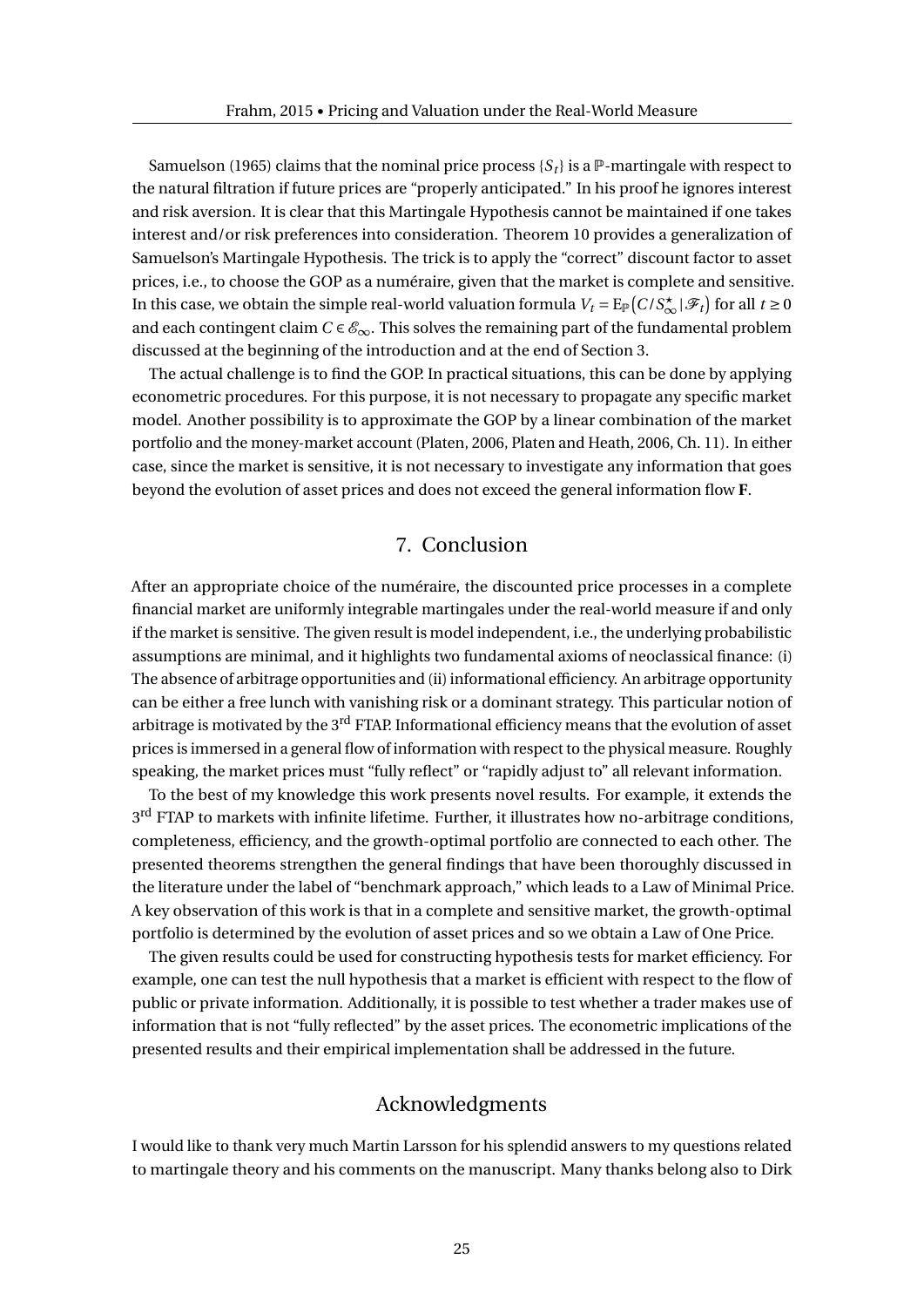Becherer, Robert Jarrow, Christoph Memmel, Ilya Molchanov, and Alexander Szimayer.

## A. Appendix

#### A.1. The Classic Approach to Market Efficiency

The literature on the Efficient-Market Hypothesis is overwhelming and even the number of review papers is huge. Here, I give only a very brief overview of the classic approach to market efficiency.<sup>35</sup> This suggests that the market is a *fair game* (Fama, 1970):

- (i) Each asset has a fair equilibrium expected return conditional on  $\mathcal{F}_t$  for all  $0 \le t \le T$  and
- (ii) the true expectations conditional on  $\mathcal{F}_t$  coincide with the fair equilibrium expected returns given by (i) at every time  $t \in [0, T]$ .<sup>36</sup>

Another, more general, interpretation of market efficiency is due to Jensen (1978):

"A market is efficient with respect to information set  $\theta_t$  if it is impossible to make economic profits by trading on the basis of information set *θ<sup>t</sup>* . By economic profits, we mean the risk adjusted returns net of all costs."

Similarly, Timmermann and Granger (2004) conclude that,

 $\lq$  market is efficient with respect to the information set,  $X_t$ , search technologies, *St* , and forecasting models, *M<sup>t</sup>* , if it is impossible to make economic profits by trading on the basis of signals produced from a forecasting model in *M<sup>t</sup>* defined over predictor variables in the information set  $X_t$  and selected using a search technology in  $S_t$ ."

For identifying "economic profits" we need to define "equilibrium expected" or "risk adjusted" asset returns. This leads to the following problem (Campbell et al., 1997):

"[. . . ] any test of efficiency must assume an equilibrium model that defines normal security returns. If efficiency is rejected, this could be because the market is truly inefficient or because an incorrect equilibrium model has been assumed. This joint hypothesis problem means that market efficiency as such can never be rejected."

The joint-hypothesis problem can be considered *the* Achilles heel of the classic approach to market efficiency (Fama, 1991). There exist many definitions or interpretations of the Efficient-Market Hypothesis. Some of them are discussed in Section 4.2. Definition 5 does not require any equilibrium model and thus it is not affected by the joint-hypothesis problem.

#### A.2. Arbitrage-Free Markets

#### A.2.1. No-Arbitrage Conditions

In the following, I use the shorthand notation  $\int H\, \mathrm{d}P = \int_0^\infty H_t\, \mathrm{d}P_t$  for the final gain of the strategy  ${H_t}$ <sup>37</sup> An admissible **F**-predictable strategy  ${H_t}$  that is such that

<sup>&</sup>lt;sup>35</sup>See Sewell (2011) for a comprehensive discussion on the history of the Efficient-Market Hypothesis.

 $36$ The assumption that asset returns are serially independent or that they follow a random walk is neither necessary nor sufficient for a fair game (Campbell et al., 1997, LeRoy, 1973, Lucas, 1978).

<sup>&</sup>lt;sup>37</sup> Here, it is implicitly assumed that the limit  $\int_0^\infty H_t \, dP_t$  exists almost surely.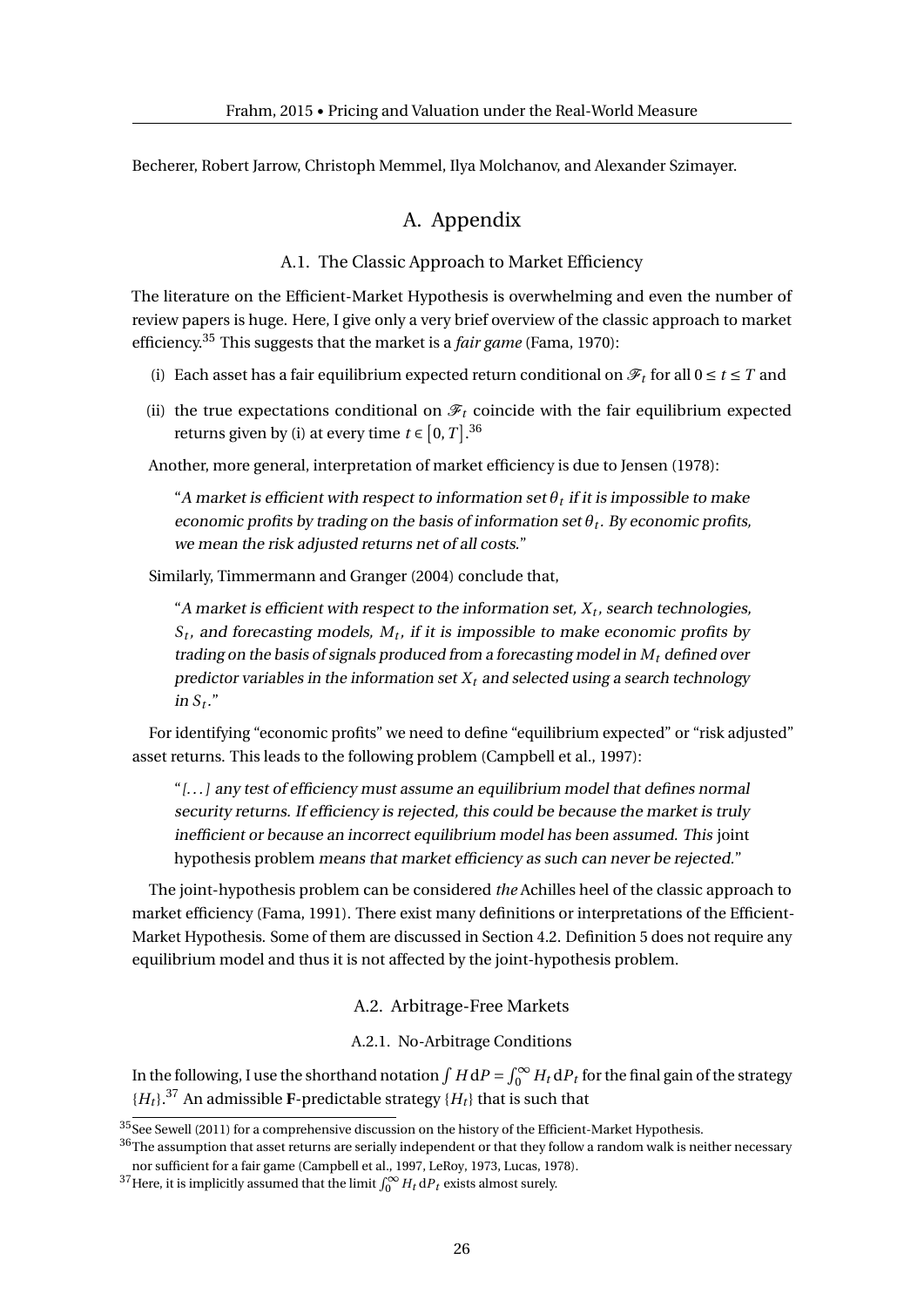- (i)  $\mathbb{P}(\int H dP \ge 0) = 1$  and
- (ii)  $\mathbb{P}(\int H \, \mathrm{d}P > 0) > 0$

is said to be an *arbitrage*. Now, consider two admissible **F**-predictable strategies  ${G_t}$  and  ${H_t}$ . The strategy  ${G_t}$  is said to *dominate*  ${H_t}$  if and only if

- (i)  $\mathbb{P}(\int G dP \geq \int H dP) = 1$  and
- (ii)  $\mathbb{P}(\int G dP > \int H dP) > 0$ .

By contrast, if there is no admissible  $\mathbf{F}\text{-predictable strategy that dominates } \{H_t\}$ , the latter is said to be *F-maximal* (Delbaen and Schachermayer, 1998).

Dominance can be interpreted as "relative arbitrage" (Merton, 1973).<sup>38</sup> A strategy that is dominated by another strategy can be considered Pareto inefficient. This is because the final gain of the dominating strategy can never be worse, but it is better in some possible states of the world. I say that there is *no dominance* if and only if each single asset in *A* is **F**-maximal. ND implies *no arbitrage* (NA) but the converse is not true. Moreover, the ND condition implies that no asset can be dominated on *any* time interval [s, t] with  $0 \le s \le t \le \infty$ . Otherwise, one could hold the corresponding asset from time 0 to time *s*, switch to the dominant strategy at time *s*, apply this strategy from time *s* to time *t*, switch back to the asset at time *t* and maintain this position until the end of time. This would dominate the asset and so the ND condition would be violated.<sup>39</sup>

Let  $\{H_{tn}\}_{n\in\mathbb{N}}$  be a sequence of admissible **F**-predictable strategies and  $\int H_n\,\mathrm{d}P$  the final gain of the *n*-th strategy ( $n \in \mathbb{N}$ ).<sup>40</sup> The sequence { $H_{tn}$ } is said to be a *free lunch with vanishing risk* if and only if there exist some real numbers  $\delta$ ,  $\varepsilon > 0$  such that  $\| (\int H_n \, \mathrm{d}P)^-\|_\infty \to 0$  as  $n \to \infty$  and for each  $n \in \mathbb{N}$  there exists a natural number  $m \geq n$  such that

$$
\mathbb{P}\left(\int H_m \, \mathrm{d}P > \varepsilon\right) > \delta^{41}
$$

A free lunch with vanishing risk is *essentially* an arbitrage, since the maximum loss can be made arbitrarily small by choosing a sufficiently large *n* ∈ N. <sup>42</sup> *No free lunch with vanishing risk* implies NA but the converse is not true. NFLVR also guarantees that the final gain  $\int H{\rm d}P$  of every admissible strategy  ${H_t}$  exists and is finite (Delbaen and Schachermayer, 1994).

Let  ${H_{tn}}$  be a sequence of normalized **F**-predictable strategies and  ${V_{tn}}$  the corresponding sequence of discounted value processes. The sequence {*Htn*} is said to be an *unbounded profit with bounded risk* if and only if  $\{V_{\infty n}\}\$ is unbounded in probability, i.e.,

$$
\lim_{x \to \infty} \sup_{n \in \mathbb{N}} \mathbb{P}(V_{\infty n} > x) > 0.
$$

This is also referred to as an *arbitrage of the first kind* (Imkeller and Perkowski, 2011). Karatzas and Kardaras (2007) mention that an unbounded profit with bounded risk gives an investor

<sup>39</sup>See Jarrow and Larsson (2012) for a similar argument.

 $^{38}\rm{For}$  a similar concept see, e.g., Karatzas and Fernholz (2005) as well as Platen (2004).

<sup>&</sup>lt;sup>40</sup>Each {  $\int_0^t H_{sn} dP_s$ } is bounded below by a *common* number −*a* ≤ 0. This is implicit in the definition of  $K_0$  in Delbaen and Schachermayer (1994, p. 473).

<sup>41</sup>Actually, according to Delbaen and Schachermayer (1994, Corollary 3.7), this is a *characterization* of a free lunch with vanishing risk rather than the original definition which is given in topological terms.

 $^{42}$ It is worth emphasizing that the loss  $(\int H_n dP)^-$  vanishes *uniformly* (on the essential part of  $\Omega$ ) as  $n \to \infty$  and not only in probability (Delbaen and Schachermayer, 1994, p. 501).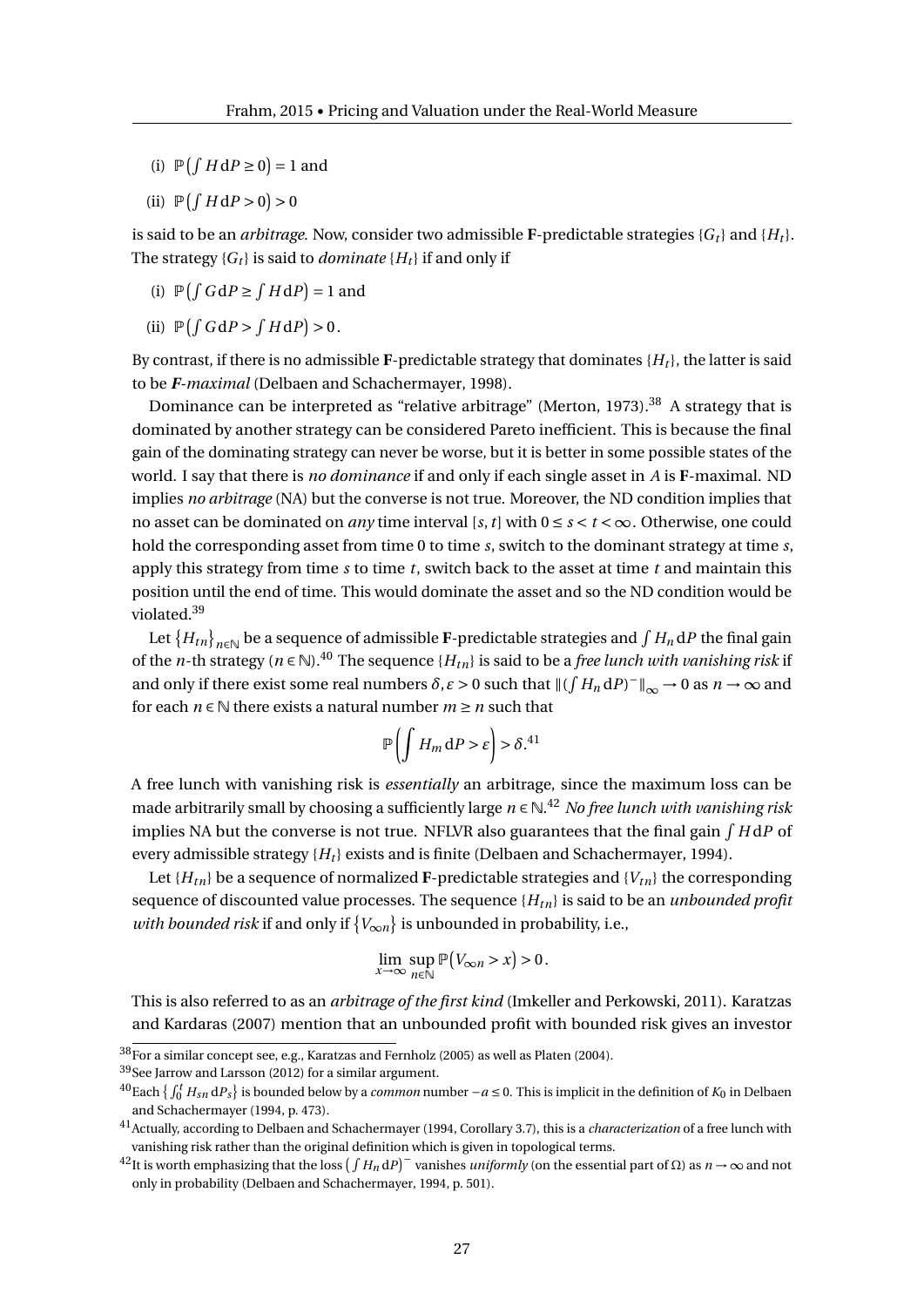the possibility of making a considerable amount of money out of almost nothing. In fact, there always exist a probability  $p > 0$  and a real number  $x_0 > 0$  such that  $\sup_{n \in \mathbb{N}} \mathbb{P}(\frac{V_{\infty n}}{x} > 1) \geq p$  for all  $x \ge x_0$ . According to Karatzas and Kardaras (2007, Proposition 4.2), there is NUPBR and NA if and only if there is NFLVR, i.e., NFLVR  $\Leftrightarrow$  NA  $\land$  NUPBR.

#### A.2.2. Radon-Nikodym Derivatives

For every probability measure Q ∼ P the Radon-Nikodym Theorem guarantees that there exists one and only one positive **F**-adapted stochastic process  $\{\Lambda_t\}$  such that

$$
\int_{F_t} \mathrm{d} \mathbb{Q} = \int_{F_t} \Lambda_t \, \mathrm{d} \mathbb{P} \,, \qquad \forall \; F_t \in \mathscr{F}_t \,, \; t \geq 0 \,.
$$

The random variable  $\Lambda_t$  represents the Radon-Nikodym derivative of  $\mathbb Q$  with respect to  $\mathbb P$  on the *σ*-algebra  $\mathscr{F}_t$ . Therefore, { $\Lambda_t$ } is referred to as the *Radon-Nikodym process* with respect to the filtration **F** associated with  $\mathbb{Q}$ . Moreover, there exists one and only one positive random variable *Λ* such that  $\int_F dQ = \int_F Λ dP$  for all  $F \in \mathcal{F}_\infty$  and thus

$$
\int_{F_t} \Lambda_t d\mathbb{P} = \int_{F_t} \Lambda d\mathbb{P}, \qquad \forall \ F_t \in \mathcal{F}_t, \ t \ge 0.
$$

This means it holds that  $\Lambda_t = E_{\mathbb{P}}(\Lambda | \mathcal{F}_t)$  for all  $t \ge 0$  and so  $\{\Lambda_t\}$  is a uniformly integrable  $\mathbb{P}$ martingale with respect to **F** converging to  $\Lambda > 0.^{43}$  The inverse RNP  $\{\Lambda_t^{-1}\}$  with respect to **F** carries the Radon-Nikodym derivatives of  $P$  with respect to  $Q$  and is a uniformly integrable  $\mathbb Q$ -martingale with respect to **F** converging to  $\Lambda^{-1} > 0$  .

**Lemma 1.** *Consider a probability measure*  $\mathbb{Q} \sim \mathbb{P}$ *. Let* { $\Lambda_t$ } *be the associated F-RNP and fix any T* < ∞ *. Then for every random variable X*  $\in \mathcal{F}_T$  *with* E<sub>0</sub>(|*X*|) < ∞ *we obtain* 

$$
\mathrm{E}_{\mathbb{Q}}(X | \mathcal{F}_t) = \mathrm{E}_{\mathbb{P}}\left(\frac{\Lambda_T}{\Lambda_t} X | \mathcal{F}_t\right)
$$

*for all*  $0 \le t \le T$ . Moreover, for every random variable  $X \in \mathcal{F}_{\infty}$  with  $E_0(|X|) < \infty$  we have that

$$
\mathrm{E}_{\mathbb{Q}}(X | \mathcal{F}_t) = \mathrm{E}_{\mathbb{P}}\left(\frac{\Lambda_{\infty}}{\Lambda_t} X | \mathcal{F}_t\right)
$$

*for all*  $t \geq 0$ *.* 

Proof: Since  $E_0(|X|) < \infty$  and *X* as well as  $\Lambda_T$  are  $\mathscr{F}_T$ -measurable, we have that

$$
\int_{F_t} X \, d\mathbb{Q} = \int_{F_t} \Lambda_T X \, d\mathbb{P} = \int_{F_t} E_{\mathbb{P}}(\Lambda_T X \mid \mathcal{F}_t) \, d\mathbb{P}
$$
\n
$$
= \int_{F_t} E_{\mathbb{P}}\left(\frac{\Lambda_T}{\Lambda_t} X \mid \mathcal{F}_t\right) \Lambda_t \, d\mathbb{P} = \int_{F_t} E_{\mathbb{P}}\left(\frac{\Lambda_T}{\Lambda_t} X \mid \mathcal{F}_t\right) d\mathbb{Q}
$$

for all  $0 \le t \le T$  and  $F_t \in \mathcal{F}_t$ , i.e.,  $E_{\mathbb{Q}}(X | \mathcal{F}_t) = E_{\mathbb{P}}[(\Lambda_T/\Lambda_t) X | \mathcal{F}_t]$ . Similar arguments apply in the case  $X \in \mathcal{F}_{\infty}$ . Q.E.D.

Due to Lemma 1, we have that

$$
\mathrm{E}_{\mathbb{Q}}(X \,|\, \mathcal{F}_t) = \mathrm{E}_{\mathbb{P}}\left(\frac{\Lambda_T}{\Lambda_t} \, X \,|\, \mathcal{F}_t\right) = \mathrm{E}_{\mathbb{P}}\left(\frac{\Lambda_T/\Lambda_0}{\Lambda_t/\Lambda_0} \, X \,|\, \mathcal{F}_t\right)
$$

for all  $0 \le t \le T < \infty$ . Hence, we can focus on the *normalized* RNP { $\Lambda_t/\Lambda_0$ }. Throughout this work it is implicitly assumed that  $\Lambda_0 = 1$  without loss of generality.

 $^{43}$ Lévy's Zero-One Law leads to  $\Lambda_t = E_{\mathbb{P}}(\Lambda | \mathcal{F}_t) \to E_{\mathbb{P}}(\Lambda | \mathcal{F}_{\infty}) = \Lambda$  as  $t \to \infty$ .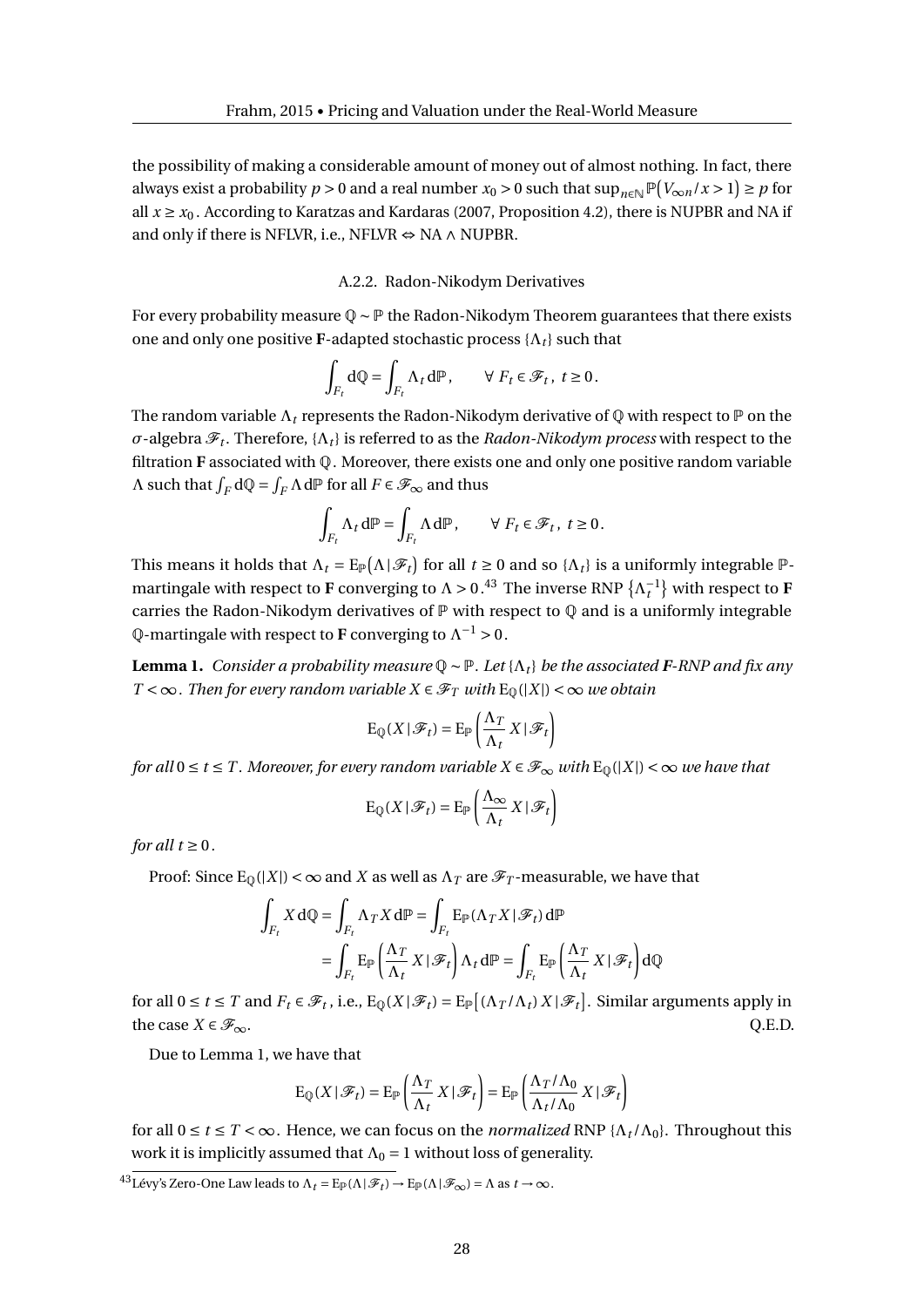**Lemma 2.** *Consider a probability measure*  $\mathbb{Q} \sim \mathbb{P}$  *and let* { $\Lambda_t$ } *be the associated F-RNP. The stochastic process* { $X_t$ } *is a (local)*  $Q$ *-martingale with respect to*  $F$  *if and only if* { $\Lambda_t X_t$ } *is a (local)* P*-martingale with respect to F.*

Proof: For the "only if" part suppose that  ${X_t}$  is a local Q-martingale with respect to **F** and consider a localizing sequence  $\{\tau_n\}$  of **F**-stopping times, so that

$$
X_{t\wedge\tau_n} = \mathrm{E}_{\mathbb{Q}}(X_{T\wedge\tau_n} | \mathscr{F}_t) = \mathrm{E}_{\mathbb{P}}\left(\frac{\Lambda_T}{\Lambda_t} X_{T\wedge\tau_n} | \mathscr{F}_t\right), \qquad \forall \ n \in \mathbb{N}, \ 0 \leq t \leq T < \infty.
$$

Hence, the stochastic process  $\{\Lambda_t X_{t \wedge \tau_n}\}\$ is a  $\mathbb{P}$ -martingale with respect to **F** for all  $n \in \mathbb{N}$ . It follows that  $\{\Lambda_{t\wedge\tau_n}X_{t\wedge\tau_n}\}\$ is also a P-martingale with respect to **F** for all  $n \in \mathbb{N}$ .<sup>44</sup> This means  ${K_t X_t}$  is a local P-martingale with respect to **F**. For the "if" part suppose that  ${Y_t}$  with  $Y_t = \Lambda_t X_t$ for all  $t \ge 0$  is a local P-martingale with respect to **F**. Now, there exists a localizing sequence  $\{\tau_t\}$ , so that

$$
Y_{t \wedge \tau_n} = \mathbb{E}_{\mathbb{P}}(Y_{T \wedge \tau_n} | \mathscr{F}_t) = \mathbb{E}_{\mathbb{Q}} \left( \frac{\Lambda_T^{-1}}{\Lambda_t^{-1}} X_{T \wedge \tau_n} | \mathscr{F}_t \right), \qquad \forall \, n \in \mathbb{N}, \, 0 \le t \le T < \infty.
$$

This means  $\{\Lambda_{t\wedge\tau_n}^{-1}Y_{t\wedge\tau_n}\}\$  is a Q-martingale with respect to F. Since  $\Lambda_{t\wedge\tau_n}^{-1}Y_{t\wedge\tau_n}=X_{t\wedge\tau_n}$  for all  $t \geq 0$ ,  $\{X_t\}$  is a local Q-martingale with respect to **F**. Similar arguments apply without localization if  ${X_t}$  is a  $\varphi$ -martingale or  ${A_t X_t}$  is a  $\varphi$ -martingale with respect to **F**.  $Q.E.D.$ 

**Lemma 3.** Let  $a \in \mathcal{A}$  be some numéraire asset and suppose that  $\mathcal{M}^a(F) \neq \emptyset$  ( $\mathcal{L}^a(F) \neq \emptyset$ ). Then *the F*-RNP associated with  $\mathbb{Q} \in \mathcal{M}^a(F)$  ( $\mathbb{Q} \in \mathcal{L}^a(F)$ ) is a (local) *F*-DFP associated with  $\mathbb{Q}$  and a *(local) F-DFP associated with*  $\mathbb{Q}$  *is the* **F**-RNP associated with  $\mathbb{Q} \in \mathcal{M}^a$  (**F**)  $(\mathbb{Q} \in \mathcal{L}^a(\mathbf{F}))$ .

Proof: The **F**-RNP { $\Lambda_t$ } associated with  $\mathbb{Q} \in \mathcal{L}^a(F)$  is a positive uniformly integrable  $\mathbb{P}$ martingale with respect to **F** such that  $\Lambda_0 = 1$  and  $\Lambda_{\infty} > 0$ . Every discounted price process  ${P_t}$  is a local Q-martingale with respect to **F** and Lemma 2 implies that  ${ \Lambda_t P_t }$  is a local  $P$ martingale with respect to **F**. Hence,  $\{\Lambda_t\}$  is a local **F**-DFP associated with Q. Conversely, let  $\{\Lambda_t\}$ be a local **F**-DFP associated with Q, i.e.,

$$
\mathbb{Q}(F) = \int_F \Lambda_\infty \, d\mathbb{P}, \qquad \forall \, F \in \mathcal{F}_\infty.
$$

It holds that

$$
\mathbb{Q}(F_t) = \int_{F_t} \Lambda_\infty \, d\mathbb{P} = \int_{F_t} E_{\mathbb{P}}(\Lambda_\infty \, | \, \mathcal{F}_t) \, d\mathbb{P} = \int_{F_t} \Lambda_t \, d\mathbb{P}, \qquad \forall \, F_t \in \mathcal{F}_t, \ t \ge 0.
$$

Since  $\Lambda_0 = 1$  and  $\Lambda_t > 0$  for all  $t \ge 0$ , the Radon-Nikodym Theorem guarantees that  $\Lambda_t$  is the Radon-Nikodym derivative on the  $\sigma$ -algebra  $\mathscr{F}_t$  for all  $t \ge 0$  . Since  $\Lambda_\infty > 0$  we have that  $\mathbb{Q} \sim \mathbb{P}$ . Moreover,  $\{\Lambda_t\}$  leads to a local  $\mathbb{P}$ -martingale  $\{\Lambda_t P_t\}$  with respect to **F**. From Lemma 2 it follows that  $\{P_t\}$  is a local Q-martingale with respect to **F** and thus  $Q \in \mathcal{L}^a(F)$ . Similar arguments apply if  $\mathbb{Q} \in \mathcal{M}^a(\mathbf{F})$  or  $\{\Lambda_t\}$  is an **F**-DFP, respectively.  $\qquad Q.E.D.$ 

**Proposition 4.** Let  $a \in \mathcal{A}$  be some numéraire asset and  $\{V_t\}$  the discounted value process of any *admissible F-predictable strategy. Suppose that there exists a local* **F**-DFP { $\Lambda_t$ }*. Then* { $\Lambda_t V_t$ } *is a local* P*-martingale with respect to F.*

<sup>&</sup>lt;sup>44</sup> More precisely, { $Λ$ <sub>*t*Λ</sub> $τ$ </sup>*n*</sub> $X$ *t*∧ $τ$ <sub>*n*</sub>} is obtained by stopping { $Λ$ <sub>*t*</sub> $X$ <sub>*t*∧ $τ$ <sub>*n*</sub>}</sub> once again by { $τ$ <sub>*n*</sub>}.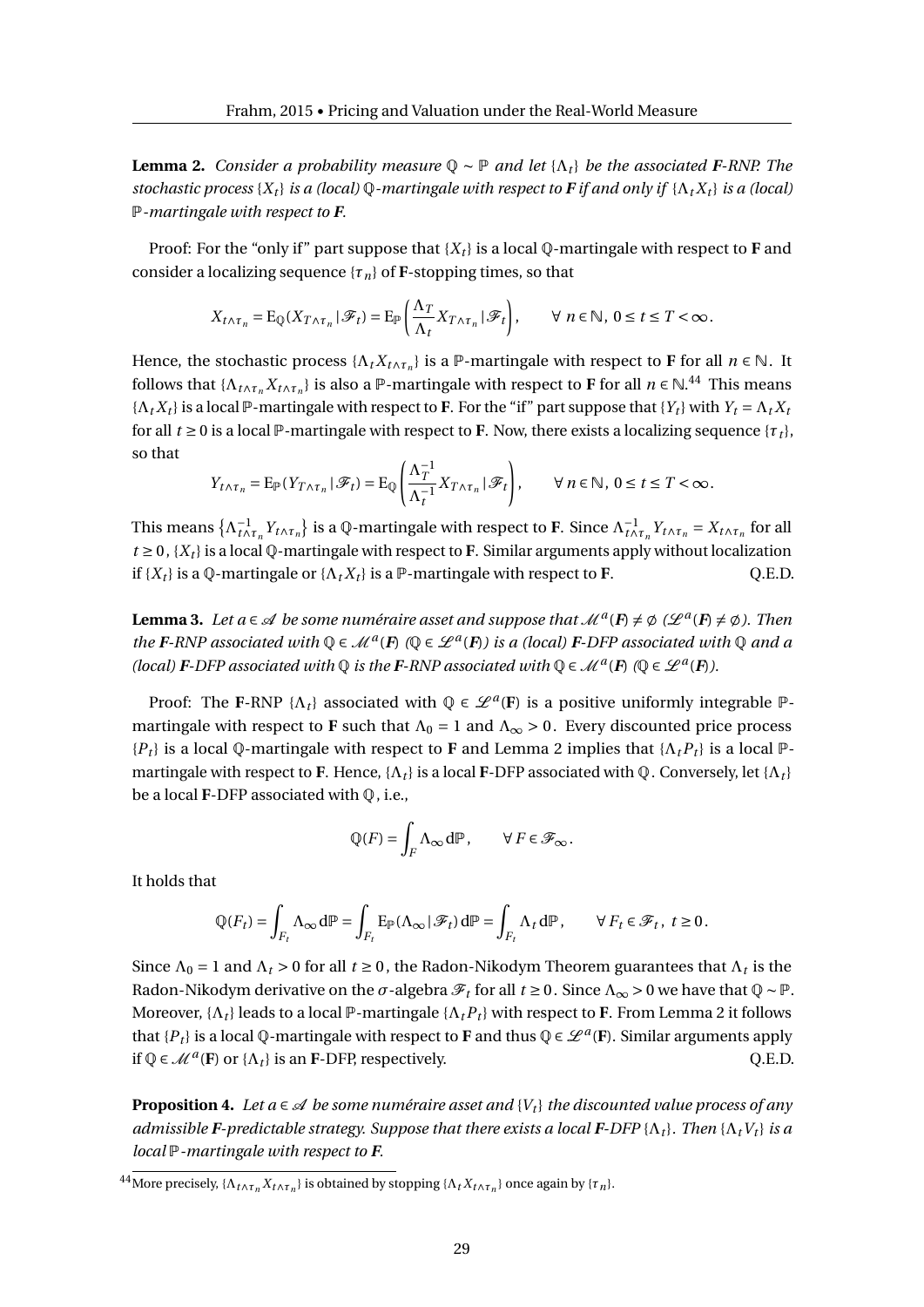Proof: Let  $\Phi$  be the ELMM associated with  $\{\Lambda_t\}$ . According to Lemma 3,  $\{\Lambda_t\}$  represents the **F**-RNP associated with  $\mathbb{Q} \in \mathcal{L}^a(F)$ . From the Ansel-Stricker Theorem (Ansel and Stricker, 1994) we conclude that  ${V_t}$  is a local  $\mathbb Q$ -martingale with respect to **F**. Now, Lemma 2 implies that  $\{ \Lambda_t V_t \}$  is a local P-martingale with respect to **F**.  $Q.E.D.$ 

The last result shows that  $\{\Lambda_t\}$  is a local martingale deflator and as such it is also an equivalent supermartingale deflator (Jarrow and Larsson, 2015, Karatzas and Kardaras, 2007). This reminds us of the supermartingale property of the benchmarked value process  $\{W_t^{-1}V_t\}$ , where  $\{W_t\}$  is the discounted value process of the GOP with respect to **F**. In general, the inverse of any equivalent supermartingale deflator  $\{\Lambda_t\}$  need not be the discounted value process of the GOP or any other (1-)admissible trading strategy. Hence,  $\{\Lambda_t^{-1}\}$  is not necessarily a *tradeable* supermartingale deflator (Kabanov et al., 2015, Karatzas and Kardaras, 2007). Nonetheless, from Theorem 4.12 in Karatzas and Kardaras (2007) we conclude that there exists a tradeable supermartingale deflator if and only if there is NUPBR. Moreover, there is NUPBR if and only if *any* equivalent supermartingale deflator exists.

#### A.2.3. Stochastic Discount Factors

Stochastic discount factors are frequently used in finance literature (Cochrane, 2005). In the following, {Π*<sup>t</sup>* } denotes the scalar-valued discounted price process of an arbitrary asset. The basic pricing formula

$$
\Pi_t = \mathrm{E}_{\mathbb{P}}\left(\Lambda_{t,T}\Pi_T|\mathscr{F}_t\right) = \mathrm{E}_{\mathbb{Q}}\left(\Pi_T|\mathscr{F}_t\right)
$$

for all  $0 \le t \le T < \infty$ , where  $\{\Lambda_t\}$  is an **F**-DFP, implies that

$$
\mathrm{E}_{\mathbb{P}}\left[\Lambda_{t,T}\left(\frac{\Pi_T}{\Pi_t}-1\right)|\mathcal{I}_t\right]=\mathrm{E}_{\mathbb{Q}}\left(\frac{\Pi_T}{\Pi_t}-1|\mathcal{I}_t\right)=0
$$

for every  $\sigma$ -algebra  $\mathcal{I}_t \subseteq \mathcal{F}_t$  and all  $0 \le t \le T < \infty$ . Here,  $\mathbb Q$  denotes the EMM with respect to **F** associated with  $\{\Lambda_t\}$  and  $\Pi_T/\Pi_t - 1$  is the return on the given asset between time *t* and *T*. This means future asset returns cannot be predicted under the EMM  $\mathbb Q$  on the basis of any information set  $\mathscr{I}_t \subseteq \mathscr{F}_t$ , but under the physical measure  $\mathbb P$ , they are possibly predictable. Hence, contrary to common belief, market efficiency does not rule out predictability of asset returns (Timmermann and Granger, 2004).

If  $\{\Lambda_t\}$  is a *local* **F**-DFP it can only be guaranteed that

$$
\mathbf{E}_{\mathbb{P}}\left[\Lambda_{t,T}\left(\frac{\Pi_T}{\Pi_t} - 1\right) | \mathcal{I}_t\right] = \mathbf{E}_{\mathbb{Q}}\left(\frac{\Pi_T}{\Pi_t} - 1 | \mathcal{I}_t\right) \le 0
$$

for every  $\sigma$ -algebra  $\mathcal{I}_t \subseteq \mathcal{F}_t$  and all  $0 \le t \le T < \infty$ . Nevertheless, the expected asset return conditional on  $\mathcal{I}_t$  still might be positive under  $\mathbb{P}$ .

Once again, let  $\{\Lambda_t\}$  be an **F**-DFP. An important feature of the basic pricing formula is that

$$
\mathrm{E}_{\mathbb{P}}\left(\Lambda_{t,T}\Pi_{T} | \mathcal{E}_{t}\right) = \mathrm{E}_{\mathbb{P}}\left[\mathrm{E}_{\mathbb{P}}\left(\Lambda_{t,T}\Pi_{T} | \mathcal{F}_{t}\right) | \mathcal{E}_{t}\right] = \mathrm{E}_{\mathbb{P}}\left(\Pi_{t} | \mathcal{E}_{t}\right) = \Pi_{t}
$$

for all  $0 \le t \le T < \infty$ . Hence, stochastic discount factors are "downward compatible," i.e., every discount factor that has been calculated on the basis of **F** can be applied to **E**. 45

 $^{45}$ In general, the F-DFP { $\Lambda_t$ } is not E-adapted and thus, although we have that E<sub>P</sub>( $\Lambda_{t,T}\Pi_T\,|\,\mathscr{E}_t) = \Pi_t$  for all  $0\leq t\leq T<\infty$ , downward compatibility does not imply that  $\{\Lambda_t \Pi_t\}$  is a  $\mathbb{P}$ -martingale with respect to **E**.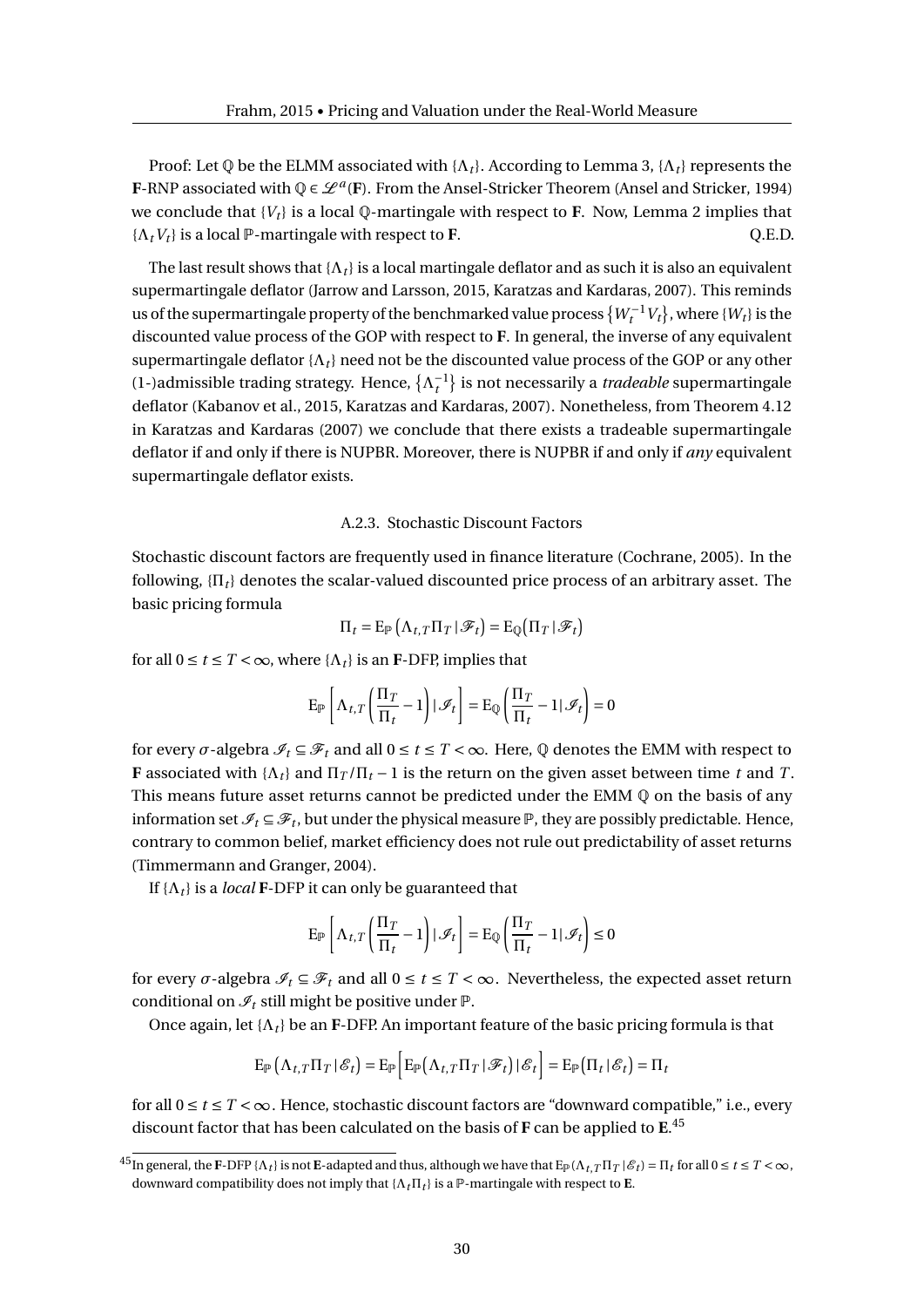More precisely, let  $\{\Lambda_t^{\mathscr{F}}\}$  be an **F**-DFP. Each discount factor  $\Lambda_{t,T}^{\mathscr{F}}$  is  $\mathscr{F}_T$ -measurable but not necessarily  $\mathscr{E}_T$ -measurable. Nevertheless, since  $\mathscr{M}(\mathbf{E}) \supseteq \mathscr{M}(\mathbf{F}) = \emptyset$ , there also exists an **E**-DFP  $\{\Lambda^{\mathscr{E}}_t\}$ , so that

$$
\Pi_t = \mathbf{E}_{\mathbb{P}}\left(\Lambda_{t,T}^{\mathcal{F}}\Pi_T\,|\,\mathcal{E}_t\right) = \mathbf{E}_{\mathbb{P}}\left(\Lambda_{t,T}^{\mathcal{E}}\Pi_T\,|\,\mathcal{E}_t\right),\,
$$

but in general

$$
\mathrm{E}_{\mathbb{P}}\left(\Lambda^{\mathcal{E}}_{t, T} \Pi_T \,|\, \mathcal{E}_t\right) \neq \mathrm{E}_{\mathbb{P}}\left(\Lambda^{\mathcal{E}}_{t, T} \Pi_T \,|\, \mathcal{F}_t\right)
$$

for any  $0 \le t \le T < \infty$ . Put another way, stochastic discount factors are not "upward compatible," which means that a discount factor that has been calculated on the basis of **E** in general cannot be applied to a broader filtration **F**. Hence, if somebody aims at representing asset prices with respect to the information set  $\mathscr{F}_t$  , he or she must use a discount factor that is made for **F** or for any superfiltration **G** ⊃ **F**. This is cumbersome or even impossible in most practical situations.

For this reason, it is highly desirable to know under which circumstances stochastic discount factors that have been calculated on the basis of **E** can be applied also to a broader filtration **F**. In fact, this is the key property of a sensitive market, since market sensitivity guarantees that

$$
\mathrm{E}_{\mathbb{P}}\left(\Lambda_{t,T}^{\mathscr{E}}\Pi_{T}|\mathscr{E}_{t}\right)=\mathrm{E}_{\mathbb{P}}\left(\Lambda_{t,T}^{\mathscr{E}}\Pi_{T}|\mathscr{F}_{t}\right)
$$

for all  $0\leq t\leq T<\infty$  . Put another way, if the market is sensitive, the discount factor  $\Lambda_{t,T}^{\mathscr E}$  contains all relevant information.

### References

- Amendinger, J. (1999): *Initial Enlargement of Filtrations and Additional Information in Financial Markets*, Ph.D. thesis, Technical University Berlin.
- Ansel, J.P., Stricker, C. (1994): "Couverture des actifs contingents et prix maximum," *Annales de l'Institut Henri Poincaré* **30**, pp. 303–315.
- Artzner, P., Heath, D. (1995): "Approximate completeness with multiple martingale measures," *Mathematical Finance* **5**, pp. 1–11.
- Bättig, R., Jarrow, R. (1999): "The second fundamental theorem of asset pricing: a new approach," *The Review of Financial Studies* **12**, pp. 1219–1235.
- Becherer, D. (2001): "The numéraire portfolio for unbounded semimartingales," *Finance and Stochastics* **5**, pp. 327–341.
- Biagini, F. (2010): "Second fundamental theorem of asset pricing," in R. Cont (editor), "Encyclopedia of Quantitative Finance," Wiley.
- Bielecki, T., Rutkowski, M. (2002): *Credit Risk: Modeling, Valuation and Hedging*, Springer.
- Brémaud, P., Yor, M. (1978): "Changes of filtrations and of probability measures," *Zeitschrift für Wahrscheinlichkeitstheorie und verwandte Gebiete* **45**, pp. 269–295.
- Campbell, J., Lo, A., MacKinlay, A. (1997): *The Econometrics of Financial Markets*, Princeton University Press.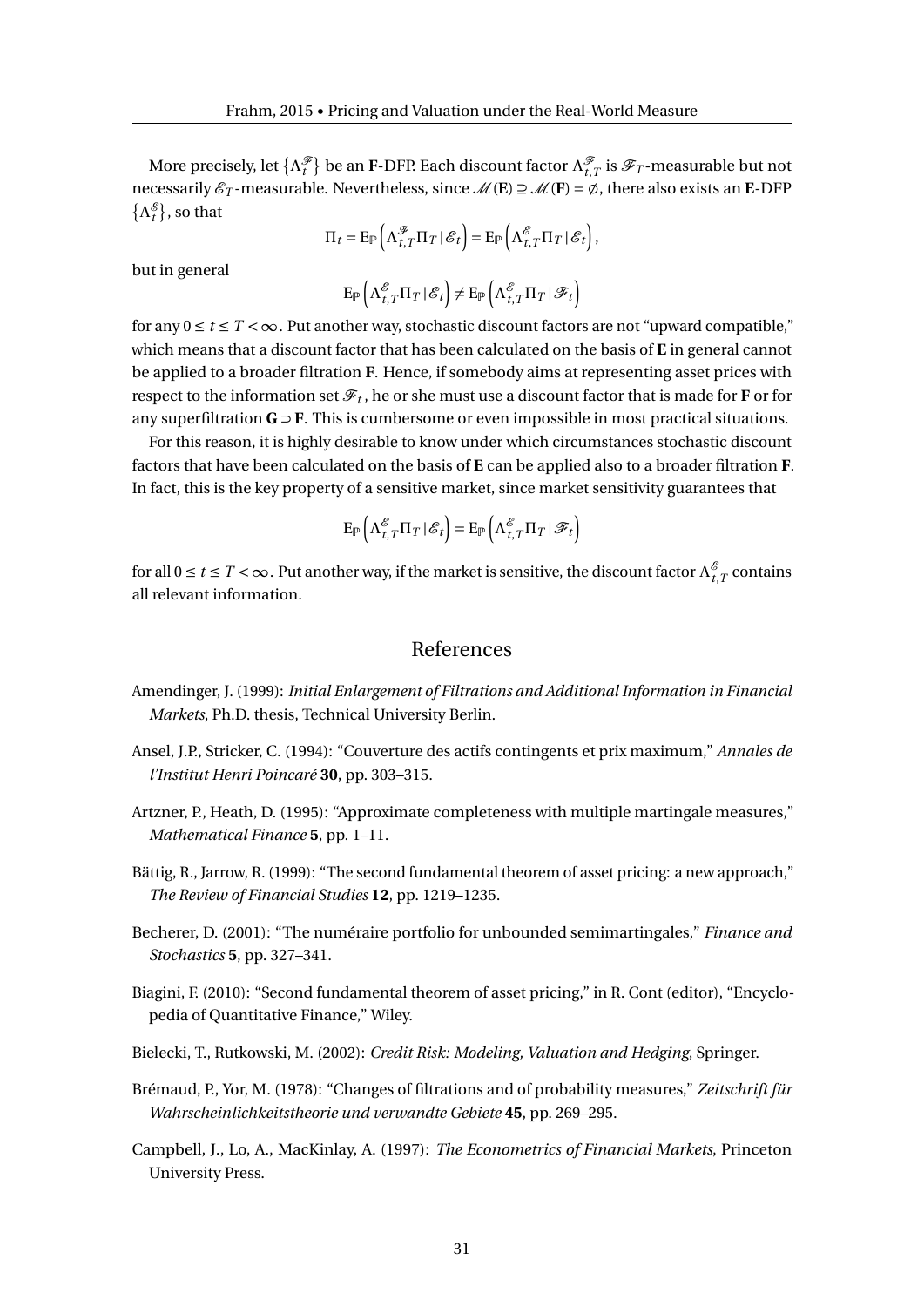- Christensen, M. (2005): "On the history of the growth optimal portfolio," Technical report, University of Southern Denmark.
- Cochrane, J. (2005): *Asset Pricing*, Princeton University Press.
- Cox, J., Ross, S. (1976): "The valuation of options for alternative stochastic processes," *Journal of Financial Economics* **3**, pp. 145–166.
- Delbaen, F. (1992): "Representing martingale measures when asset prices are continuous and bounded," *Mathematical Finance* **2**, pp. 107–130.
- Delbaen, F., Schachermayer, W. (1994): "A general version of the fundamental theorem of asset pricing," *Mathematische Annalen* **300**, pp. 463–520.
- Delbaen, F., Schachermayer, W. (1995): "The no-arbitrage property under a change of numéraire," *Stochastics and Stochastic Reports* **53**, pp. 213–226.
- Delbaen, F., Schachermayer, W. (1997): "The Banach space of workable contingent claims in arbitrage theory," *Annales de l'Institut Henri Poincaré* **1**, pp. 114–144.
- Delbaen, F., Schachermayer, W. (1998): "The fundamental theorem of asset pricing for unbounded stochastic processes," *Mathematische Annalen* **312**, pp. 215–250.
- Dothan, M. (2008): "Efficiency and arbitrage in financial markets," *International Research Journal of Finance and Economics* **19**, pp. 102–106.
- Elliott, R., Jeanblanc, M., Yor, M. (2000): "On models of default risk," *Mathematical Finance* **10**, pp. 179–196.
- Émery, M. (1980): "Compensation de processus à variation finie non localement intégrable," Technical report, Séminaire de probabilités (Strasbourg).
- Fama, E. (1965): "The behavior of stock market prices," *Journal of Business* **38**, pp. 34–105.
- Fama, E. (1970): "Efficient capital markets: A review of theory and empirical work," *Journal of Finance* **25**, pp. 383–417.
- Fama, E. (1991): "Efficient capital markets: Ii," *Journal of Finance* **46**, pp. 1575–1617.
- Fama, E., Fisher, L., Jensen, M., Roll, R. (1969): "The adjustment of stock prices to new information," *International Economic Review* **10**, pp. 1–21.
- Föllmer, H., Protter, P. (2011): "Local martingales and filtration shrinkage," *ESAIM: Probability and Statistics* **15**, pp. S25–S38, DOI: 10.1051/ps/2010023.
- Frahm, G. (2015): "A theoretical foundation of portfolio resampling," *Theory and Decision* **79**, pp. 107–132.
- Grossman, S., Stiglitz, J. (1980): "On the impossibility of informationally efficient markets," *The American Economic Review* **70**, pp. 393–408.
- Harrison, J., Pliska, S. (1981): "Martingales and stochastic integrals in the theory of continuous trading," *Stochastic Processes and their Applications* **11**, pp. 215–260.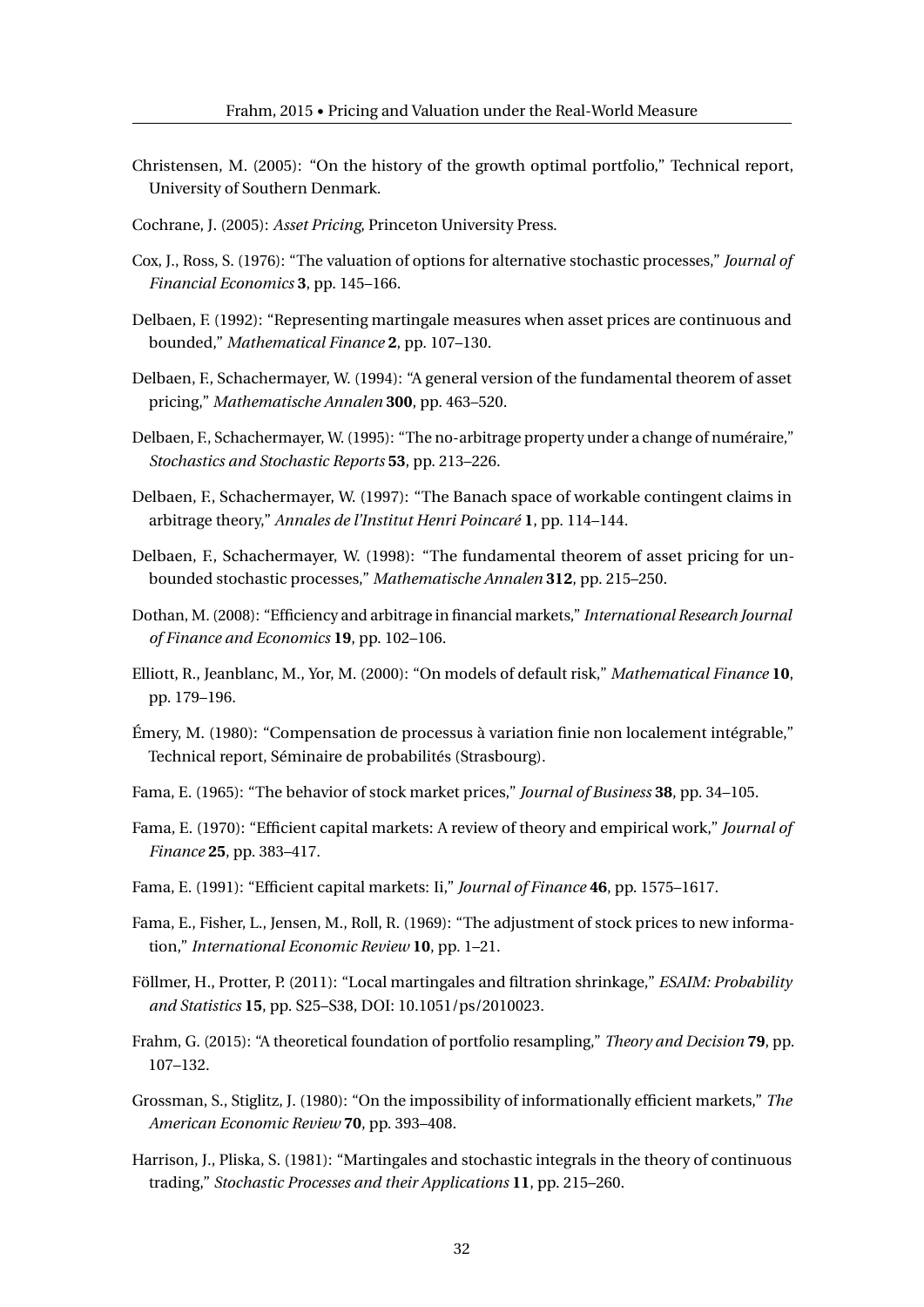- Harrison, J., Pliska, S. (1983): "A stochastic calculus model of continuous trading: complete markets," *Stochastic Processes and their Applications* **15**, pp. 313–316.
- Herdegen, M. (2014): "No-arbitrage in a numéraire-independent modeling framework," *Mathematical Finance,* DOI: 10.1111/mafi.12088.
- Hulley, H., Schweizer, M. (2010): "M $^6$  on minimal market models and minimal martingale measures," in C. Chiarella, A. Novikov (editors), "Contemporary Quantitative Finance," Springer, pp. 35–51.
- Imkeller, P., Perkowski, N. (2011): "The existence of dominating local martingale measures," Technical report, Humboldt University Berlin.
- Imkeller, P., Petrou, E. (2010): "The numéraire portfolio, asymmetric information and entropy," Technical report, Humboldt University Berlin.
- Jacod, J., Shiryaev, A. (2003): *Limit Theorems for Stochastic Processes*, Springer, 2nd edition.
- Jarrow, R. (2012): "The third fundamental theorem of asset pricing," *Annals of Financial Economics* **7**, DOI: 10.1142/S2010495212500078.
- Jarrow, R., Jin, X., Madan, D. (1999): "The second fundamental theorem of asset pricing," *Mathematical Finance* **9**, pp. 255–273.
- Jarrow, R., Larsson, M. (2012): "The meaning of market efficiency," *Mathematical Finance* **22**, pp. 1–30.
- Jarrow, R., Larsson, M. (2015): "Informational efficiency under short sale constraints," *SIAM Journal on Financial Mathematics* **6**, pp. 804–824.
- Jarrow, R., Madan, D. (1991): "A characterization of complete security markets on a brownian filtration," *Mathematical Finance* **1**, pp. 31–43.
- Jarrow, R., Madan, D. (1999): "Hedging contingent claims on semimartingales," *Finance and Stochastics* **3**, pp. 111–134.
- Jarrow, R., Protter, P. (2008): "An introduction to financial asset pricing," in J. Birge, V. Linetsky (editors), "Handbooks in Operations Research and Management Science," , Volume 15Elsevier.
- Jeanblanc, M. (2010): "Enlargements of filtrations," Lecture notes, Friedrich Schiller University, Jena.
- Jensen, M. (1978): "Some anomalous evidence regarding market efficiency," *Journal of Financial Economics* **6**, pp. 95–101.
- Kabanov, Y., Kardaras, C., Song, S. (2015): "On local martingale deflators and market portfolios," Technical report, URL: http://arxiv.org/abs/1501.04363.
- Karatzas, I., Fernholz, R. (2005): "Relative arbitrage in volatility stabilized markets," *Annals of Finance* **1**, pp. 149–177.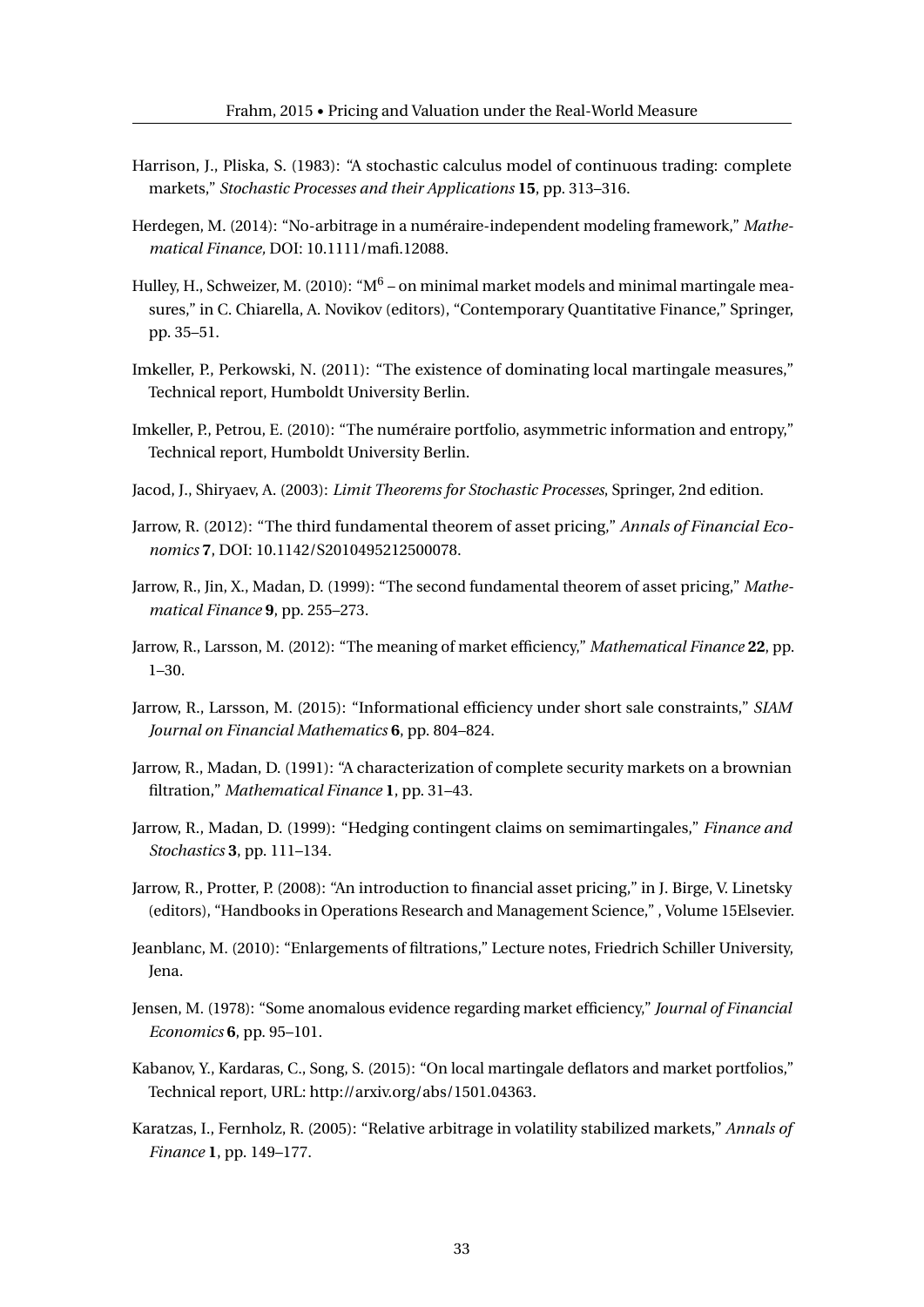- Karatzas, I., Kardaras, C. (2007): "The numéraire portfolio in semimartingale financial models," *Finance and Stochastics* **11**, pp. 447–493.
- Knight, F. (1921): *Risk, Uncertainty and Profit*, Hart, Schaffner and Marx.
- Kohatsu-Higa, A. (2007): "Models for insider trading with finite utility," in "Paris-Princeton Lectures on Mathematical Finance 2004," , Volume 1919 of *Lecture Notes in Mathematics*Springer.
- Latham, M. (1986): "Informational efficiency and information subsets," *Journal of Finance* **41**, pp. 39–52.
- LeRoy, S. (1973): "Risk aversion and the martingale property of stock prices," *International Economic Review* **14**, pp. 436–446.
- Long, J. (1990): "The numéraire portfolio," *Journal of Finance* **26**, pp. 1504–1516.
- Lucas, R. (1978): "Asset prices in an exchange economy," *Econometrica* **46**, pp. 1429–1445.
- MacLean, L., Thorp, E., Ziemba, W. (editors) (2011): *The Kelly Capital Growth Investment Criterion*, World Scientific.
- Malkiel, B. (1992): "Efficient market hypothesis," in P. Newman, M. Milgate, J. Eatwell (editors), "New Palgrave Dictionary of Money and Finance," Macmillan.
- Merton, R. (1973): "Theory of rational option pricing," *The Bell Journal of Economics and Management Science* **4**, pp. 141–183.
- Platen, E. (2004): "A benchmark framework for risk management," in "Stochastic Processes and Applications to Mathematical Finance," World Scientific, pp. 305–335, Proceedings of the Ritsumeikan International Symposium.
- Platen, E. (2006): "A benchmark approach to finance," *Mathematical Finance* **16**, pp. 131–151.
- Platen, E. (2009): "A benchmark approach to investing and pricing," Technical report, University of Technology, Sydney (UTS), Department of Mathematical Sciences.
- Platen, E., Heath, D. (2006): *A Benchmark Approach to Quantitative Finance*, Springer.
- Ross, S. (2005): *Neoclassical Finance*, Princeton University Press.
- Samuelson, P. (1965): "Proof that properly anticipated prices fluctuate randomly," *Industrial Management Review* **6**, pp. 41–49.
- Sewell, M. (2011): "History of the efficient market hypothesis," Technical report, UCL Department of Computer Science.
- Timmermann, A., Granger, C. (2004): "Efficient market hypothesis and forecasting," *International Journal of Forecasting* **20**, pp. 15–27.
- Vasicek, O. (1977): "An equilibrium characterization of the term structure," *Journal of Financial Economics* **5**, pp. 177–188.